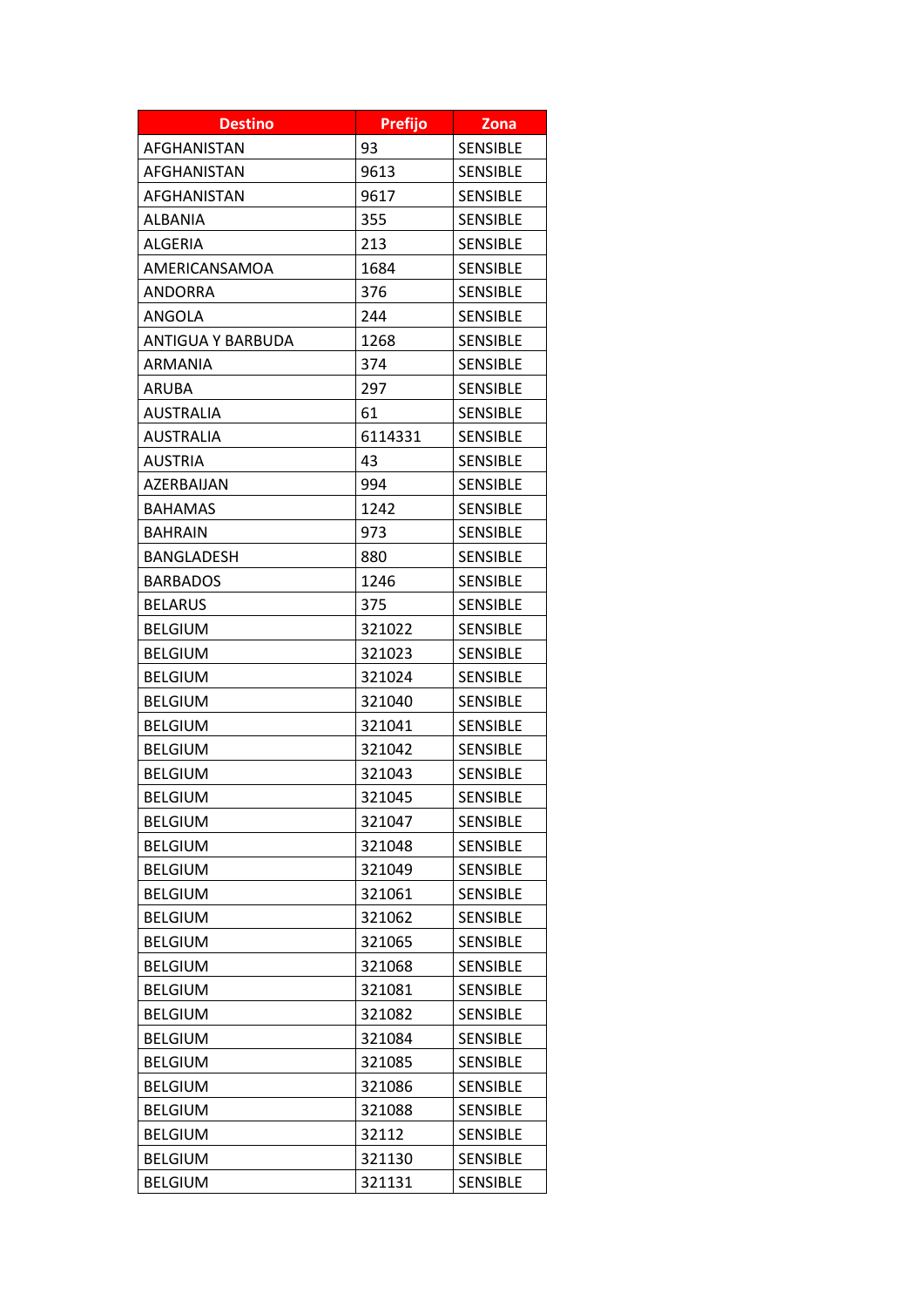| <b>BELGIUM</b> | 321132 | <b>SENSIBLE</b> |
|----------------|--------|-----------------|
| <b>BELGIUM</b> | 321133 | <b>SENSIBLE</b> |
| <b>BELGIUM</b> | 321134 | <b>SENSIBLE</b> |
| <b>BELGIUM</b> | 321135 | <b>SENSIBLE</b> |
| <b>BELGIUM</b> | 321137 | SENSIBLE        |
| <b>BELGIUM</b> | 321139 | <b>SENSIBLE</b> |
| <b>BELGIUM</b> | 321140 | <b>SENSIBLE</b> |
| <b>BELGIUM</b> | 321142 | <b>SENSIBLE</b> |
| <b>BELGIUM</b> | 321143 | <b>SENSIBLE</b> |
| <b>BELGIUM</b> | 321144 | <b>SENSIBLE</b> |
| <b>BELGIUM</b> | 321145 | <b>SENSIBLE</b> |
| <b>BELGIUM</b> | 321148 | <b>SENSIBLE</b> |
| <b>BELGIUM</b> | 321151 | <b>SENSIBLE</b> |
| <b>BELGIUM</b> | 321152 | <b>SENSIBLE</b> |
| <b>BELGIUM</b> | 321153 | <b>SENSIBLE</b> |
| <b>BELGIUM</b> | 321154 | <b>SENSIBLE</b> |
| <b>BELGIUM</b> | 321155 | <b>SENSIBLE</b> |
| <b>BELGIUM</b> | 321157 | <b>SENSIBLE</b> |
| <b>BELGIUM</b> | 321158 | <b>SENSIBLE</b> |
| <b>BELGIUM</b> | 321159 | <b>SENSIBLE</b> |
| <b>BELGIUM</b> | 321160 | <b>SENSIBLE</b> |
| <b>BELGIUM</b> | 321161 | <b>SENSIBLE</b> |
| <b>BELGIUM</b> | 321162 | <b>SENSIBLE</b> |
| <b>BELGIUM</b> | 321163 | <b>SENSIBLE</b> |
| <b>BELGIUM</b> | 321164 | <b>SENSIBLE</b> |
| <b>BELGIUM</b> | 321166 | <b>SENSIBLE</b> |
| <b>BELGIUM</b> | 321167 | <b>SENSIBLE</b> |
| <b>BELGIUM</b> | 321168 | <b>SENSIBLE</b> |
| <b>BELGIUM</b> | 321169 | <b>SENSIBLE</b> |
| <b>BELGIUM</b> | 321170 | <b>SENSIBLE</b> |
| <b>BELGIUM</b> | 321173 | <b>SENSIBLE</b> |
| <b>BELGIUM</b> | 321177 | <b>SENSIBLE</b> |
| <b>BELGIUM</b> | 321178 | <b>SENSIBLE</b> |
| <b>BELGIUM</b> | 321179 | SENSIBLE        |
| <b>BELGIUM</b> | 321180 | <b>SENSIBLE</b> |
| <b>BELGIUM</b> | 321181 | <b>SENSIBLE</b> |
| <b>BELGIUM</b> | 321182 | <b>SENSIBLE</b> |
| <b>BELGIUM</b> | 321183 | <b>SENSIBLE</b> |
| <b>BELGIUM</b> | 321185 | <b>SENSIBLE</b> |
| <b>BELGIUM</b> | 321186 | <b>SENSIBLE</b> |
| <b>BELGIUM</b> | 321187 | SENSIBLE        |
| <b>BELGIUM</b> | 321188 | <b>SENSIBLE</b> |
| <b>BELGIUM</b> | 321223 | <b>SENSIBLE</b> |
| <b>BELGIUM</b> | 321224 | <b>SENSIBLE</b> |
| <b>BELGIUM</b> | 321225 | SENSIBLE        |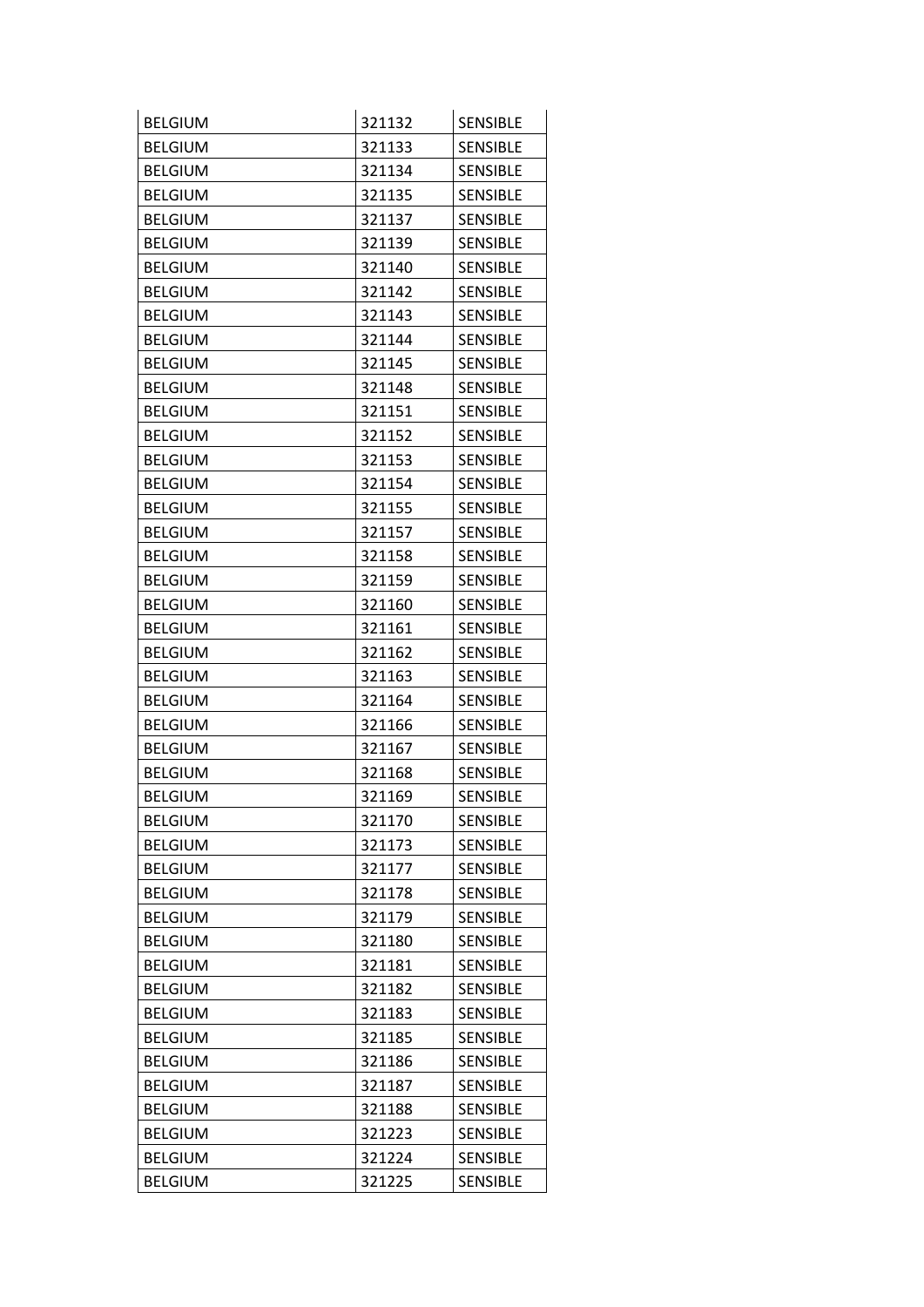| <b>BELGIUM</b> | 321226 | <b>SENSIBLE</b> |
|----------------|--------|-----------------|
| <b>BELGIUM</b> | 321239 | <b>SENSIBLE</b> |
| <b>BELGIUM</b> | 321244 | <b>SENSIBLE</b> |
| <b>BELGIUM</b> | 321245 | <b>SENSIBLE</b> |
| <b>BELGIUM</b> | 321267 | SENSIBLE        |
| <b>BELGIUM</b> | 321274 | <b>SENSIBLE</b> |
| <b>BELGIUM</b> | 321331 | <b>SENSIBLE</b> |
| <b>BELGIUM</b> | 321332 | <b>SENSIBLE</b> |
| <b>BELGIUM</b> | 321333 | <b>SENSIBLE</b> |
| <b>BELGIUM</b> | 321335 | <b>SENSIBLE</b> |
| <b>BELGIUM</b> | 321338 | <b>SENSIBLE</b> |
| <b>BELGIUM</b> | 321344 | <b>SENSIBLE</b> |
| <b>BELGIUM</b> | 321346 | <b>SENSIBLE</b> |
| <b>BELGIUM</b> | 321352 | <b>SENSIBLE</b> |
| <b>BELGIUM</b> | 321353 | <b>SENSIBLE</b> |
| <b>BELGIUM</b> | 321355 | <b>SENSIBLE</b> |
| <b>BELGIUM</b> | 321361 | <b>SENSIBLE</b> |
| <b>BELGIUM</b> | 321366 | <b>SENSIBLE</b> |
| <b>BELGIUM</b> | 321367 | <b>SENSIBLE</b> |
| <b>BELGIUM</b> | 321377 | <b>SENSIBLE</b> |
| <b>BELGIUM</b> | 321378 | <b>SENSIBLE</b> |
| <b>BELGIUM</b> | 321420 | <b>SENSIBLE</b> |
| <b>BELGIUM</b> | 321421 | <b>SENSIBLE</b> |
| <b>BELGIUM</b> | 321422 | <b>SENSIBLE</b> |
| <b>BELGIUM</b> | 321423 | <b>SENSIBLE</b> |
| <b>BELGIUM</b> | 321424 | <b>SENSIBLE</b> |
| <b>BELGIUM</b> | 321425 | <b>SENSIBLE</b> |
| <b>BELGIUM</b> | 321426 | <b>SENSIBLE</b> |
| <b>BELGIUM</b> | 321427 | <b>SENSIBLE</b> |
| <b>BELGIUM</b> | 321428 | <b>SENSIBLE</b> |
| <b>BELGIUM</b> | 321430 | <b>SENSIBLE</b> |
| <b>BELGIUM</b> | 321431 | <b>SENSIBLE</b> |
| <b>BELGIUM</b> | 321432 | <b>SENSIBLE</b> |
| <b>BELGIUM</b> | 321433 | <b>SENSIBLE</b> |
| <b>BELGIUM</b> | 321434 | <b>SENSIBLE</b> |
| <b>BELGIUM</b> | 321436 | <b>SENSIBLE</b> |
| <b>BELGIUM</b> | 321437 | <b>SENSIBLE</b> |
| <b>BELGIUM</b> | 321438 | <b>SENSIBLE</b> |
| <b>BELGIUM</b> | 321440 | <b>SENSIBLE</b> |
| <b>BELGIUM</b> | 321441 | <b>SENSIBLE</b> |
| <b>BELGIUM</b> | 321442 | <b>SENSIBLE</b> |
| <b>BELGIUM</b> | 321443 | <b>SENSIBLE</b> |
| <b>BELGIUM</b> | 321444 | <b>SENSIBLE</b> |
| <b>BELGIUM</b> | 321445 | <b>SENSIBLE</b> |
| <b>BELGIUM</b> | 321446 | <b>SENSIBLE</b> |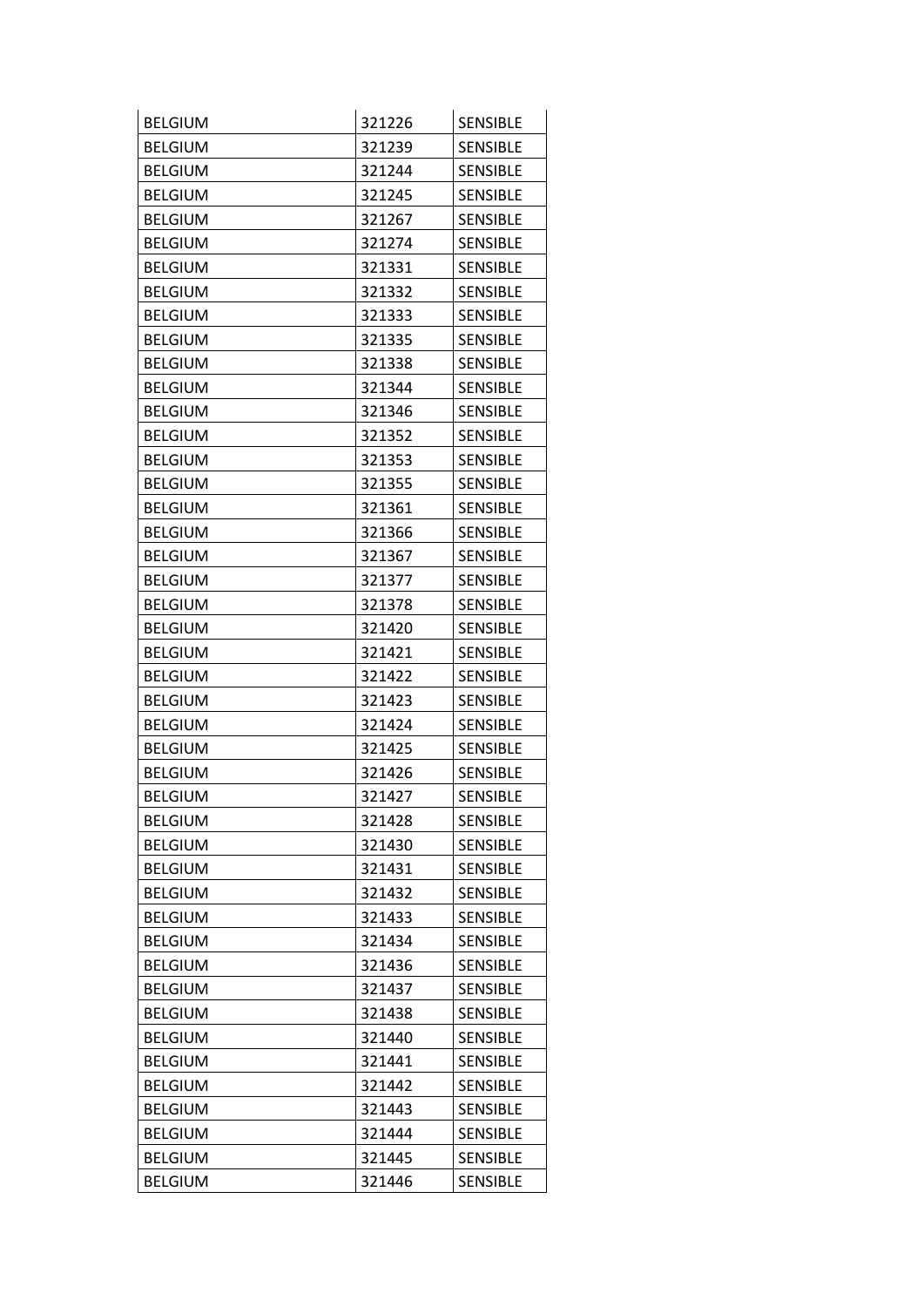| <b>BELGIUM</b> | 321447 | <b>SENSIBLE</b> |
|----------------|--------|-----------------|
| <b>BELGIUM</b> | 321450 | <b>SENSIBLE</b> |
| <b>BELGIUM</b> | 321451 | <b>SENSIBLE</b> |
| <b>BELGIUM</b> | 321453 | <b>SENSIBLE</b> |
| <b>BELGIUM</b> | 321454 | <b>SENSIBLE</b> |
| <b>BELGIUM</b> | 321455 | <b>SENSIBLE</b> |
| <b>BELGIUM</b> | 321456 | <b>SENSIBLE</b> |
| <b>BELGIUM</b> | 321457 | <b>SENSIBLE</b> |
| <b>BELGIUM</b> | 321458 | <b>SENSIBLE</b> |
| <b>BELGIUM</b> | 321459 | <b>SENSIBLE</b> |
| <b>BELGIUM</b> | 321460 | <b>SENSIBLE</b> |
| <b>BELGIUM</b> | 321461 | <b>SENSIBLE</b> |
| <b>BELGIUM</b> | 321462 | <b>SENSIBLE</b> |
| <b>BELGIUM</b> | 321463 | <b>SENSIBLE</b> |
| <b>BELGIUM</b> | 321464 | <b>SENSIBLE</b> |
| <b>BELGIUM</b> | 321465 | <b>SENSIBLE</b> |
| <b>BELGIUM</b> | 321467 | <b>SENSIBLE</b> |
| <b>BELGIUM</b> | 321468 | <b>SENSIBLE</b> |
| <b>BELGIUM</b> | 321469 | <b>SENSIBLE</b> |
| <b>BELGIUM</b> | 321481 | <b>SENSIBLE</b> |
| <b>BELGIUM</b> | 321482 | <b>SENSIBLE</b> |
| <b>BELGIUM</b> | 321484 | <b>SENSIBLE</b> |
| <b>BELGIUM</b> | 321485 | <b>SENSIBLE</b> |
| <b>BELGIUM</b> | 321486 | <b>SENSIBLE</b> |
| <b>BELGIUM</b> | 321488 | <b>SENSIBLE</b> |
| <b>BELGIUM</b> | 32152  | <b>SENSIBLE</b> |
| <b>BELGIUM</b> | 321530 | <b>SENSIBLE</b> |
| <b>BELGIUM</b> | 321531 | <b>SENSIBLE</b> |
| <b>BELGIUM</b> | 321532 | <b>SENSIBLE</b> |
| <b>BELGIUM</b> | 321540 | <b>SENSIBLE</b> |
| <b>BELGIUM</b> | 321541 | <b>SENSIBLE</b> |
| <b>BELGIUM</b> | 321542 | <b>SENSIBLE</b> |
| <b>BELGIUM</b> | 321543 | <b>SENSIBLE</b> |
| <b>BELGIUM</b> | 321544 | <b>SENSIBLE</b> |
| <b>BELGIUM</b> | 321545 | <b>SENSIBLE</b> |
| <b>BELGIUM</b> | 321546 | <b>SENSIBLE</b> |
| <b>BELGIUM</b> | 321547 | <b>SENSIBLE</b> |
| <b>BELGIUM</b> | 321550 | <b>SENSIBLE</b> |
| <b>BELGIUM</b> | 321551 | <b>SENSIBLE</b> |
| <b>BELGIUM</b> | 321552 | <b>SENSIBLE</b> |
| <b>BELGIUM</b> | 321555 | SENSIBLE        |
| <b>BELGIUM</b> | 321556 | <b>SENSIBLE</b> |
| <b>BELGIUM</b> | 321561 | <b>SENSIBLE</b> |
| <b>BELGIUM</b> | 321562 | <b>SENSIBLE</b> |
| <b>BELGIUM</b> | 321571 | <b>SENSIBLE</b> |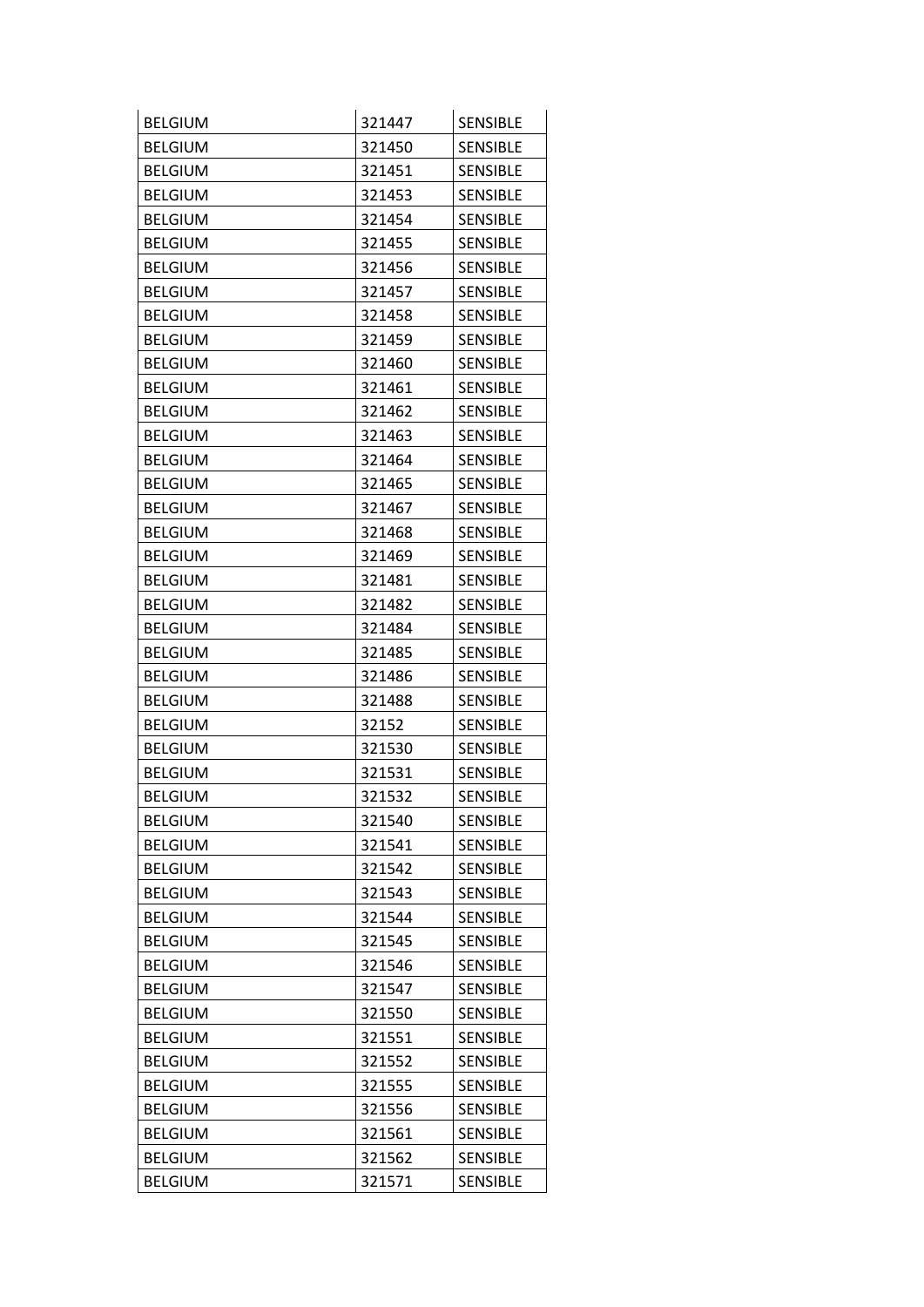| <b>BELGIUM</b> | 321573    | <b>SENSIBLE</b> |
|----------------|-----------|-----------------|
| <b>BELGIUM</b> | 321575    | <b>SENSIBLE</b> |
| <b>BELGIUM</b> | 321576    | <b>SENSIBLE</b> |
| <b>BELGIUM</b> | 3216      | <b>SENSIBLE</b> |
| <b>BELGIUM</b> | 321932    | SENSIBLE        |
| <b>BELGIUM</b> | 321933    | <b>SENSIBLE</b> |
| <b>BELGIUM</b> | 321951    | <b>SENSIBLE</b> |
| <b>BELGIUM</b> | 321954    | <b>SENSIBLE</b> |
| <b>BELGIUM</b> | 321956    | <b>SENSIBLE</b> |
| <b>BELGIUM</b> | 321958    | <b>SENSIBLE</b> |
| <b>BELGIUM</b> | 321963    | <b>SENSIBLE</b> |
| <b>BELGIUM</b> | 321965    | <b>SENSIBLE</b> |
| <b>BELGIUM</b> | 321967    | <b>SENSIBLE</b> |
| <b>BELGIUM</b> | 321969    | <b>SENSIBLE</b> |
| <b>BELGIUM</b> | 322000    | <b>SENSIBLE</b> |
| <b>BELGIUM</b> | 3220010   | <b>SENSIBLE</b> |
| <b>BELGIUM</b> | 3220011   | <b>SENSIBLE</b> |
| <b>BELGIUM</b> | 32200120  | <b>SENSIBLE</b> |
| <b>BELGIUM</b> | 32200121  | <b>SENSIBLE</b> |
| <b>BELGIUM</b> | 32200122  | <b>SENSIBLE</b> |
| <b>BELGIUM</b> | 322001230 | <b>SENSIBLE</b> |
| <b>BELGIUM</b> | 322001231 | <b>SENSIBLE</b> |
| <b>BELGIUM</b> | 322001232 | <b>SENSIBLE</b> |
| <b>BELGIUM</b> | 322001233 | <b>SENSIBLE</b> |
| <b>BELGIUM</b> | 322001234 | <b>SENSIBLE</b> |
| <b>BELGIUM</b> | 322001235 | <b>SENSIBLE</b> |
| <b>BELGIUM</b> | 322001236 | <b>SENSIBLE</b> |
| <b>BELGIUM</b> | 322001237 | <b>SENSIBLE</b> |
| <b>BELGIUM</b> | 322001238 | <b>SENSIBLE</b> |
| <b>BELGIUM</b> | 322001239 | <b>SENSIBLE</b> |
| <b>BELGIUM</b> | 32200124  | <b>SENSIBLE</b> |
| <b>BELGIUM</b> | 32200125  | <b>SENSIBLE</b> |
| <b>BELGIUM</b> | 32200126  | <b>SENSIBLE</b> |
| <b>BELGIUM</b> | 32200127  | <b>SENSIBLE</b> |
| <b>BELGIUM</b> | 32200128  | <b>SENSIBLE</b> |
| <b>BELGIUM</b> | 32200129  | <b>SENSIBLE</b> |
| <b>BELGIUM</b> | 3220013   | <b>SENSIBLE</b> |
| <b>BELGIUM</b> | 3220014   | <b>SENSIBLE</b> |
| <b>BELGIUM</b> | 3220015   | <b>SENSIBLE</b> |
| <b>BELGIUM</b> | 3220016   | <b>SENSIBLE</b> |
| <b>BELGIUM</b> | 3220017   | SENSIBLE        |
| <b>BELGIUM</b> | 3220018   | <b>SENSIBLE</b> |
| <b>BELGIUM</b> | 3220019   | <b>SENSIBLE</b> |
| <b>BELGIUM</b> | 322002    | <b>SENSIBLE</b> |
| <b>BELGIUM</b> | 322003    | SENSIBLE        |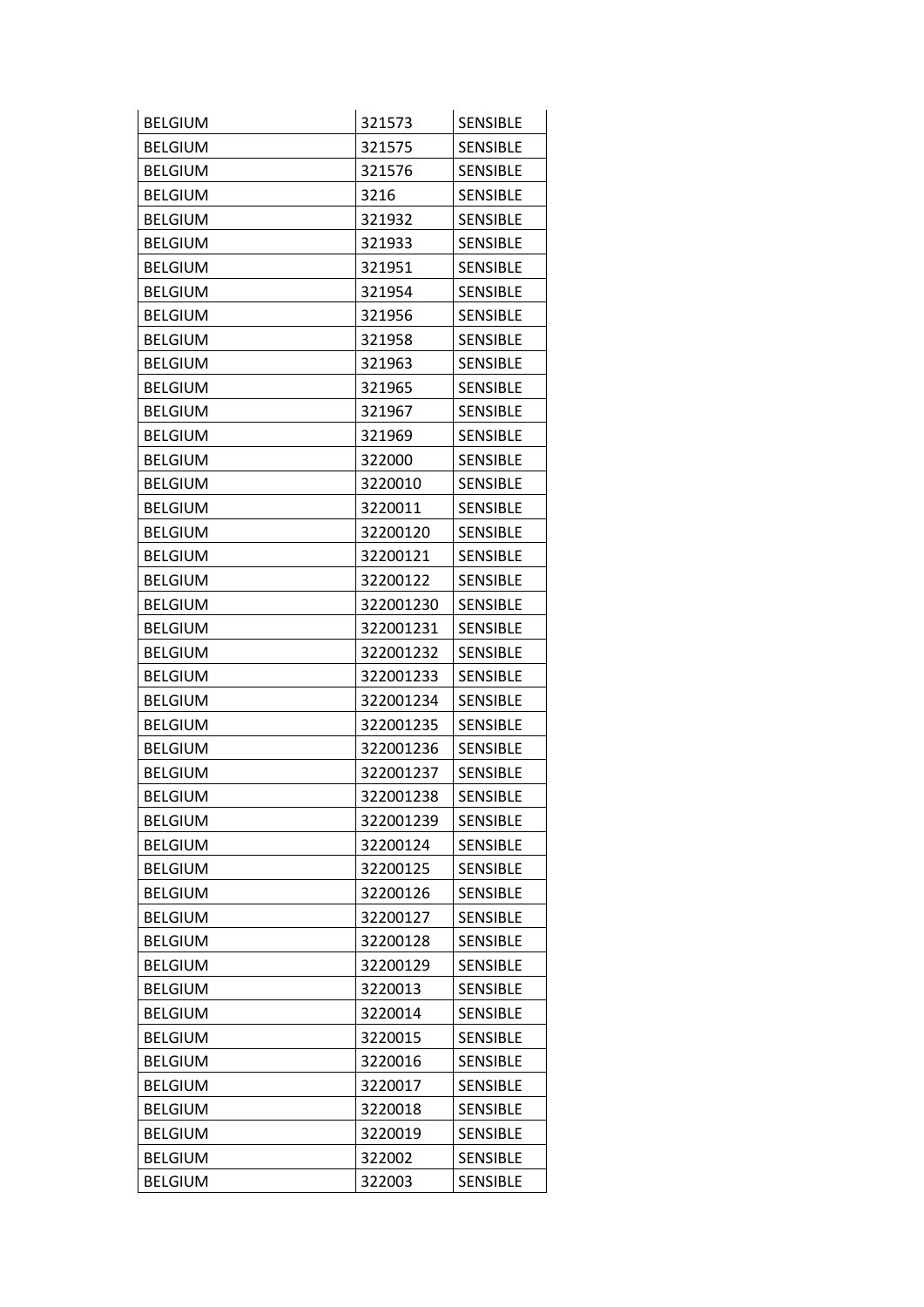| <b>BELGIUM</b> | 322004 | <b>SENSIBLE</b> |
|----------------|--------|-----------------|
| <b>BELGIUM</b> | 322005 | <b>SENSIBLE</b> |
| <b>BELGIUM</b> | 322006 | <b>SENSIBLE</b> |
| <b>BELGIUM</b> | 322007 | <b>SENSIBLE</b> |
| <b>BELGIUM</b> | 322008 | <b>SENSIBLE</b> |
| <b>BELGIUM</b> | 322009 | <b>SENSIBLE</b> |
| <b>BELGIUM</b> | 322201 | <b>SENSIBLE</b> |
| <b>BELGIUM</b> | 322202 | <b>SENSIBLE</b> |
| <b>BELGIUM</b> | 322203 | <b>SENSIBLE</b> |
| <b>BELGIUM</b> | 322204 | <b>SENSIBLE</b> |
| <b>BELGIUM</b> | 322205 | <b>SENSIBLE</b> |
| <b>BELGIUM</b> | 322206 | <b>SENSIBLE</b> |
| <b>BELGIUM</b> | 322207 | <b>SENSIBLE</b> |
| <b>BELGIUM</b> | 322208 | <b>SENSIBLE</b> |
| <b>BELGIUM</b> | 322209 | <b>SENSIBLE</b> |
| <b>BELGIUM</b> | 32221  | <b>SENSIBLE</b> |
| <b>BELGIUM</b> | 32222  | <b>SENSIBLE</b> |
| <b>BELGIUM</b> | 322230 | <b>SENSIBLE</b> |
| <b>BELGIUM</b> | 322231 | <b>SENSIBLE</b> |
| <b>BELGIUM</b> | 322233 | <b>SENSIBLE</b> |
| <b>BELGIUM</b> | 322234 | <b>SENSIBLE</b> |
| <b>BELGIUM</b> | 322235 | SENSIBLE        |
| <b>BELGIUM</b> | 322237 | <b>SENSIBLE</b> |
| <b>BELGIUM</b> | 322238 | <b>SENSIBLE</b> |
| <b>BELGIUM</b> | 322239 | <b>SENSIBLE</b> |
| <b>BELGIUM</b> | 32224  | <b>SENSIBLE</b> |
| <b>BELGIUM</b> | 322250 | <b>SENSIBLE</b> |
| <b>BELGIUM</b> | 322251 | <b>SENSIBLE</b> |
| <b>BELGIUM</b> | 322252 | <b>SENSIBLE</b> |
| <b>BELGIUM</b> | 322253 | <b>SENSIBLE</b> |
| <b>BELGIUM</b> | 322254 | <b>SENSIBLE</b> |
| <b>BELGIUM</b> | 322255 | <b>SENSIBLE</b> |
| <b>BELGIUM</b> | 322257 | <b>SENSIBLE</b> |
| <b>BELGIUM</b> | 322260 | <b>SENSIBLE</b> |
| <b>BELGIUM</b> | 322261 | <b>SENSIBLE</b> |
| <b>BELGIUM</b> | 322262 | <b>SENSIBLE</b> |
| <b>BELGIUM</b> | 322263 | <b>SENSIBLE</b> |
| <b>BELGIUM</b> | 322264 | <b>SENSIBLE</b> |
| <b>BELGIUM</b> | 322266 | <b>SENSIBLE</b> |
| <b>BELGIUM</b> | 322267 | <b>SENSIBLE</b> |
| <b>BELGIUM</b> | 322268 | SENSIBLE        |
| <b>BELGIUM</b> | 322269 | <b>SENSIBLE</b> |
| <b>BELGIUM</b> | 322270 | <b>SENSIBLE</b> |
| <b>BELGIUM</b> | 322272 | <b>SENSIBLE</b> |
| <b>BELGIUM</b> | 322274 | SENSIBLE        |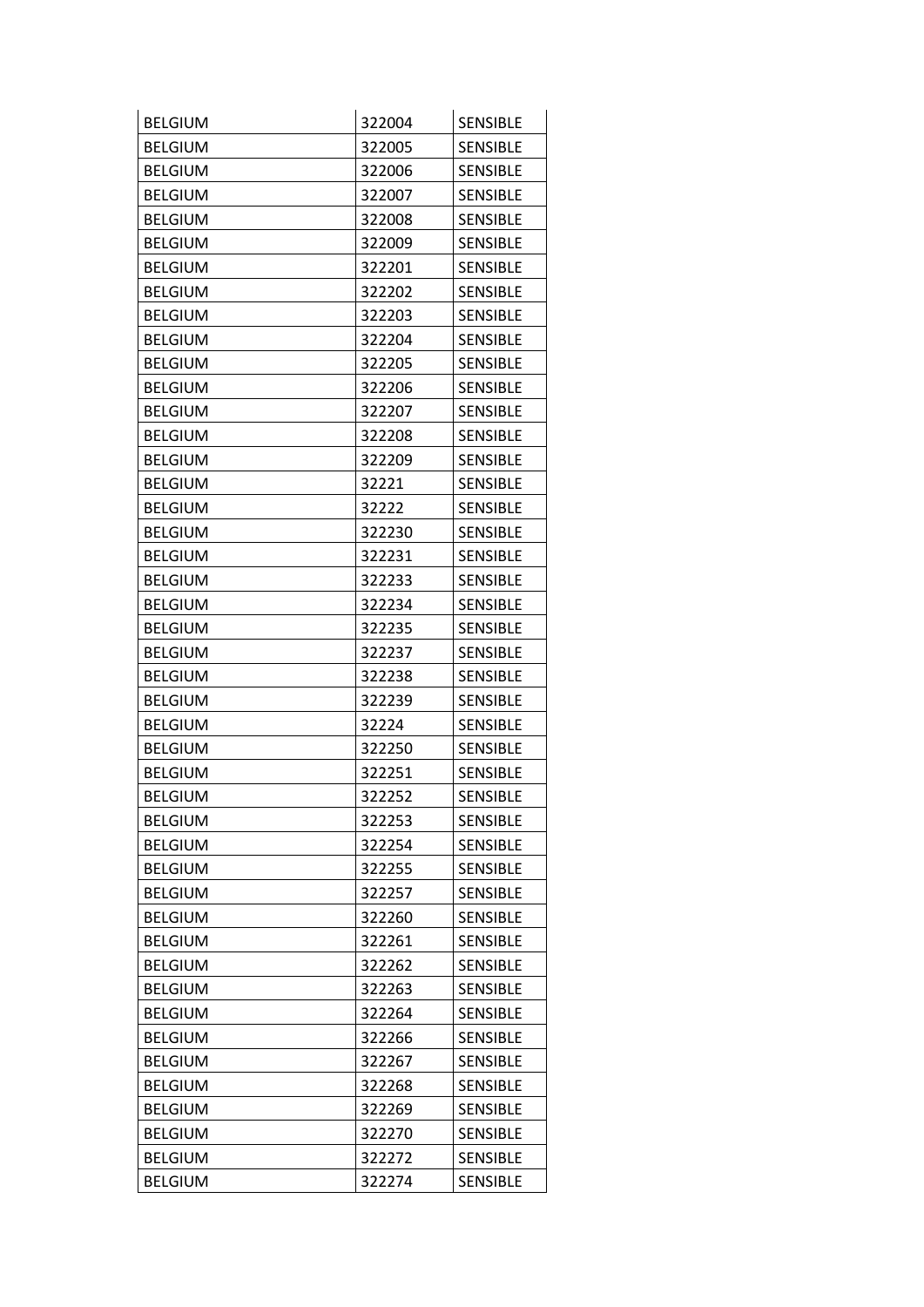| <b>BELGIUM</b> | 322276 | <b>SENSIBLE</b> |
|----------------|--------|-----------------|
| <b>BELGIUM</b> | 322277 | <b>SENSIBLE</b> |
| <b>BELGIUM</b> | 322278 | <b>SENSIBLE</b> |
| <b>BELGIUM</b> | 322279 | <b>SENSIBLE</b> |
| <b>BELGIUM</b> | 32228  | <b>SENSIBLE</b> |
| <b>BELGIUM</b> | 322291 | <b>SENSIBLE</b> |
| <b>BELGIUM</b> | 322292 | <b>SENSIBLE</b> |
| <b>BELGIUM</b> | 322295 | <b>SENSIBLE</b> |
| <b>BELGIUM</b> | 322296 | <b>SENSIBLE</b> |
| <b>BELGIUM</b> | 322297 | <b>SENSIBLE</b> |
| <b>BELGIUM</b> | 322298 | <b>SENSIBLE</b> |
| <b>BELGIUM</b> | 322299 | <b>SENSIBLE</b> |
| <b>BELGIUM</b> | 322312 | <b>SENSIBLE</b> |
| <b>BELGIUM</b> | 322326 | <b>SENSIBLE</b> |
| <b>BELGIUM</b> | 322331 | <b>SENSIBLE</b> |
| <b>BELGIUM</b> | 322332 | <b>SENSIBLE</b> |
| <b>BELGIUM</b> | 322333 | <b>SENSIBLE</b> |
| <b>BELGIUM</b> | 322334 | <b>SENSIBLE</b> |
| <b>BELGIUM</b> | 322336 | <b>SENSIBLE</b> |
| <b>BELGIUM</b> | 322337 | <b>SENSIBLE</b> |
| <b>BELGIUM</b> | 322338 | <b>SENSIBLE</b> |
| <b>BELGIUM</b> | 322340 | <b>SENSIBLE</b> |
| <b>BELGIUM</b> | 322343 | <b>SENSIBLE</b> |
| <b>BELGIUM</b> | 322344 | <b>SENSIBLE</b> |
| <b>BELGIUM</b> | 322345 | <b>SENSIBLE</b> |
| <b>BELGIUM</b> | 322346 | <b>SENSIBLE</b> |
| <b>BELGIUM</b> | 322347 | <b>SENSIBLE</b> |
| <b>BELGIUM</b> | 322348 | <b>SENSIBLE</b> |
| <b>BELGIUM</b> | 322349 | <b>SENSIBLE</b> |
| <b>BELGIUM</b> | 322351 | <b>SENSIBLE</b> |
| <b>BELGIUM</b> | 322352 | <b>SENSIBLE</b> |
| <b>BELGIUM</b> | 322353 | <b>SENSIBLE</b> |
| <b>BELGIUM</b> | 322354 | <b>SENSIBLE</b> |
| <b>BELGIUM</b> | 322355 | <b>SENSIBLE</b> |
| <b>BELGIUM</b> | 322356 | <b>SENSIBLE</b> |
| <b>BELGIUM</b> | 322357 | <b>SENSIBLE</b> |
| <b>BELGIUM</b> | 322358 | <b>SENSIBLE</b> |
| <b>BELGIUM</b> | 322359 | <b>SENSIBLE</b> |
| <b>BELGIUM</b> | 322360 | <b>SENSIBLE</b> |
| <b>BELGIUM</b> | 322361 | <b>SENSIBLE</b> |
| <b>BELGIUM</b> | 322362 | SENSIBLE        |
| <b>BELGIUM</b> | 322363 | <b>SENSIBLE</b> |
| <b>BELGIUM</b> | 322365 | <b>SENSIBLE</b> |
| <b>BELGIUM</b> | 322366 | <b>SENSIBLE</b> |
| <b>BELGIUM</b> | 322367 | <b>SENSIBLE</b> |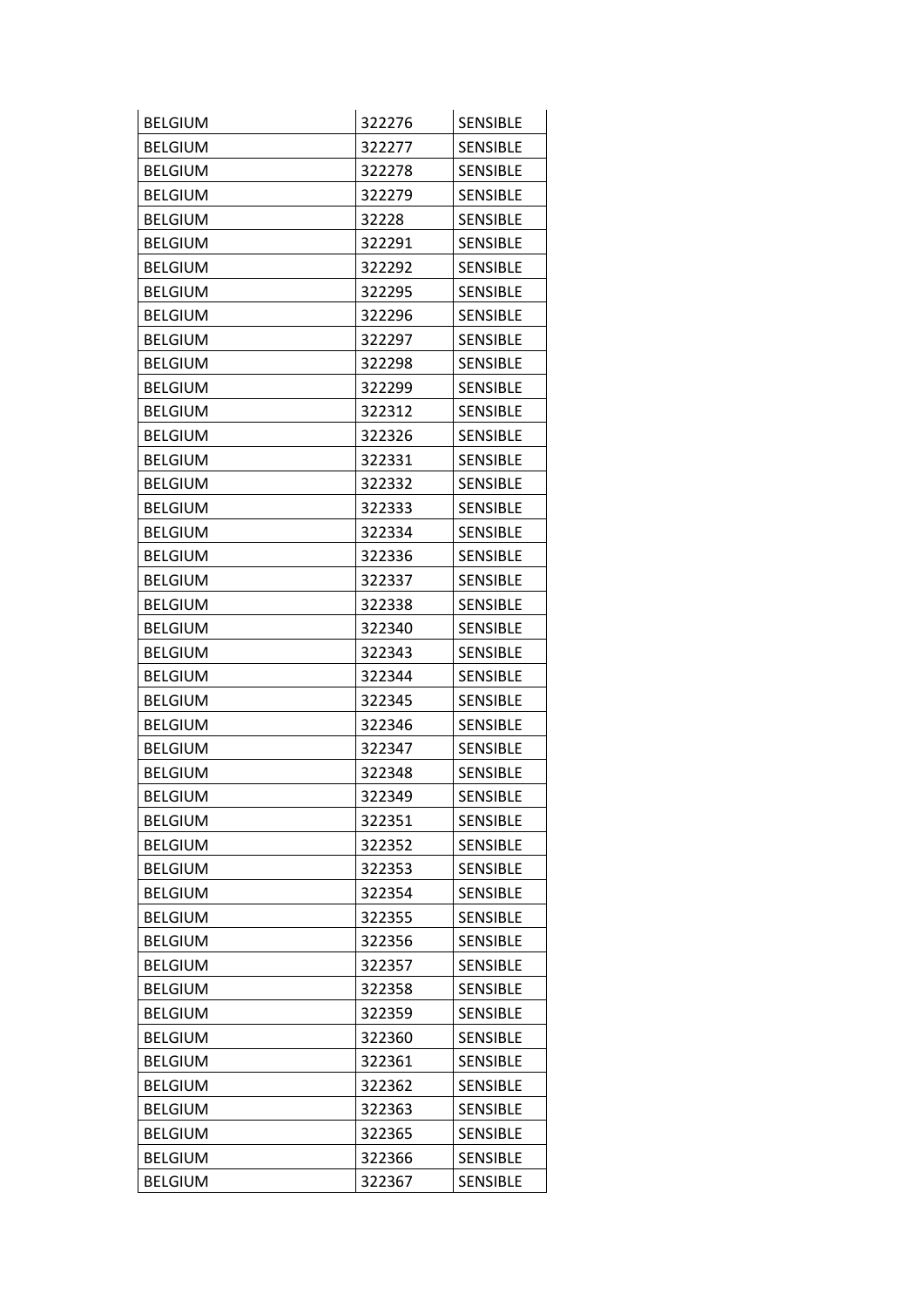| <b>BELGIUM</b> | 32237  | <b>SENSIBLE</b> |
|----------------|--------|-----------------|
| <b>BELGIUM</b> | 32238  | <b>SENSIBLE</b> |
| <b>BELGIUM</b> | 322390 | <b>SENSIBLE</b> |
| <b>BELGIUM</b> | 322391 | <b>SENSIBLE</b> |
| <b>BELGIUM</b> | 322395 | <b>SENSIBLE</b> |
| <b>BELGIUM</b> | 322396 | <b>SENSIBLE</b> |
| <b>BELGIUM</b> | 322397 | <b>SENSIBLE</b> |
| <b>BELGIUM</b> | 322398 | <b>SENSIBLE</b> |
| <b>BELGIUM</b> | 322410 | <b>SENSIBLE</b> |
| <b>BELGIUM</b> | 322411 | <b>SENSIBLE</b> |
| <b>BELGIUM</b> | 322412 | <b>SENSIBLE</b> |
| <b>BELGIUM</b> | 322413 | <b>SENSIBLE</b> |
| <b>BELGIUM</b> | 322414 | <b>SENSIBLE</b> |
| <b>BELGIUM</b> | 322415 | <b>SENSIBLE</b> |
| <b>BELGIUM</b> | 322416 | <b>SENSIBLE</b> |
| <b>BELGIUM</b> | 322417 | <b>SENSIBLE</b> |
| <b>BELGIUM</b> | 322419 | <b>SENSIBLE</b> |
| <b>BELGIUM</b> | 322420 | <b>SENSIBLE</b> |
| <b>BELGIUM</b> | 322421 | <b>SENSIBLE</b> |
| <b>BELGIUM</b> | 322422 | <b>SENSIBLE</b> |
| <b>BELGIUM</b> | 322423 | <b>SENSIBLE</b> |
| <b>BELGIUM</b> | 322424 | <b>SENSIBLE</b> |
| <b>BELGIUM</b> | 322425 | <b>SENSIBLE</b> |
| <b>BELGIUM</b> | 322426 | <b>SENSIBLE</b> |
| <b>BELGIUM</b> | 322427 | <b>SENSIBLE</b> |
| <b>BELGIUM</b> | 322428 | <b>SENSIBLE</b> |
| <b>BELGIUM</b> | 322433 | <b>SENSIBLE</b> |
| <b>BELGIUM</b> | 322441 | <b>SENSIBLE</b> |
| <b>BELGIUM</b> | 322442 | <b>SENSIBLE</b> |
| <b>BELGIUM</b> | 322443 | <b>SENSIBLE</b> |
| <b>BELGIUM</b> | 322451 | <b>SENSIBLE</b> |
| <b>BELGIUM</b> | 322452 | <b>SENSIBLE</b> |
| <b>BELGIUM</b> | 322453 | <b>SENSIBLE</b> |
| <b>BELGIUM</b> | 322454 | SENSIBLE        |
| <b>BELGIUM</b> | 322456 | <b>SENSIBLE</b> |
| <b>BELGIUM</b> | 32246  | <b>SENSIBLE</b> |
| <b>BELGIUM</b> | 322472 | <b>SENSIBLE</b> |
| <b>BELGIUM</b> | 322474 | <b>SENSIBLE</b> |
| <b>BELGIUM</b> | 322475 | <b>SENSIBLE</b> |
| <b>BELGIUM</b> | 322476 | <b>SENSIBLE</b> |
| <b>BELGIUM</b> | 322477 | <b>SENSIBLE</b> |
| <b>BELGIUM</b> | 322478 | <b>SENSIBLE</b> |
| <b>BELGIUM</b> | 322479 | <b>SENSIBLE</b> |
| <b>BELGIUM</b> | 322481 | <b>SENSIBLE</b> |
| <b>BELGIUM</b> | 322482 | <b>SENSIBLE</b> |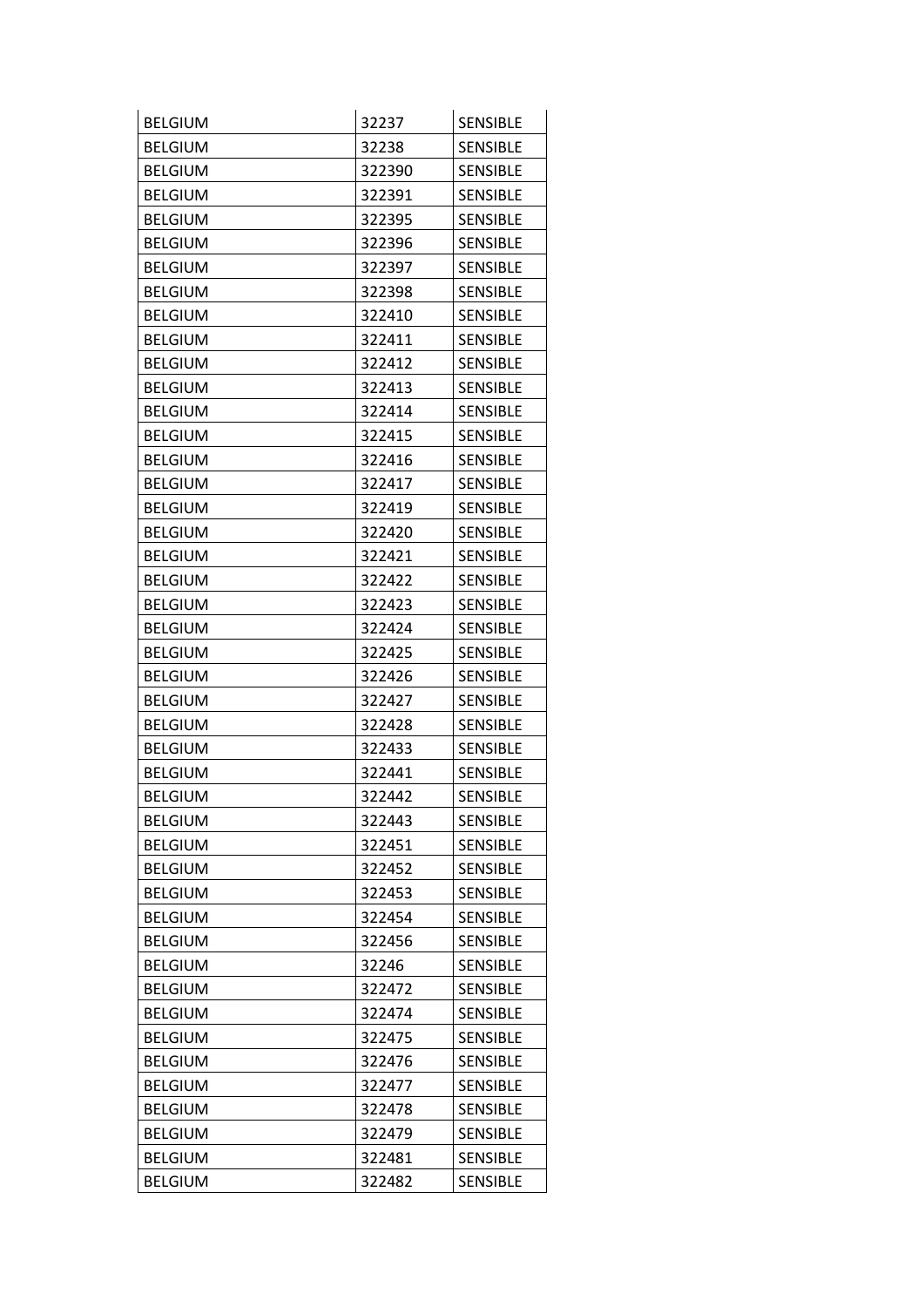| <b>BELGIUM</b> | 322485 | <b>SENSIBLE</b> |
|----------------|--------|-----------------|
| <b>BELGIUM</b> | 322488 | <b>SENSIBLE</b> |
| <b>BELGIUM</b> | 322497 | <b>SENSIBLE</b> |
| <b>BELGIUM</b> | 32250  | <b>SENSIBLE</b> |
| <b>BELGIUM</b> | 32251  | <b>SENSIBLE</b> |
| <b>BELGIUM</b> | 32252  | <b>SENSIBLE</b> |
| <b>BELGIUM</b> | 32253  | <b>SENSIBLE</b> |
| <b>BELGIUM</b> | 322540 | <b>SENSIBLE</b> |
| <b>BELGIUM</b> | 322541 | <b>SENSIBLE</b> |
| <b>BELGIUM</b> | 322542 | <b>SENSIBLE</b> |
| <b>BELGIUM</b> | 322543 | <b>SENSIBLE</b> |
| <b>BELGIUM</b> | 322544 | <b>SENSIBLE</b> |
| <b>BELGIUM</b> | 322545 | <b>SENSIBLE</b> |
| <b>BELGIUM</b> | 322546 | <b>SENSIBLE</b> |
| <b>BELGIUM</b> | 322549 | <b>SENSIBLE</b> |
| <b>BELGIUM</b> | 322550 | <b>SENSIBLE</b> |
| <b>BELGIUM</b> | 322551 | <b>SENSIBLE</b> |
| <b>BELGIUM</b> | 322552 | <b>SENSIBLE</b> |
| <b>BELGIUM</b> | 322554 | <b>SENSIBLE</b> |
| <b>BELGIUM</b> | 322555 | <b>SENSIBLE</b> |
| <b>BELGIUM</b> | 322556 | <b>SENSIBLE</b> |
| <b>BELGIUM</b> | 322557 | <b>SENSIBLE</b> |
| <b>BELGIUM</b> | 322558 | <b>SENSIBLE</b> |
| <b>BELGIUM</b> | 322559 | <b>SENSIBLE</b> |
| <b>BELGIUM</b> | 322560 | <b>SENSIBLE</b> |
| <b>BELGIUM</b> | 322564 | <b>SENSIBLE</b> |
| <b>BELGIUM</b> | 322565 | <b>SENSIBLE</b> |
| <b>BELGIUM</b> | 322566 | <b>SENSIBLE</b> |
| <b>BELGIUM</b> | 322567 | <b>SENSIBLE</b> |
| <b>BELGIUM</b> | 322568 | <b>SENSIBLE</b> |
| <b>BELGIUM</b> | 322569 | <b>SENSIBLE</b> |
| <b>BELGIUM</b> | 32257  | <b>SENSIBLE</b> |
| <b>BELGIUM</b> | 322581 | <b>SENSIBLE</b> |
| <b>BELGIUM</b> | 322582 | <b>SENSIBLE</b> |
| <b>BELGIUM</b> | 322583 | <b>SENSIBLE</b> |
| <b>BELGIUM</b> | 322584 | <b>SENSIBLE</b> |
| <b>BELGIUM</b> | 322626 | <b>SENSIBLE</b> |
| <b>BELGIUM</b> | 322627 | <b>SENSIBLE</b> |
| <b>BELGIUM</b> | 322629 | <b>SENSIBLE</b> |
| <b>BELGIUM</b> | 322633 | <b>SENSIBLE</b> |
| <b>BELGIUM</b> | 322634 | SENSIBLE        |
| <b>BELGIUM</b> | 322636 | <b>SENSIBLE</b> |
| <b>BELGIUM</b> | 322639 | <b>SENSIBLE</b> |
| <b>BELGIUM</b> | 32264  | <b>SENSIBLE</b> |
| <b>BELGIUM</b> | 322650 | SENSIBLE        |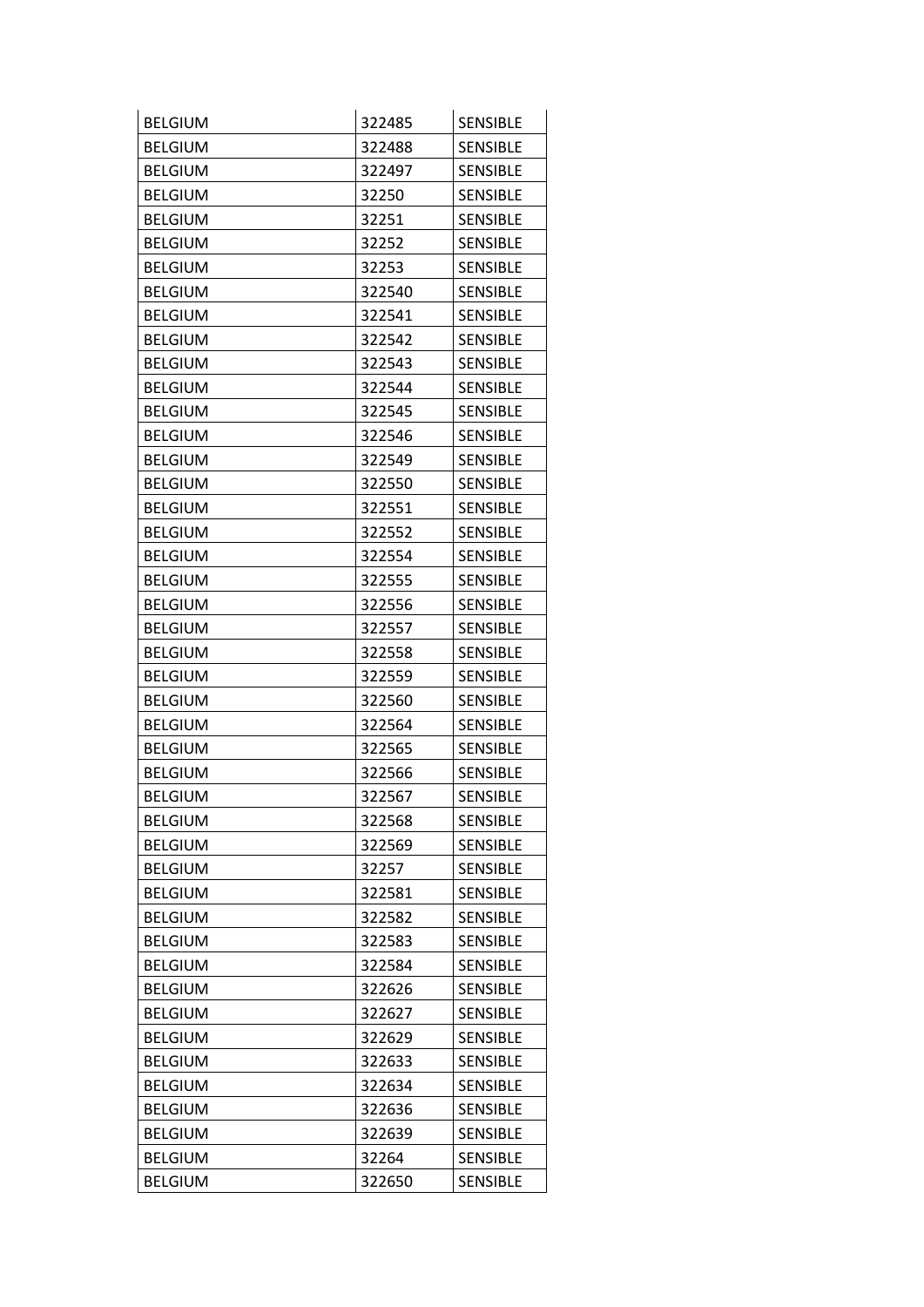| <b>BELGIUM</b> | 322651 | <b>SENSIBLE</b> |
|----------------|--------|-----------------|
| <b>BELGIUM</b> | 322652 | <b>SENSIBLE</b> |
| <b>BELGIUM</b> | 322653 | <b>SENSIBLE</b> |
| <b>BELGIUM</b> | 322654 | <b>SENSIBLE</b> |
| <b>BELGIUM</b> | 322655 | <b>SENSIBLE</b> |
| <b>BELGIUM</b> | 322656 | <b>SENSIBLE</b> |
| <b>BELGIUM</b> | 322657 | <b>SENSIBLE</b> |
| <b>BELGIUM</b> | 322658 | <b>SENSIBLE</b> |
| <b>BELGIUM</b> | 322660 | <b>SENSIBLE</b> |
| <b>BELGIUM</b> | 322661 | <b>SENSIBLE</b> |
| <b>BELGIUM</b> | 322662 | <b>SENSIBLE</b> |
| <b>BELGIUM</b> | 322663 | <b>SENSIBLE</b> |
| <b>BELGIUM</b> | 322672 | <b>SENSIBLE</b> |
| <b>BELGIUM</b> | 322673 | <b>SENSIBLE</b> |
| <b>BELGIUM</b> | 322674 | <b>SENSIBLE</b> |
| <b>BELGIUM</b> | 322675 | <b>SENSIBLE</b> |
| <b>BELGIUM</b> | 322676 | <b>SENSIBLE</b> |
| <b>BELGIUM</b> | 322677 | <b>SENSIBLE</b> |
| <b>BELGIUM</b> | 322678 | SENSIBLE        |
| <b>BELGIUM</b> | 322679 | <b>SENSIBLE</b> |
| <b>BELGIUM</b> | 322686 | <b>SENSIBLE</b> |
| <b>BELGIUM</b> | 322687 | SENSIBLE        |
| <b>BELGIUM</b> | 322688 | <b>SENSIBLE</b> |
| <b>BELGIUM</b> | 322689 | <b>SENSIBLE</b> |
| <b>BELGIUM</b> | 322701 | <b>SENSIBLE</b> |
| <b>BELGIUM</b> | 322702 | <b>SENSIBLE</b> |
| <b>BELGIUM</b> | 322703 | <b>SENSIBLE</b> |
| <b>BELGIUM</b> | 322704 | <b>SENSIBLE</b> |
| <b>BELGIUM</b> | 322705 | <b>SENSIBLE</b> |
| <b>BELGIUM</b> | 322706 | <b>SENSIBLE</b> |
| <b>BELGIUM</b> | 322707 | <b>SENSIBLE</b> |
| <b>BELGIUM</b> | 322708 | <b>SENSIBLE</b> |
| <b>BELGIUM</b> | 322709 | <b>SENSIBLE</b> |
| <b>BELGIUM</b> | 32271  | <b>SENSIBLE</b> |
| <b>BELGIUM</b> | 32272  | <b>SENSIBLE</b> |
| <b>BELGIUM</b> | 32273  | <b>SENSIBLE</b> |
| <b>BELGIUM</b> | 322740 | <b>SENSIBLE</b> |
| <b>BELGIUM</b> | 322741 | <b>SENSIBLE</b> |
| <b>BELGIUM</b> | 322742 | <b>SENSIBLE</b> |
| <b>BELGIUM</b> | 322743 | <b>SENSIBLE</b> |
| <b>BELGIUM</b> | 322744 | SENSIBLE        |
| <b>BELGIUM</b> | 322745 | <b>SENSIBLE</b> |
| <b>BELGIUM</b> | 322746 | <b>SENSIBLE</b> |
| <b>BELGIUM</b> | 322748 | <b>SENSIBLE</b> |
| <b>BELGIUM</b> | 322749 | <b>SENSIBLE</b> |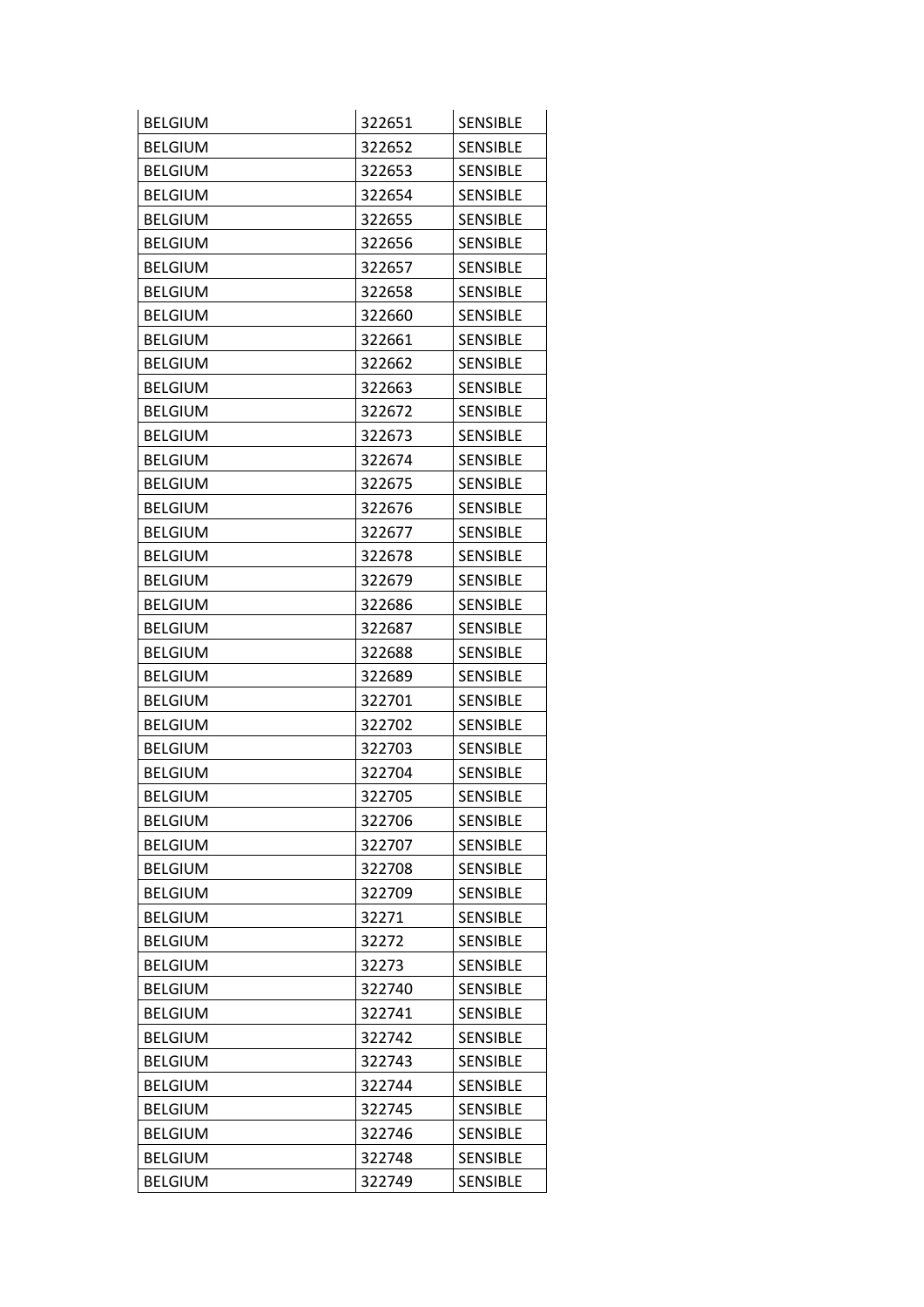| <b>BELGIUM</b> | 32275  | <b>SENSIBLE</b> |
|----------------|--------|-----------------|
| <b>BELGIUM</b> | 322761 | <b>SENSIBLE</b> |
| <b>BELGIUM</b> | 322762 | <b>SENSIBLE</b> |
| <b>BELGIUM</b> | 322763 | <b>SENSIBLE</b> |
| <b>BELGIUM</b> | 322764 | <b>SENSIBLE</b> |
| <b>BELGIUM</b> | 322766 | <b>SENSIBLE</b> |
| <b>BELGIUM</b> | 322767 | <b>SENSIBLE</b> |
| <b>BELGIUM</b> | 322768 | <b>SENSIBLE</b> |
| <b>BELGIUM</b> | 322769 | <b>SENSIBLE</b> |
| <b>BELGIUM</b> | 32277  | <b>SENSIBLE</b> |
| <b>BELGIUM</b> | 322780 | <b>SENSIBLE</b> |
| <b>BELGIUM</b> | 322782 | <b>SENSIBLE</b> |
| <b>BELGIUM</b> | 322783 | <b>SENSIBLE</b> |
| <b>BELGIUM</b> | 322784 | <b>SENSIBLE</b> |
| <b>BELGIUM</b> | 322785 | <b>SENSIBLE</b> |
| <b>BELGIUM</b> | 322794 | <b>SENSIBLE</b> |
| <b>BELGIUM</b> | 322795 | <b>SENSIBLE</b> |
| <b>BELGIUM</b> | 322796 | <b>SENSIBLE</b> |
| <b>BELGIUM</b> | 322797 | <b>SENSIBLE</b> |
| <b>BELGIUM</b> | 322798 | <b>SENSIBLE</b> |
| <b>BELGIUM</b> | 322799 | <b>SENSIBLE</b> |
| <b>BELGIUM</b> | 322810 | SENSIBLE        |
| <b>BELGIUM</b> | 322811 | <b>SENSIBLE</b> |
| <b>BELGIUM</b> | 322812 | <b>SENSIBLE</b> |
| <b>BELGIUM</b> | 322813 | <b>SENSIBLE</b> |
| <b>BELGIUM</b> | 322814 | <b>SENSIBLE</b> |
| <b>BELGIUM</b> | 322815 | <b>SENSIBLE</b> |
| <b>BELGIUM</b> | 322816 | <b>SENSIBLE</b> |
| <b>BELGIUM</b> | 322819 | <b>SENSIBLE</b> |
| <b>BELGIUM</b> | 322821 | <b>SENSIBLE</b> |
| <b>BELGIUM</b> | 322822 | <b>SENSIBLE</b> |
| <b>BELGIUM</b> | 322823 | <b>SENSIBLE</b> |
| <b>BELGIUM</b> | 322824 | <b>SENSIBLE</b> |
| <b>BELGIUM</b> | 322825 | SENSIBLE        |
| <b>BELGIUM</b> | 322855 | <b>SENSIBLE</b> |
| <b>BELGIUM</b> | 323200 | <b>SENSIBLE</b> |
| <b>BELGIUM</b> | 323201 | <b>SENSIBLE</b> |
| <b>BELGIUM</b> | 323202 | <b>SENSIBLE</b> |
| <b>BELGIUM</b> | 323203 | <b>SENSIBLE</b> |
| <b>BELGIUM</b> | 323204 | <b>SENSIBLE</b> |
| <b>BELGIUM</b> | 323205 | SENSIBLE        |
| <b>BELGIUM</b> | 323206 | <b>SENSIBLE</b> |
| <b>BELGIUM</b> | 323207 | <b>SENSIBLE</b> |
| <b>BELGIUM</b> | 323209 | <b>SENSIBLE</b> |
| <b>BELGIUM</b> | 32321  | <b>SENSIBLE</b> |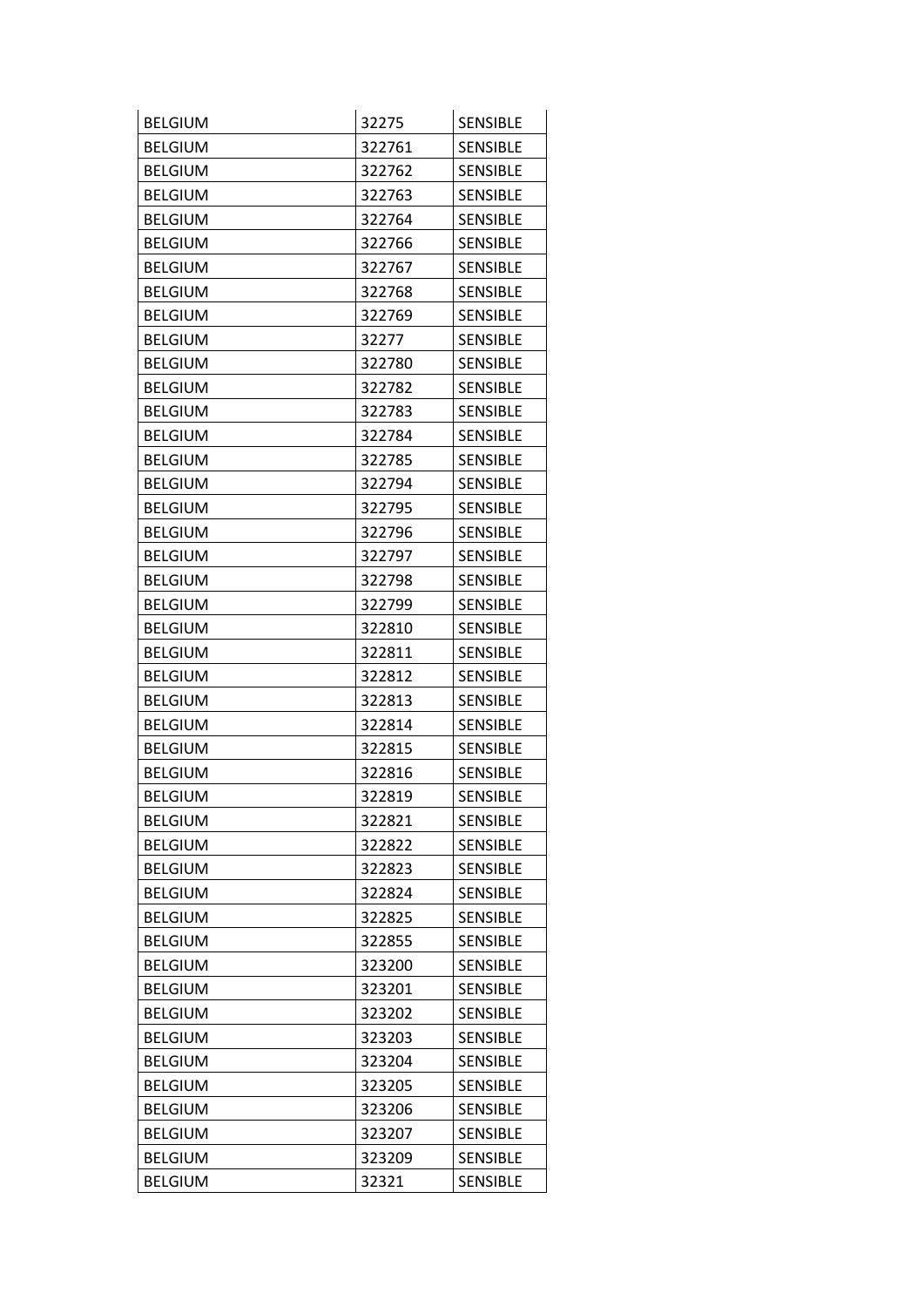| <b>BELGIUM</b> | 323220 | <b>SENSIBLE</b> |
|----------------|--------|-----------------|
| <b>BELGIUM</b> | 323221 | <b>SENSIBLE</b> |
| <b>BELGIUM</b> | 323222 | <b>SENSIBLE</b> |
| <b>BELGIUM</b> | 323223 | <b>SENSIBLE</b> |
| <b>BELGIUM</b> | 323224 | <b>SENSIBLE</b> |
| <b>BELGIUM</b> | 323225 | <b>SENSIBLE</b> |
| <b>BELGIUM</b> | 323226 | <b>SENSIBLE</b> |
| <b>BELGIUM</b> | 323227 | <b>SENSIBLE</b> |
| <b>BELGIUM</b> | 323229 | <b>SENSIBLE</b> |
| <b>BELGIUM</b> | 32323  | <b>SENSIBLE</b> |
| <b>BELGIUM</b> | 323240 | <b>SENSIBLE</b> |
| <b>BELGIUM</b> | 323241 | <b>SENSIBLE</b> |
| <b>BELGIUM</b> | 323242 | <b>SENSIBLE</b> |
| <b>BELGIUM</b> | 323244 | <b>SENSIBLE</b> |
| <b>BELGIUM</b> | 323247 | <b>SENSIBLE</b> |
| <b>BELGIUM</b> | 323248 | <b>SENSIBLE</b> |
| <b>BELGIUM</b> | 323250 | <b>SENSIBLE</b> |
| <b>BELGIUM</b> | 323252 | <b>SENSIBLE</b> |
| <b>BELGIUM</b> | 323253 | <b>SENSIBLE</b> |
| <b>BELGIUM</b> | 323254 | <b>SENSIBLE</b> |
| <b>BELGIUM</b> | 323257 | <b>SENSIBLE</b> |
| <b>BELGIUM</b> | 323259 | <b>SENSIBLE</b> |
| <b>BELGIUM</b> | 323260 | <b>SENSIBLE</b> |
| <b>BELGIUM</b> | 323270 | <b>SENSIBLE</b> |
| <b>BELGIUM</b> | 323271 | <b>SENSIBLE</b> |
| <b>BELGIUM</b> | 323272 | <b>SENSIBLE</b> |
| <b>BELGIUM</b> | 323280 | <b>SENSIBLE</b> |
| <b>BELGIUM</b> | 323281 | <b>SENSIBLE</b> |
| <b>BELGIUM</b> | 323285 | <b>SENSIBLE</b> |
| <b>BELGIUM</b> | 323286 | <b>SENSIBLE</b> |
| <b>BELGIUM</b> | 323287 | <b>SENSIBLE</b> |
| <b>BELGIUM</b> | 323291 | <b>SENSIBLE</b> |
| <b>BELGIUM</b> | 323309 | <b>SENSIBLE</b> |
| <b>BELGIUM</b> | 323310 | <b>SENSIBLE</b> |
| <b>BELGIUM</b> | 323311 | <b>SENSIBLE</b> |
| <b>BELGIUM</b> | 323312 | <b>SENSIBLE</b> |
| <b>BELGIUM</b> | 323313 | <b>SENSIBLE</b> |
| <b>BELGIUM</b> | 323314 | <b>SENSIBLE</b> |
| <b>BELGIUM</b> | 323315 | <b>SENSIBLE</b> |
| <b>BELGIUM</b> | 323317 | <b>SENSIBLE</b> |
| <b>BELGIUM</b> | 323318 | SENSIBLE        |
| <b>BELGIUM</b> | 323319 | <b>SENSIBLE</b> |
| <b>BELGIUM</b> | 323320 | <b>SENSIBLE</b> |
| <b>BELGIUM</b> | 323321 | <b>SENSIBLE</b> |
| <b>BELGIUM</b> | 323322 | <b>SENSIBLE</b> |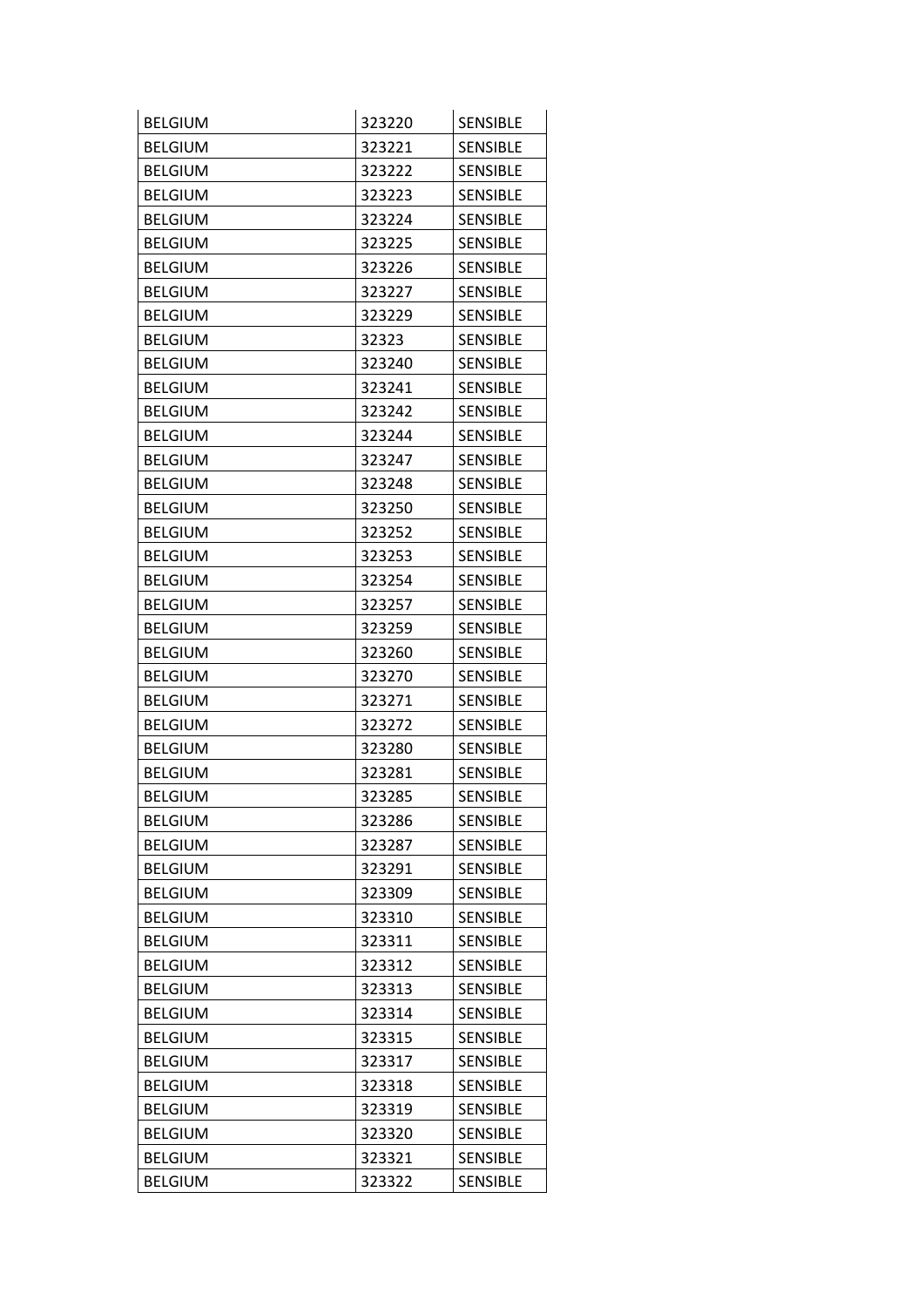| <b>BELGIUM</b> | 323324 | <b>SENSIBLE</b> |
|----------------|--------|-----------------|
| <b>BELGIUM</b> | 323325 | <b>SENSIBLE</b> |
| <b>BELGIUM</b> | 323326 | <b>SENSIBLE</b> |
| <b>BELGIUM</b> | 323327 | <b>SENSIBLE</b> |
| <b>BELGIUM</b> | 323328 | <b>SENSIBLE</b> |
| <b>BELGIUM</b> | 323330 | <b>SENSIBLE</b> |
| <b>BELGIUM</b> | 323340 | <b>SENSIBLE</b> |
| <b>BELGIUM</b> | 323350 | <b>SENSIBLE</b> |
| <b>BELGIUM</b> | 323353 | <b>SENSIBLE</b> |
| <b>BELGIUM</b> | 323354 | <b>SENSIBLE</b> |
| <b>BELGIUM</b> | 323355 | <b>SENSIBLE</b> |
| <b>BELGIUM</b> | 323360 | <b>SENSIBLE</b> |
| <b>BELGIUM</b> | 323366 | <b>SENSIBLE</b> |
| <b>BELGIUM</b> | 323380 | <b>SENSIBLE</b> |
| <b>BELGIUM</b> | 323383 | <b>SENSIBLE</b> |
| <b>BELGIUM</b> | 323384 | <b>SENSIBLE</b> |
| <b>BELGIUM</b> | 323385 | <b>SENSIBLE</b> |
| <b>BELGIUM</b> | 323410 | <b>SENSIBLE</b> |
| <b>BELGIUM</b> | 323411 | <b>SENSIBLE</b> |
| <b>BELGIUM</b> | 323420 | <b>SENSIBLE</b> |
| <b>BELGIUM</b> | 323422 | <b>SENSIBLE</b> |
| <b>BELGIUM</b> | 323440 | <b>SENSIBLE</b> |
| <b>BELGIUM</b> | 323443 | <b>SENSIBLE</b> |
| <b>BELGIUM</b> | 323444 | <b>SENSIBLE</b> |
| <b>BELGIUM</b> | 323448 | <b>SENSIBLE</b> |
| <b>BELGIUM</b> | 323449 | <b>SENSIBLE</b> |
| <b>BELGIUM</b> | 323450 | <b>SENSIBLE</b> |
| <b>BELGIUM</b> | 323451 | <b>SENSIBLE</b> |
| <b>BELGIUM</b> | 323454 | <b>SENSIBLE</b> |
| <b>BELGIUM</b> | 323455 | <b>SENSIBLE</b> |
| <b>BELGIUM</b> | 323457 | <b>SENSIBLE</b> |
| <b>BELGIUM</b> | 323458 | <b>SENSIBLE</b> |
| <b>BELGIUM</b> | 323459 | <b>SENSIBLE</b> |
| <b>BELGIUM</b> | 323460 | <b>SENSIBLE</b> |
| <b>BELGIUM</b> | 323464 | <b>SENSIBLE</b> |
| <b>BELGIUM</b> | 323466 | <b>SENSIBLE</b> |
| <b>BELGIUM</b> | 323470 | <b>SENSIBLE</b> |
| <b>BELGIUM</b> | 323475 | <b>SENSIBLE</b> |
| <b>BELGIUM</b> | 323480 | <b>SENSIBLE</b> |
| <b>BELGIUM</b> | 323481 | <b>SENSIBLE</b> |
| <b>BELGIUM</b> | 323482 | SENSIBLE        |
| <b>BELGIUM</b> | 323484 | <b>SENSIBLE</b> |
| <b>BELGIUM</b> | 323485 | <b>SENSIBLE</b> |
| <b>BELGIUM</b> | 323488 | <b>SENSIBLE</b> |
| <b>BELGIUM</b> | 323489 | <b>SENSIBLE</b> |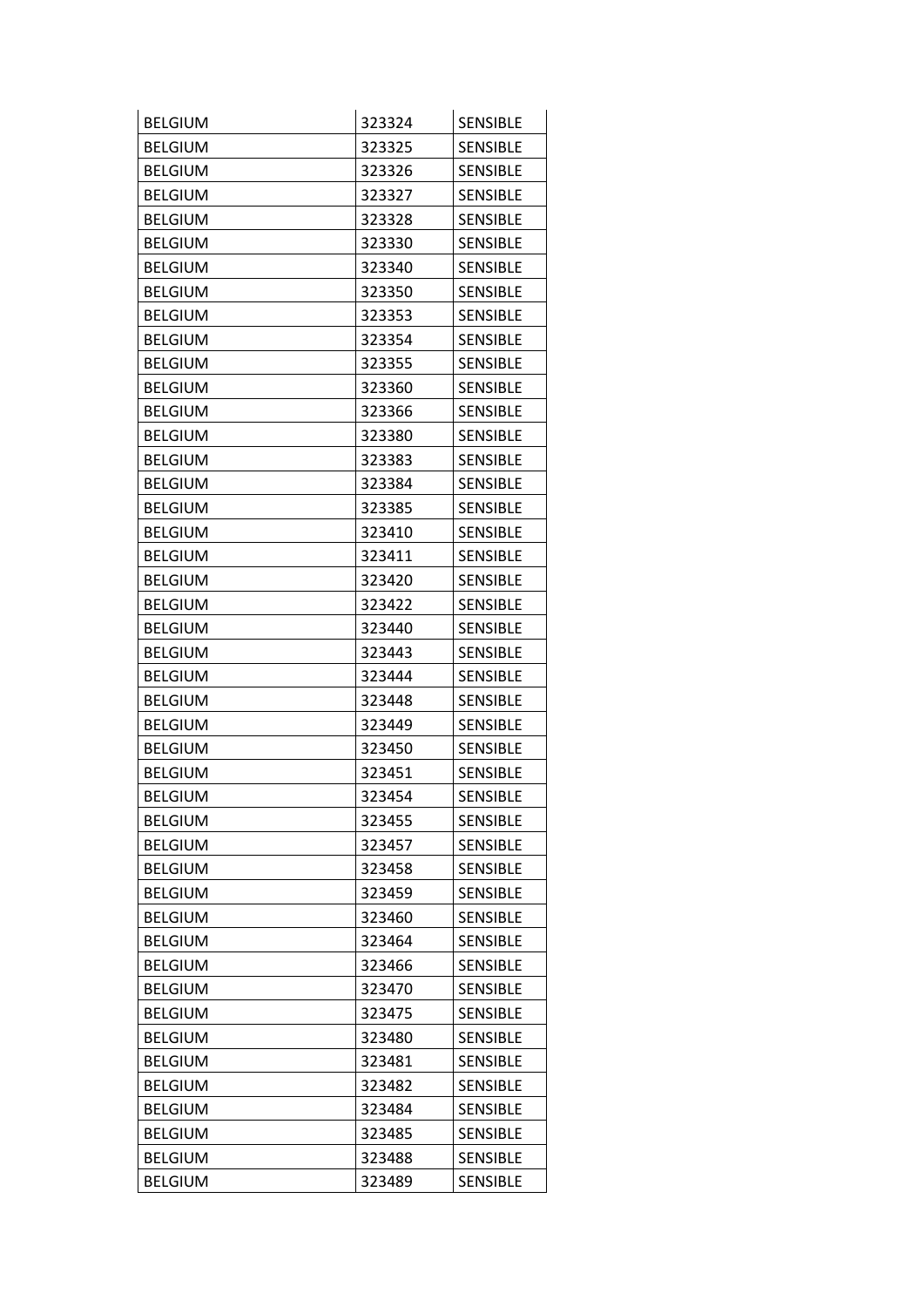| <b>BELGIUM</b> | 323490 | <b>SENSIBLE</b> |
|----------------|--------|-----------------|
| <b>BELGIUM</b> | 323491 | <b>SENSIBLE</b> |
| <b>BELGIUM</b> | 323540 | <b>SENSIBLE</b> |
| <b>BELGIUM</b> | 323541 | <b>SENSIBLE</b> |
| <b>BELGIUM</b> | 323542 | <b>SENSIBLE</b> |
| <b>BELGIUM</b> | 323543 | <b>SENSIBLE</b> |
| <b>BELGIUM</b> | 323544 | <b>SENSIBLE</b> |
| <b>BELGIUM</b> | 323545 | <b>SENSIBLE</b> |
| <b>BELGIUM</b> | 323546 | <b>SENSIBLE</b> |
| <b>BELGIUM</b> | 323560 | <b>SENSIBLE</b> |
| <b>BELGIUM</b> | 323561 | <b>SENSIBLE</b> |
| <b>BELGIUM</b> | 323568 | <b>SENSIBLE</b> |
| <b>BELGIUM</b> | 323569 | <b>SENSIBLE</b> |
| <b>BELGIUM</b> | 323570 | <b>SENSIBLE</b> |
| <b>BELGIUM</b> | 323575 | <b>SENSIBLE</b> |
| <b>BELGIUM</b> | 323605 | <b>SENSIBLE</b> |
| <b>BELGIUM</b> | 323620 | <b>SENSIBLE</b> |
| <b>BELGIUM</b> | 323630 | <b>SENSIBLE</b> |
| <b>BELGIUM</b> | 323633 | <b>SENSIBLE</b> |
| <b>BELGIUM</b> | 323636 | <b>SENSIBLE</b> |
| <b>BELGIUM</b> | 323637 | <b>SENSIBLE</b> |
| <b>BELGIUM</b> | 323640 | <b>SENSIBLE</b> |
| <b>BELGIUM</b> | 323641 | <b>SENSIBLE</b> |
| <b>BELGIUM</b> | 323644 | <b>SENSIBLE</b> |
| <b>BELGIUM</b> | 323645 | <b>SENSIBLE</b> |
| <b>BELGIUM</b> | 323646 | <b>SENSIBLE</b> |
| <b>BELGIUM</b> | 323647 | <b>SENSIBLE</b> |
| <b>BELGIUM</b> | 323650 | <b>SENSIBLE</b> |
| <b>BELGIUM</b> | 323651 | <b>SENSIBLE</b> |
| <b>BELGIUM</b> | 323652 | <b>SENSIBLE</b> |
| <b>BELGIUM</b> | 323653 | <b>SENSIBLE</b> |
| <b>BELGIUM</b> | 323658 | <b>SENSIBLE</b> |
| <b>BELGIUM</b> | 323660 | <b>SENSIBLE</b> |
| <b>BELGIUM</b> | 323663 | SENSIBLE        |
| <b>BELGIUM</b> | 323664 | <b>SENSIBLE</b> |
| <b>BELGIUM</b> | 323665 | <b>SENSIBLE</b> |
| <b>BELGIUM</b> | 323666 | <b>SENSIBLE</b> |
| <b>BELGIUM</b> | 323667 | <b>SENSIBLE</b> |
| <b>BELGIUM</b> | 323669 | <b>SENSIBLE</b> |
| <b>BELGIUM</b> | 323670 | <b>SENSIBLE</b> |
| <b>BELGIUM</b> | 323677 | SENSIBLE        |
| <b>BELGIUM</b> | 323680 | <b>SENSIBLE</b> |
| <b>BELGIUM</b> | 323685 | <b>SENSIBLE</b> |
| <b>BELGIUM</b> | 323690 | <b>SENSIBLE</b> |
| <b>BELGIUM</b> | 323707 | <b>SENSIBLE</b> |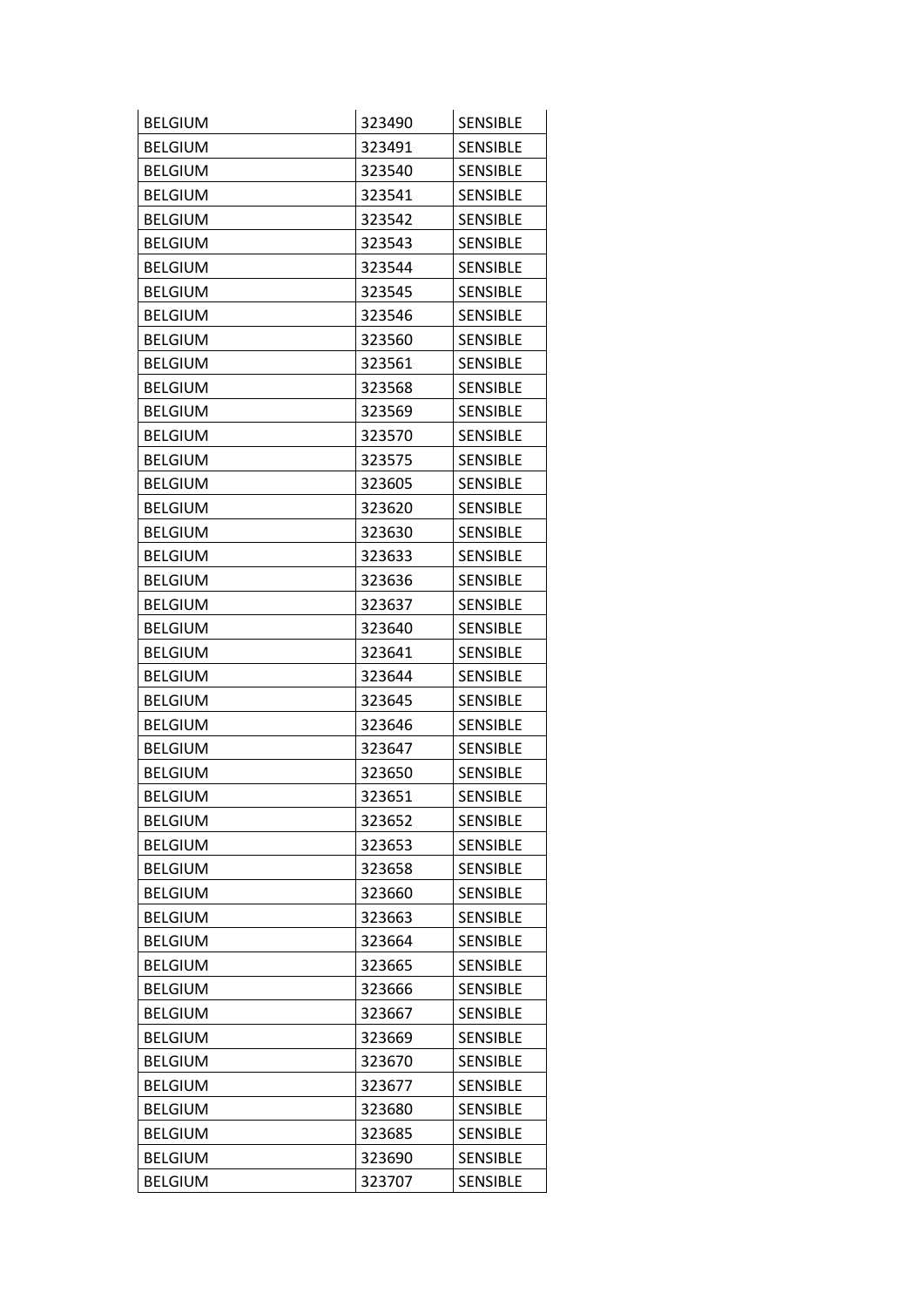| <b>BELGIUM</b> | 323710 | <b>SENSIBLE</b> |
|----------------|--------|-----------------|
| <b>BELGIUM</b> | 323711 | <b>SENSIBLE</b> |
| <b>BELGIUM</b> | 323722 | <b>SENSIBLE</b> |
| <b>BELGIUM</b> | 323727 | <b>SENSIBLE</b> |
| <b>BELGIUM</b> | 323730 | SENSIBLE        |
| <b>BELGIUM</b> | 323735 | <b>SENSIBLE</b> |
| <b>BELGIUM</b> | 323740 | <b>SENSIBLE</b> |
| <b>BELGIUM</b> | 323744 | <b>SENSIBLE</b> |
| <b>BELGIUM</b> | 323750 | <b>SENSIBLE</b> |
| <b>BELGIUM</b> | 323755 | <b>SENSIBLE</b> |
| <b>BELGIUM</b> | 323760 | <b>SENSIBLE</b> |
| <b>BELGIUM</b> | 323765 | <b>SENSIBLE</b> |
| <b>BELGIUM</b> | 323766 | <b>SENSIBLE</b> |
| <b>BELGIUM</b> | 32377  | <b>SENSIBLE</b> |
| <b>BELGIUM</b> | 323780 | <b>SENSIBLE</b> |
| <b>BELGIUM</b> | 323789 | <b>SENSIBLE</b> |
| <b>BELGIUM</b> | 323790 | <b>SENSIBLE</b> |
| <b>BELGIUM</b> | 323810 | <b>SENSIBLE</b> |
| <b>BELGIUM</b> | 323811 | <b>SENSIBLE</b> |
| <b>BELGIUM</b> | 323812 | <b>SENSIBLE</b> |
| <b>BELGIUM</b> | 323813 | <b>SENSIBLE</b> |
| <b>BELGIUM</b> | 323820 | <b>SENSIBLE</b> |
| <b>BELGIUM</b> | 323821 | <b>SENSIBLE</b> |
| <b>BELGIUM</b> | 323825 | <b>SENSIBLE</b> |
| <b>BELGIUM</b> | 323826 | <b>SENSIBLE</b> |
| <b>BELGIUM</b> | 323827 | <b>SENSIBLE</b> |
| <b>BELGIUM</b> | 323828 | <b>SENSIBLE</b> |
| <b>BELGIUM</b> | 323829 | <b>SENSIBLE</b> |
| <b>BELGIUM</b> | 323830 | <b>SENSIBLE</b> |
| <b>BELGIUM</b> | 323831 | <b>SENSIBLE</b> |
| <b>BELGIUM</b> | 323843 | <b>SENSIBLE</b> |
| <b>BELGIUM</b> | 323844 | <b>SENSIBLE</b> |
| <b>BELGIUM</b> | 323860 | <b>SENSIBLE</b> |
| <b>BELGIUM</b> | 323866 | SENSIBLE        |
| <b>BELGIUM</b> | 323870 | <b>SENSIBLE</b> |
| <b>BELGIUM</b> | 323871 | <b>SENSIBLE</b> |
| <b>BELGIUM</b> | 323877 | <b>SENSIBLE</b> |
| <b>BELGIUM</b> | 323878 | <b>SENSIBLE</b> |
| <b>BELGIUM</b> | 323880 | <b>SENSIBLE</b> |
| <b>BELGIUM</b> | 323886 | <b>SENSIBLE</b> |
| <b>BELGIUM</b> | 323887 | SENSIBLE        |
| <b>BELGIUM</b> | 323888 | <b>SENSIBLE</b> |
| <b>BELGIUM</b> | 323889 | <b>SENSIBLE</b> |
| <b>BELGIUM</b> | 323890 | <b>SENSIBLE</b> |
| <b>BELGIUM</b> | 323897 | <b>SENSIBLE</b> |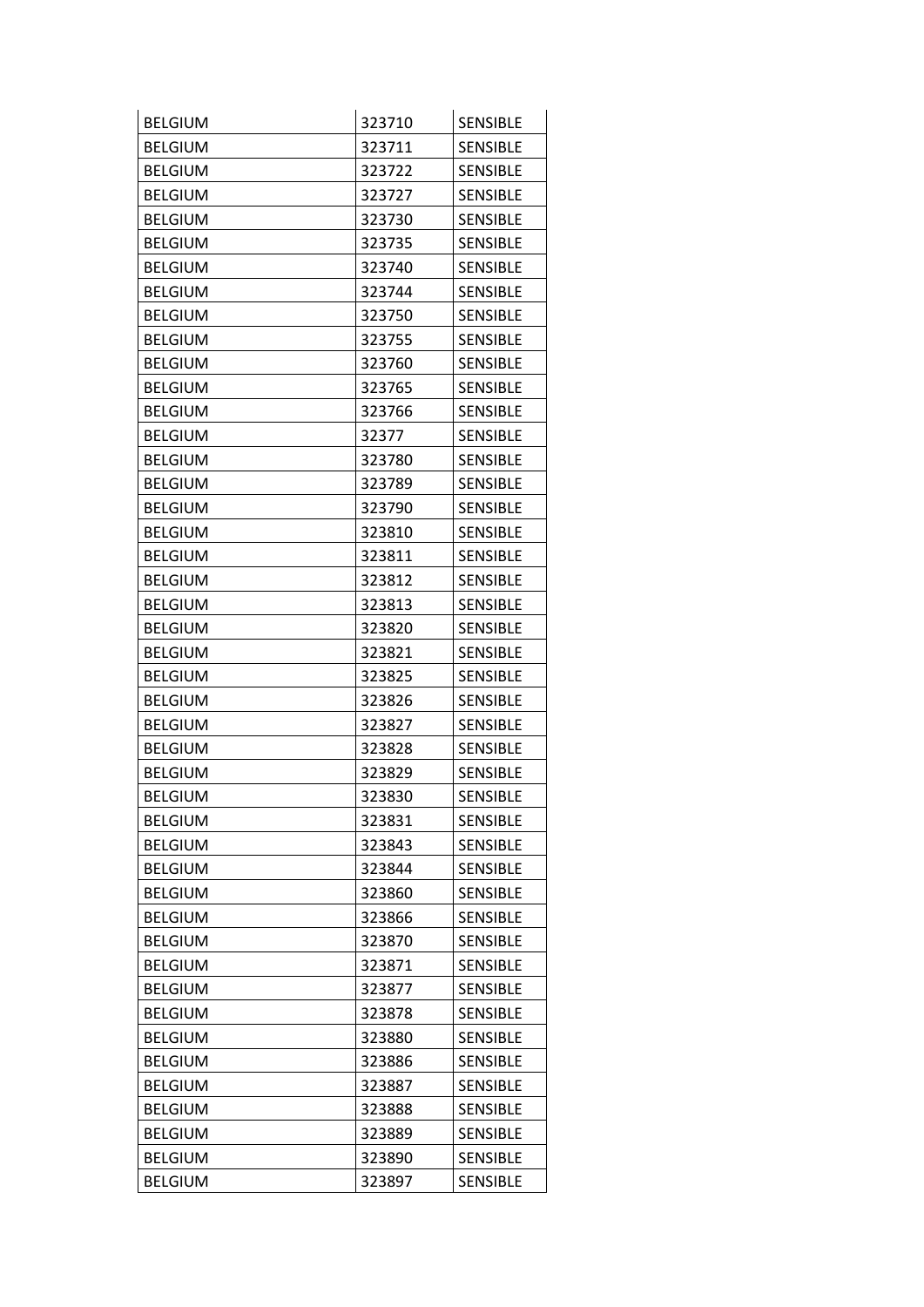| <b>BELGIUM</b> | 323899 | <b>SENSIBLE</b> |
|----------------|--------|-----------------|
| <b>BELGIUM</b> | 32422  | <b>SENSIBLE</b> |
| <b>BELGIUM</b> | 32423  | <b>SENSIBLE</b> |
| <b>BELGIUM</b> | 324240 | <b>SENSIBLE</b> |
| <b>BELGIUM</b> | 324241 | <b>SENSIBLE</b> |
| <b>BELGIUM</b> | 324246 | <b>SENSIBLE</b> |
| <b>BELGIUM</b> | 324247 | <b>SENSIBLE</b> |
| <b>BELGIUM</b> | 324248 | <b>SENSIBLE</b> |
| <b>BELGIUM</b> | 324249 | <b>SENSIBLE</b> |
| <b>BELGIUM</b> | 324250 | <b>SENSIBLE</b> |
| <b>BELGIUM</b> | 324251 | <b>SENSIBLE</b> |
| <b>BELGIUM</b> | 324252 | <b>SENSIBLE</b> |
| <b>BELGIUM</b> | 324253 | <b>SENSIBLE</b> |
| <b>BELGIUM</b> | 324254 | <b>SENSIBLE</b> |
| <b>BELGIUM</b> | 324256 | <b>SENSIBLE</b> |
| <b>BELGIUM</b> | 324257 | <b>SENSIBLE</b> |
| <b>BELGIUM</b> | 324259 | <b>SENSIBLE</b> |
| <b>BELGIUM</b> | 324263 | <b>SENSIBLE</b> |
| <b>BELGIUM</b> | 324264 | <b>SENSIBLE</b> |
| <b>BELGIUM</b> | 324273 | <b>SENSIBLE</b> |
| <b>BELGIUM</b> | 324275 | <b>SENSIBLE</b> |
| <b>BELGIUM</b> | 324278 | <b>SENSIBLE</b> |
| <b>BELGIUM</b> | 324281 | <b>SENSIBLE</b> |
| <b>BELGIUM</b> | 324282 | <b>SENSIBLE</b> |
| <b>BELGIUM</b> | 324286 | <b>SENSIBLE</b> |
| <b>BELGIUM</b> | 324289 | <b>SENSIBLE</b> |
| <b>BELGIUM</b> | 324330 | <b>SENSIBLE</b> |
| <b>BELGIUM</b> | 324336 | <b>SENSIBLE</b> |
| <b>BELGIUM</b> | 324337 | <b>SENSIBLE</b> |
| <b>BELGIUM</b> | 324338 | <b>SENSIBLE</b> |
| <b>BELGIUM</b> | 324340 | <b>SENSIBLE</b> |
| <b>BELGIUM</b> | 324341 | <b>SENSIBLE</b> |
| <b>BELGIUM</b> | 324342 | <b>SENSIBLE</b> |
| <b>BELGIUM</b> | 324343 | <b>SENSIBLE</b> |
| <b>BELGIUM</b> | 324344 | <b>SENSIBLE</b> |
| <b>BELGIUM</b> | 324345 | <b>SENSIBLE</b> |
| <b>BELGIUM</b> | 324349 | <b>SENSIBLE</b> |
| <b>BELGIUM</b> | 324351 | <b>SENSIBLE</b> |
| <b>BELGIUM</b> | 324355 | <b>SENSIBLE</b> |
| <b>BELGIUM</b> | 324358 | <b>SENSIBLE</b> |
| <b>BELGIUM</b> | 324360 | <b>SENSIBLE</b> |
| <b>BELGIUM</b> | 324361 | <b>SENSIBLE</b> |
| <b>BELGIUM</b> | 324362 | <b>SENSIBLE</b> |
| <b>BELGIUM</b> | 324364 | <b>SENSIBLE</b> |
| <b>BELGIUM</b> | 324365 | <b>SENSIBLE</b> |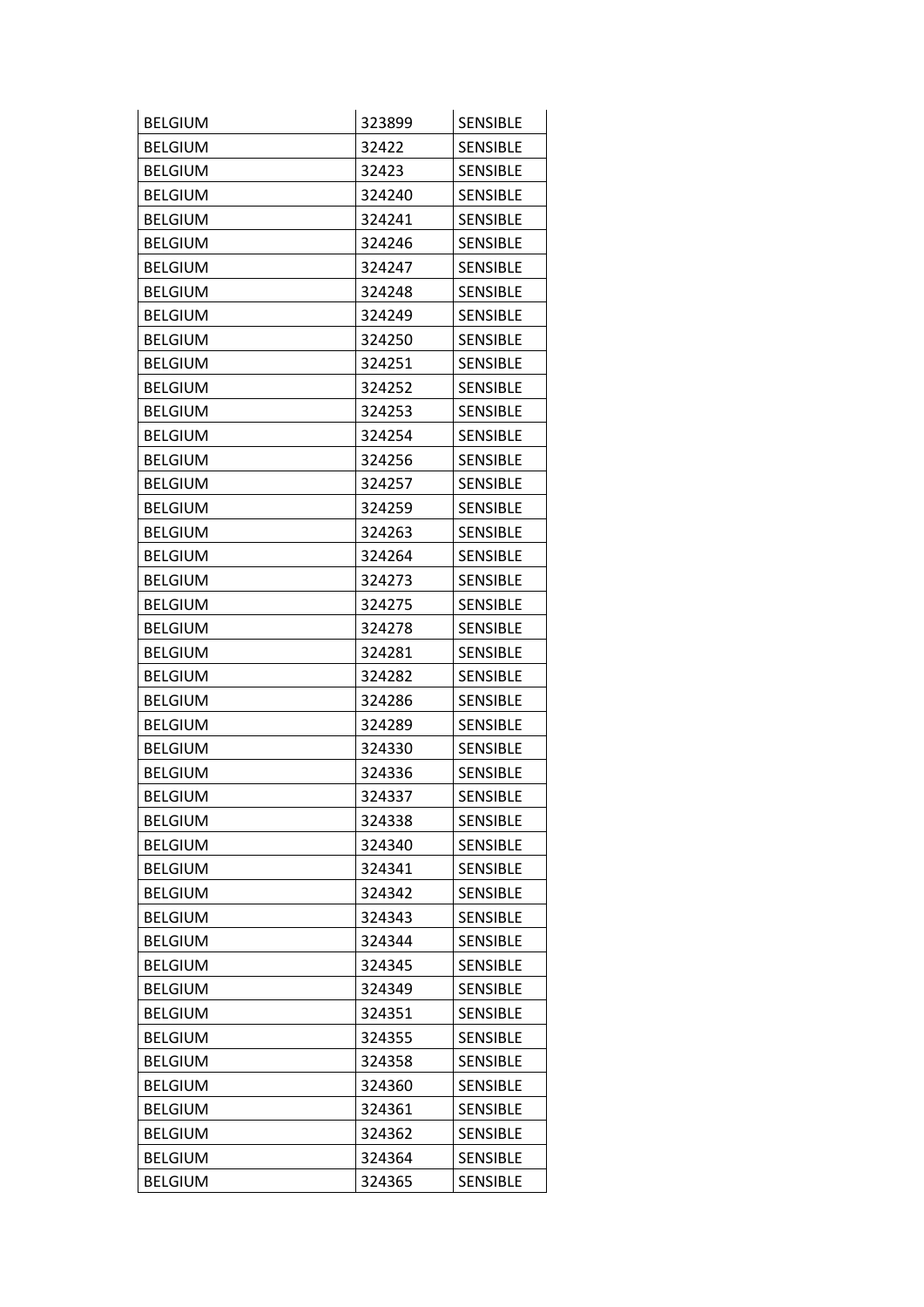| <b>BELGIUM</b> | 324366 | <b>SENSIBLE</b> |
|----------------|--------|-----------------|
| <b>BELGIUM</b> | 324367 | <b>SENSIBLE</b> |
| <b>BELGIUM</b> | 324368 | <b>SENSIBLE</b> |
| <b>BELGIUM</b> | 324369 | <b>SENSIBLE</b> |
| <b>BELGIUM</b> | 324370 | <b>SENSIBLE</b> |
| <b>BELGIUM</b> | 324371 | <b>SENSIBLE</b> |
| <b>BELGIUM</b> | 324372 | <b>SENSIBLE</b> |
| <b>BELGIUM</b> | 324374 | <b>SENSIBLE</b> |
| <b>BELGIUM</b> | 324376 | <b>SENSIBLE</b> |
| <b>BELGIUM</b> | 324377 | <b>SENSIBLE</b> |
| <b>BELGIUM</b> | 324379 | <b>SENSIBLE</b> |
| <b>BELGIUM</b> | 324380 | <b>SENSIBLE</b> |
| <b>BELGIUM</b> | 324381 | <b>SENSIBLE</b> |
| <b>BELGIUM</b> | 324382 | <b>SENSIBLE</b> |
| <b>BELGIUM</b> | 324383 | <b>SENSIBLE</b> |
| <b>BELGIUM</b> | 324384 | <b>SENSIBLE</b> |
| <b>BELGIUM</b> | 324385 | <b>SENSIBLE</b> |
| <b>BELGIUM</b> | 324387 | <b>SENSIBLE</b> |
| <b>BELGIUM</b> | 324388 | <b>SENSIBLE</b> |
| <b>BELGIUM</b> | 32460  | <b>SENSIBLE</b> |
| <b>BELGIUM</b> | 324630 | <b>SENSIBLE</b> |
| <b>BELGIUM</b> | 324651 | <b>SENSIBLE</b> |
| <b>BELGIUM</b> | 324652 | <b>SENSIBLE</b> |
| <b>BELGIUM</b> | 324653 | <b>SENSIBLE</b> |
| <b>BELGIUM</b> | 324654 | <b>SENSIBLE</b> |
| <b>BELGIUM</b> | 324655 | <b>SENSIBLE</b> |
| <b>BELGIUM</b> | 324656 | <b>SENSIBLE</b> |
| <b>BELGIUM</b> | 324657 | <b>SENSIBLE</b> |
| <b>BELGIUM</b> | 324658 | <b>SENSIBLE</b> |
| <b>BELGIUM</b> | 324659 | <b>SENSIBLE</b> |
| <b>BELGIUM</b> | 324660 | <b>SENSIBLE</b> |
| <b>BELGIUM</b> | 324661 | <b>SENSIBLE</b> |
| <b>BELGIUM</b> | 324662 | <b>SENSIBLE</b> |
| <b>BELGIUM</b> | 324663 | SENSIBLE        |
| <b>BELGIUM</b> | 324664 | <b>SENSIBLE</b> |
| <b>BELGIUM</b> | 324665 | <b>SENSIBLE</b> |
| <b>BELGIUM</b> | 324666 | <b>SENSIBLE</b> |
| <b>BELGIUM</b> | 324667 | <b>SENSIBLE</b> |
| <b>BELGIUM</b> | 324669 | <b>SENSIBLE</b> |
| <b>BELGIUM</b> | 324670 | <b>SENSIBLE</b> |
| <b>BELGIUM</b> | 324671 | SENSIBLE        |
| <b>BELGIUM</b> | 324673 | <b>SENSIBLE</b> |
| <b>BELGIUM</b> | 324675 | <b>SENSIBLE</b> |
| <b>BELGIUM</b> | 324680 | <b>SENSIBLE</b> |
| <b>BELGIUM</b> | 324681 | <b>SENSIBLE</b> |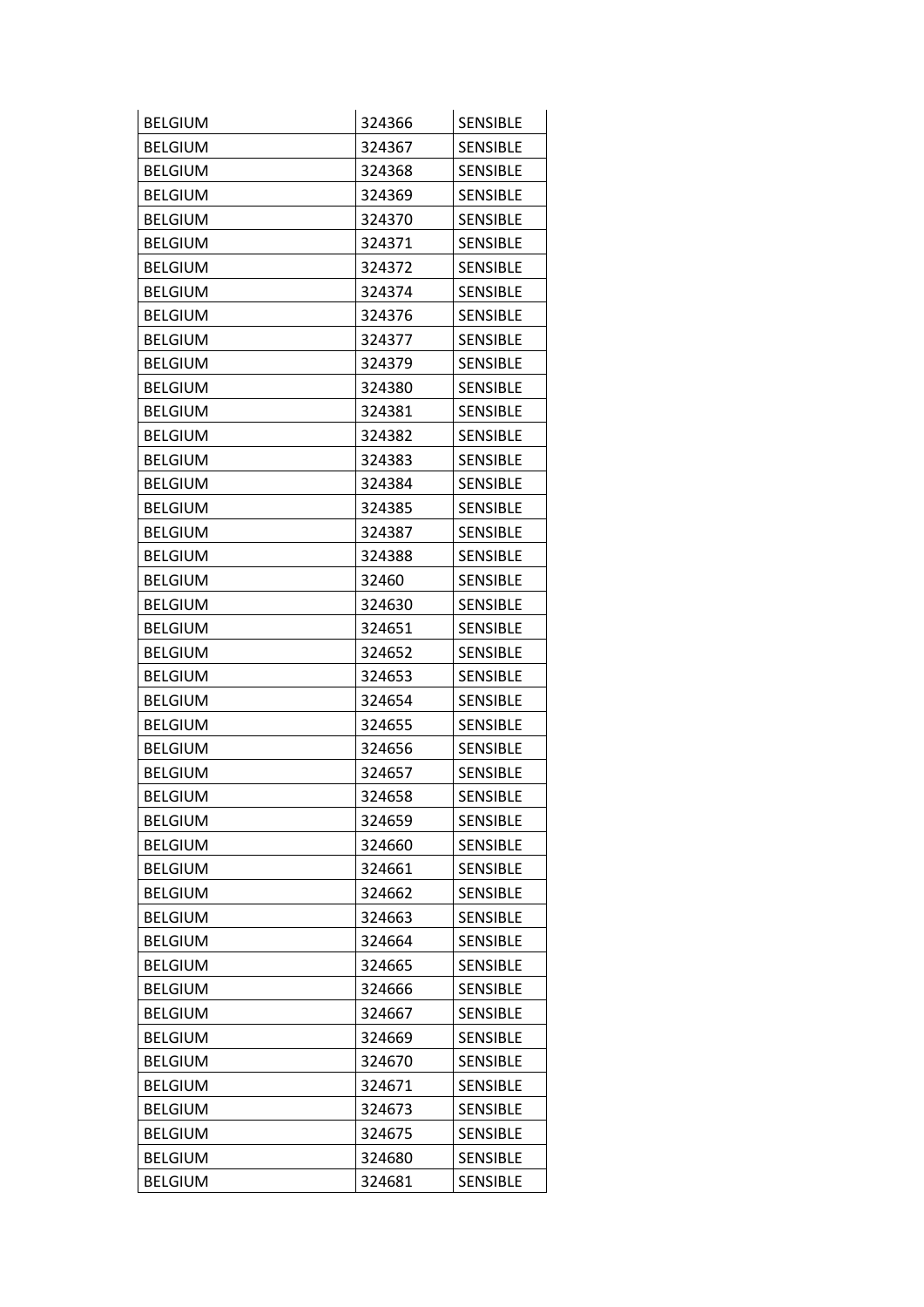| <b>BELGIUM</b> | 324682 | <b>SENSIBLE</b> |
|----------------|--------|-----------------|
| <b>BELGIUM</b> | 324683 | <b>SENSIBLE</b> |
| <b>BELGIUM</b> | 324684 | <b>SENSIBLE</b> |
| <b>BELGIUM</b> | 324685 | <b>SENSIBLE</b> |
| <b>BELGIUM</b> | 324687 | <b>SENSIBLE</b> |
| <b>BELGIUM</b> | 324689 | <b>SENSIBLE</b> |
| <b>BELGIUM</b> | 3247   | <b>SENSIBLE</b> |
| <b>BELGIUM</b> | 32483  | <b>SENSIBLE</b> |
| <b>BELGIUM</b> | 32484  | <b>SENSIBLE</b> |
| <b>BELGIUM</b> | 32485  | <b>SENSIBLE</b> |
| <b>BELGIUM</b> | 32486  | <b>SENSIBLE</b> |
| <b>BELGIUM</b> | 32487  | <b>SENSIBLE</b> |
| <b>BELGIUM</b> | 32488  | <b>SENSIBLE</b> |
| <b>BELGIUM</b> | 32489  | <b>SENSIBLE</b> |
| <b>BELGIUM</b> | 3249   | <b>SENSIBLE</b> |
| <b>BELGIUM</b> | 325020 | <b>SENSIBLE</b> |
| <b>BELGIUM</b> | 325021 | <b>SENSIBLE</b> |
| <b>BELGIUM</b> | 325022 | <b>SENSIBLE</b> |
| <b>BELGIUM</b> | 325023 | <b>SENSIBLE</b> |
| <b>BELGIUM</b> | 325024 | <b>SENSIBLE</b> |
| <b>BELGIUM</b> | 325025 | <b>SENSIBLE</b> |
| <b>BELGIUM</b> | 325027 | <b>SENSIBLE</b> |
| <b>BELGIUM</b> | 325028 | <b>SENSIBLE</b> |
| <b>BELGIUM</b> | 32503  | <b>SENSIBLE</b> |
| <b>BELGIUM</b> | 325040 | <b>SENSIBLE</b> |
| <b>BELGIUM</b> | 325041 | <b>SENSIBLE</b> |
| <b>BELGIUM</b> | 325042 | <b>SENSIBLE</b> |
| <b>BELGIUM</b> | 325043 | <b>SENSIBLE</b> |
| <b>BELGIUM</b> | 325044 | <b>SENSIBLE</b> |
| <b>BELGIUM</b> | 325045 | <b>SENSIBLE</b> |
| <b>BELGIUM</b> | 325046 | <b>SENSIBLE</b> |
| <b>BELGIUM</b> | 325047 | <b>SENSIBLE</b> |
| <b>BELGIUM</b> | 325049 | <b>SENSIBLE</b> |
| <b>BELGIUM</b> | 325050 | SENSIBLE        |
| <b>BELGIUM</b> | 325051 | <b>SENSIBLE</b> |
| <b>BELGIUM</b> | 325053 | <b>SENSIBLE</b> |
| <b>BELGIUM</b> | 325054 | <b>SENSIBLE</b> |
| <b>BELGIUM</b> | 325055 | <b>SENSIBLE</b> |
| <b>BELGIUM</b> | 325059 | <b>SENSIBLE</b> |
| <b>BELGIUM</b> | 325060 | <b>SENSIBLE</b> |
| <b>BELGIUM</b> | 325061 | SENSIBLE        |
| <b>BELGIUM</b> | 325062 | <b>SENSIBLE</b> |
| <b>BELGIUM</b> | 325063 | <b>SENSIBLE</b> |
| <b>BELGIUM</b> | 325071 | <b>SENSIBLE</b> |
| <b>BELGIUM</b> | 325072 | SENSIBLE        |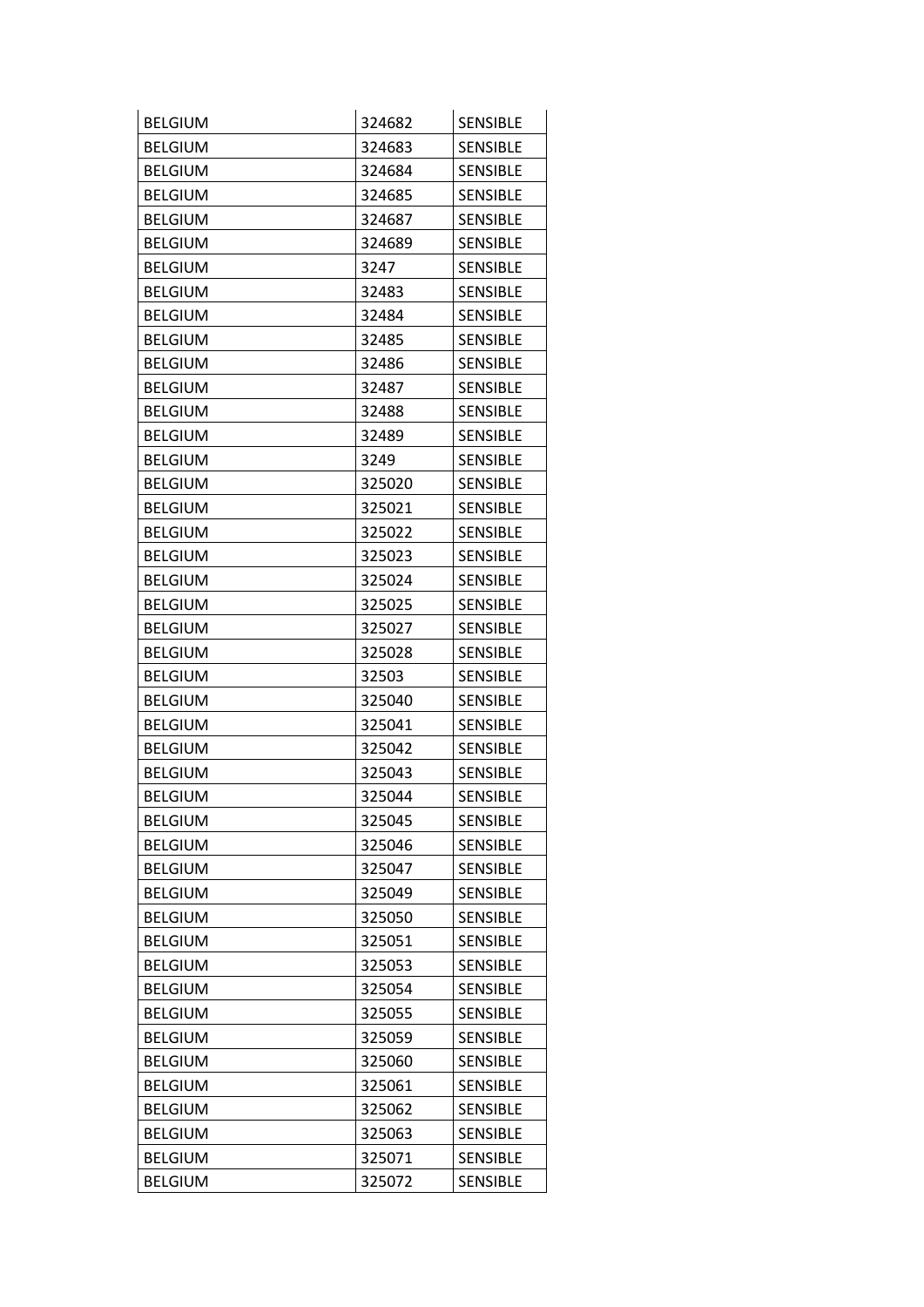| <b>BELGIUM</b> | 325078 | <b>SENSIBLE</b> |
|----------------|--------|-----------------|
| <b>BELGIUM</b> | 325079 | <b>SENSIBLE</b> |
| <b>BELGIUM</b> | 325081 | <b>SENSIBLE</b> |
| <b>BELGIUM</b> | 325082 | <b>SENSIBLE</b> |
| <b>BELGIUM</b> | 325083 | SENSIBLE        |
| <b>BELGIUM</b> | 325084 | <b>SENSIBLE</b> |
| <b>BELGIUM</b> | 325086 | <b>SENSIBLE</b> |
| <b>BELGIUM</b> | 325120 | <b>SENSIBLE</b> |
| <b>BELGIUM</b> | 325121 | <b>SENSIBLE</b> |
| <b>BELGIUM</b> | 325122 | <b>SENSIBLE</b> |
| <b>BELGIUM</b> | 325123 | <b>SENSIBLE</b> |
| <b>BELGIUM</b> | 325124 | <b>SENSIBLE</b> |
| <b>BELGIUM</b> | 325125 | <b>SENSIBLE</b> |
| <b>BELGIUM</b> | 325126 | <b>SENSIBLE</b> |
| <b>BELGIUM</b> | 325127 | <b>SENSIBLE</b> |
| <b>BELGIUM</b> | 325130 | <b>SENSIBLE</b> |
| <b>BELGIUM</b> | 325131 | <b>SENSIBLE</b> |
| <b>BELGIUM</b> | 325132 | <b>SENSIBLE</b> |
| <b>BELGIUM</b> | 325133 | <b>SENSIBLE</b> |
| <b>BELGIUM</b> | 325140 | <b>SENSIBLE</b> |
| <b>BELGIUM</b> | 325142 | <b>SENSIBLE</b> |
| <b>BELGIUM</b> | 325146 | <b>SENSIBLE</b> |
| <b>BELGIUM</b> | 325148 | <b>SENSIBLE</b> |
| <b>BELGIUM</b> | 325150 | <b>SENSIBLE</b> |
| <b>BELGIUM</b> | 325151 | <b>SENSIBLE</b> |
| <b>BELGIUM</b> | 325154 | <b>SENSIBLE</b> |
| <b>BELGIUM</b> | 325155 | <b>SENSIBLE</b> |
| <b>BELGIUM</b> | 325156 | <b>SENSIBLE</b> |
| <b>BELGIUM</b> | 325157 | <b>SENSIBLE</b> |
| <b>BELGIUM</b> | 325158 | <b>SENSIBLE</b> |
| <b>BELGIUM</b> | 325159 | <b>SENSIBLE</b> |
| <b>BELGIUM</b> | 325161 | <b>SENSIBLE</b> |
| <b>BELGIUM</b> | 325163 | <b>SENSIBLE</b> |
| <b>BELGIUM</b> | 325164 | <b>SENSIBLE</b> |
| <b>BELGIUM</b> | 325165 | <b>SENSIBLE</b> |
| <b>BELGIUM</b> | 325168 | <b>SENSIBLE</b> |
| <b>BELGIUM</b> | 325170 | <b>SENSIBLE</b> |
| <b>BELGIUM</b> | 325171 | <b>SENSIBLE</b> |
| <b>BELGIUM</b> | 325172 | <b>SENSIBLE</b> |
| <b>BELGIUM</b> | 325174 | <b>SENSIBLE</b> |
| <b>BELGIUM</b> | 325177 | SENSIBLE        |
| <b>BELGIUM</b> | 325178 | <b>SENSIBLE</b> |
| <b>BELGIUM</b> | 325220 | <b>SENSIBLE</b> |
| <b>BELGIUM</b> | 325221 | <b>SENSIBLE</b> |
| <b>BELGIUM</b> | 325222 | <b>SENSIBLE</b> |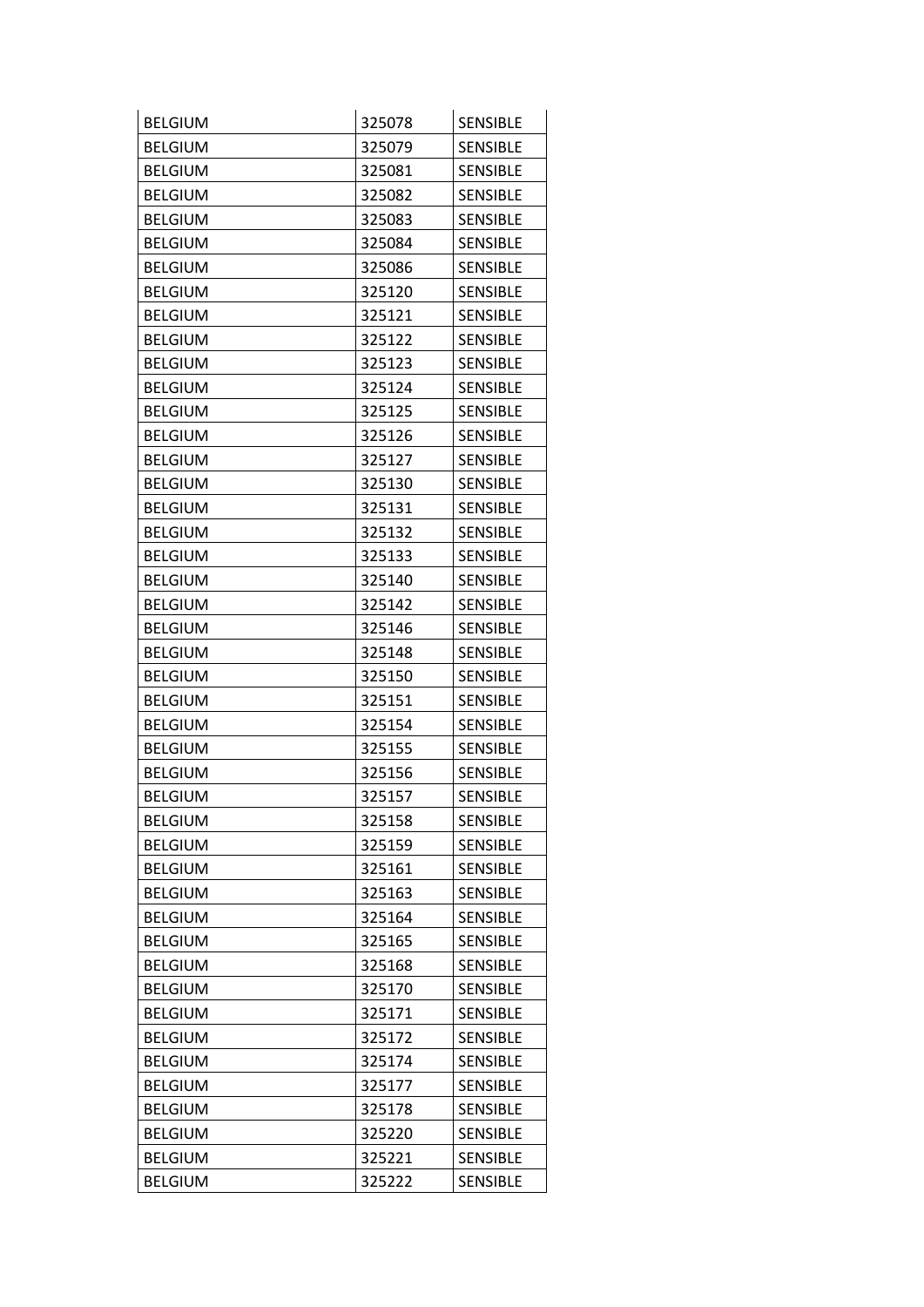| <b>BELGIUM</b> | 325225 | <b>SENSIBLE</b> |
|----------------|--------|-----------------|
| <b>BELGIUM</b> | 325226 | <b>SENSIBLE</b> |
| <b>BELGIUM</b> | 325230 | <b>SENSIBLE</b> |
| <b>BELGIUM</b> | 325231 | <b>SENSIBLE</b> |
| <b>BELGIUM</b> | 325233 | <b>SENSIBLE</b> |
| <b>BELGIUM</b> | 325234 | <b>SENSIBLE</b> |
| <b>BELGIUM</b> | 325235 | <b>SENSIBLE</b> |
| <b>BELGIUM</b> | 325236 | <b>SENSIBLE</b> |
| <b>BELGIUM</b> | 325237 | <b>SENSIBLE</b> |
| <b>BELGIUM</b> | 325238 | <b>SENSIBLE</b> |
| <b>BELGIUM</b> | 325239 | <b>SENSIBLE</b> |
| <b>BELGIUM</b> | 32524  | <b>SENSIBLE</b> |
| <b>BELGIUM</b> | 325321 | <b>SENSIBLE</b> |
| <b>BELGIUM</b> | 325360 | <b>SENSIBLE</b> |
| <b>BELGIUM</b> | 325362 | <b>SENSIBLE</b> |
| <b>BELGIUM</b> | 325363 | <b>SENSIBLE</b> |
| <b>BELGIUM</b> | 325364 | <b>SENSIBLE</b> |
| <b>BELGIUM</b> | 325365 | <b>SENSIBLE</b> |
| <b>BELGIUM</b> | 325366 | <b>SENSIBLE</b> |
| <b>BELGIUM</b> | 325367 | <b>SENSIBLE</b> |
| <b>BELGIUM</b> | 325368 | <b>SENSIBLE</b> |
| <b>BELGIUM</b> | 32537  | <b>SENSIBLE</b> |
| <b>BELGIUM</b> | 325380 | <b>SENSIBLE</b> |
| <b>BELGIUM</b> | 325381 | <b>SENSIBLE</b> |
| <b>BELGIUM</b> | 325382 | <b>SENSIBLE</b> |
| <b>BELGIUM</b> | 325383 | <b>SENSIBLE</b> |
| <b>BELGIUM</b> | 325384 | <b>SENSIBLE</b> |
| <b>BELGIUM</b> | 325385 | <b>SENSIBLE</b> |
| <b>BELGIUM</b> | 325430 | <b>SENSIBLE</b> |
| <b>BELGIUM</b> | 325431 | <b>SENSIBLE</b> |
| <b>BELGIUM</b> | 325432 | <b>SENSIBLE</b> |
| <b>BELGIUM</b> | 325433 | <b>SENSIBLE</b> |
| <b>BELGIUM</b> | 325434 | <b>SENSIBLE</b> |
| <b>BELGIUM</b> | 325441 | SENSIBLE        |
| <b>BELGIUM</b> | 325442 | <b>SENSIBLE</b> |
| <b>BELGIUM</b> | 325443 | <b>SENSIBLE</b> |
| <b>BELGIUM</b> | 325450 | <b>SENSIBLE</b> |
| <b>BELGIUM</b> | 325451 | <b>SENSIBLE</b> |
| <b>BELGIUM</b> | 325455 | <b>SENSIBLE</b> |
| <b>BELGIUM</b> | 325456 | <b>SENSIBLE</b> |
| <b>BELGIUM</b> | 325458 | SENSIBLE        |
| <b>BELGIUM</b> | 325459 | <b>SENSIBLE</b> |
| <b>BELGIUM</b> | 325520 | <b>SENSIBLE</b> |
| <b>BELGIUM</b> | 325521 | <b>SENSIBLE</b> |
| <b>BELGIUM</b> | 325523 | <b>SENSIBLE</b> |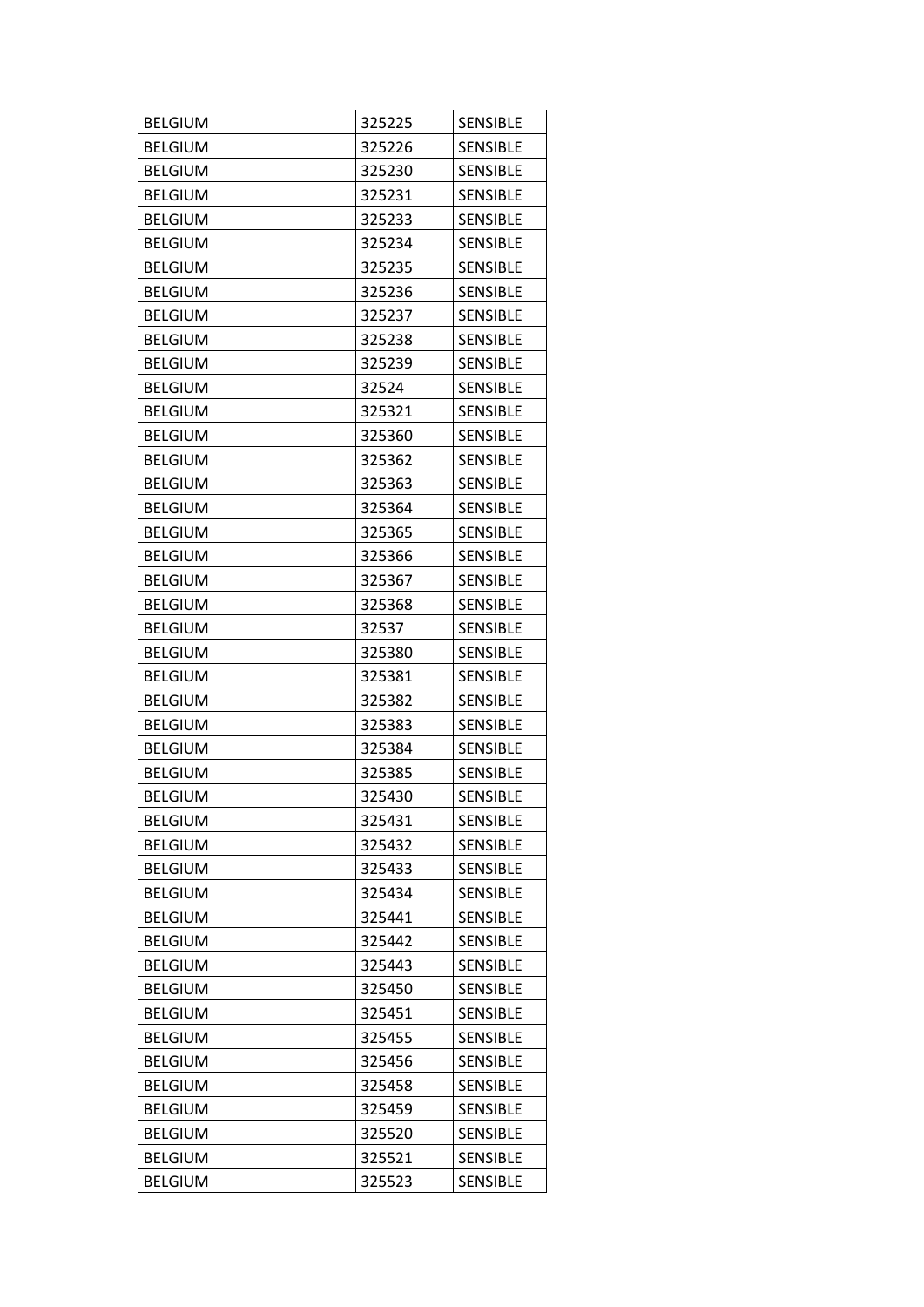| <b>BELGIUM</b> | 325530 | <b>SENSIBLE</b> |
|----------------|--------|-----------------|
| <b>BELGIUM</b> | 325531 | <b>SENSIBLE</b> |
| <b>BELGIUM</b> | 325533 | <b>SENSIBLE</b> |
| <b>BELGIUM</b> | 325538 | <b>SENSIBLE</b> |
| <b>BELGIUM</b> | 325539 | <b>SENSIBLE</b> |
| <b>BELGIUM</b> | 325542 | <b>SENSIBLE</b> |
| <b>BELGIUM</b> | 325543 | <b>SENSIBLE</b> |
| <b>BELGIUM</b> | 325545 | <b>SENSIBLE</b> |
| <b>BELGIUM</b> | 325546 | <b>SENSIBLE</b> |
| <b>BELGIUM</b> | 325548 | <b>SENSIBLE</b> |
| <b>BELGIUM</b> | 325549 | <b>SENSIBLE</b> |
| <b>BELGIUM</b> | 325620 | <b>SENSIBLE</b> |
| <b>BELGIUM</b> | 325621 | <b>SENSIBLE</b> |
| <b>BELGIUM</b> | 325622 | <b>SENSIBLE</b> |
| <b>BELGIUM</b> | 325623 | <b>SENSIBLE</b> |
| <b>BELGIUM</b> | 325624 | <b>SENSIBLE</b> |
| <b>BELGIUM</b> | 325625 | <b>SENSIBLE</b> |
| <b>BELGIUM</b> | 325626 | <b>SENSIBLE</b> |
| <b>BELGIUM</b> | 325627 | SENSIBLE        |
| <b>BELGIUM</b> | 325630 | <b>SENSIBLE</b> |
| <b>BELGIUM</b> | 325631 | <b>SENSIBLE</b> |
| <b>BELGIUM</b> | 325633 | <b>SENSIBLE</b> |
| <b>BELGIUM</b> | 325634 | <b>SENSIBLE</b> |
| <b>BELGIUM</b> | 325635 | <b>SENSIBLE</b> |
| <b>BELGIUM</b> | 325636 | <b>SENSIBLE</b> |
| <b>BELGIUM</b> | 325639 | <b>SENSIBLE</b> |
| <b>BELGIUM</b> | 325640 | <b>SENSIBLE</b> |
| <b>BELGIUM</b> | 325641 | <b>SENSIBLE</b> |
| <b>BELGIUM</b> | 325642 | <b>SENSIBLE</b> |
| <b>BELGIUM</b> | 325643 | <b>SENSIBLE</b> |
| <b>BELGIUM</b> | 325645 | <b>SENSIBLE</b> |
| <b>BELGIUM</b> | 325646 | <b>SENSIBLE</b> |
| <b>BELGIUM</b> | 325648 | <b>SENSIBLE</b> |
| <b>BELGIUM</b> | 325650 | <b>SENSIBLE</b> |
| <b>BELGIUM</b> | 325651 | <b>SENSIBLE</b> |
| <b>BELGIUM</b> | 325652 | <b>SENSIBLE</b> |
| <b>BELGIUM</b> | 325653 | <b>SENSIBLE</b> |
| <b>BELGIUM</b> | 325654 | <b>SENSIBLE</b> |
| <b>BELGIUM</b> | 325655 | <b>SENSIBLE</b> |
| <b>BELGIUM</b> | 325656 | <b>SENSIBLE</b> |
| <b>BELGIUM</b> | 325658 | SENSIBLE        |
| <b>BELGIUM</b> | 32566  | <b>SENSIBLE</b> |
| <b>BELGIUM</b> | 325670 | <b>SENSIBLE</b> |
| <b>BELGIUM</b> | 325671 | <b>SENSIBLE</b> |
| <b>BELGIUM</b> | 325672 | SENSIBLE        |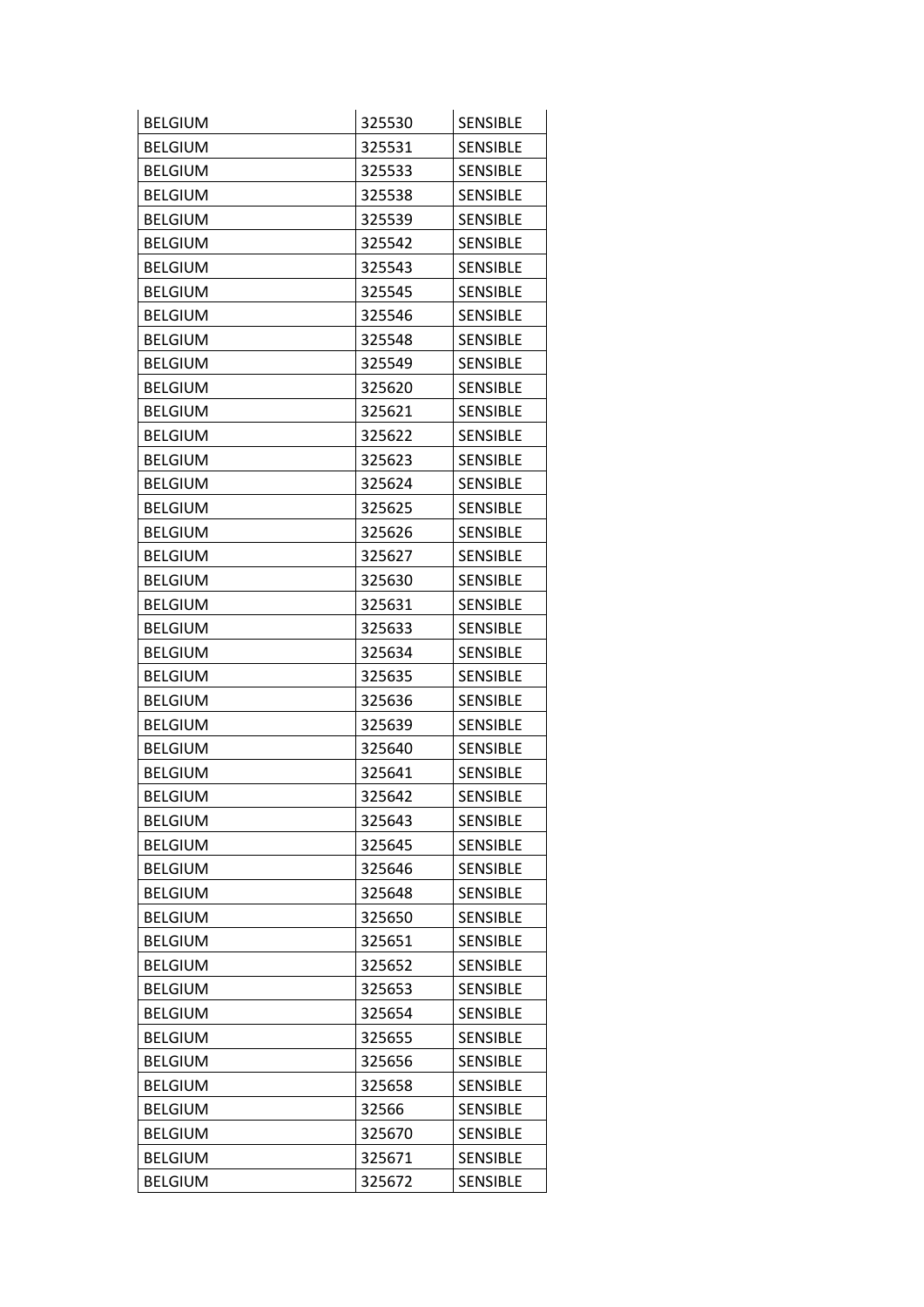| <b>BELGIUM</b> | 325673 | <b>SENSIBLE</b> |
|----------------|--------|-----------------|
| <b>BELGIUM</b> | 325675 | <b>SENSIBLE</b> |
| <b>BELGIUM</b> | 325676 | <b>SENSIBLE</b> |
| <b>BELGIUM</b> | 325677 | <b>SENSIBLE</b> |
| <b>BELGIUM</b> | 325678 | <b>SENSIBLE</b> |
| <b>BELGIUM</b> | 325684 | <b>SENSIBLE</b> |
| <b>BELGIUM</b> | 325685 | <b>SENSIBLE</b> |
| <b>BELGIUM</b> | 325686 | <b>SENSIBLE</b> |
| <b>BELGIUM</b> | 325720 | <b>SENSIBLE</b> |
| <b>BELGIUM</b> | 325721 | <b>SENSIBLE</b> |
| <b>BELGIUM</b> | 325722 | <b>SENSIBLE</b> |
| <b>BELGIUM</b> | 325723 | <b>SENSIBLE</b> |
| <b>BELGIUM</b> | 325730 | <b>SENSIBLE</b> |
| <b>BELGIUM</b> | 325733 | <b>SENSIBLE</b> |
| <b>BELGIUM</b> | 325734 | <b>SENSIBLE</b> |
| <b>BELGIUM</b> | 325738 | <b>SENSIBLE</b> |
| <b>BELGIUM</b> | 325740 | <b>SENSIBLE</b> |
| <b>BELGIUM</b> | 325742 | <b>SENSIBLE</b> |
| <b>BELGIUM</b> | 325744 | <b>SENSIBLE</b> |
| <b>BELGIUM</b> | 325745 | <b>SENSIBLE</b> |
| <b>BELGIUM</b> | 325746 | <b>SENSIBLE</b> |
| <b>BELGIUM</b> | 325748 | <b>SENSIBLE</b> |
| <b>BELGIUM</b> | 325749 | <b>SENSIBLE</b> |
| <b>BELGIUM</b> | 325822 | <b>SENSIBLE</b> |
| <b>BELGIUM</b> | 325823 | <b>SENSIBLE</b> |
| <b>BELGIUM</b> | 325824 | <b>SENSIBLE</b> |
| <b>BELGIUM</b> | 325828 | <b>SENSIBLE</b> |
| <b>BELGIUM</b> | 325829 | <b>SENSIBLE</b> |
| <b>BELGIUM</b> | 325831 | <b>SENSIBLE</b> |
| <b>BELGIUM</b> | 325833 | <b>SENSIBLE</b> |
| <b>BELGIUM</b> | 325841 | <b>SENSIBLE</b> |
| <b>BELGIUM</b> | 325842 | <b>SENSIBLE</b> |
| <b>BELGIUM</b> | 325851 | <b>SENSIBLE</b> |
| <b>BELGIUM</b> | 325852 | <b>SENSIBLE</b> |
| <b>BELGIUM</b> | 325853 | <b>SENSIBLE</b> |
| <b>BELGIUM</b> | 325923 | <b>SENSIBLE</b> |
| <b>BELGIUM</b> | 325924 | <b>SENSIBLE</b> |
| <b>BELGIUM</b> | 325925 | <b>SENSIBLE</b> |
| <b>BELGIUM</b> | 325926 | <b>SENSIBLE</b> |
| <b>BELGIUM</b> | 325927 | <b>SENSIBLE</b> |
| <b>BELGIUM</b> | 325929 | SENSIBLE        |
| <b>BELGIUM</b> | 325930 | <b>SENSIBLE</b> |
| <b>BELGIUM</b> | 325931 | <b>SENSIBLE</b> |
| <b>BELGIUM</b> | 325932 | <b>SENSIBLE</b> |
| <b>BELGIUM</b> | 325933 | <b>SENSIBLE</b> |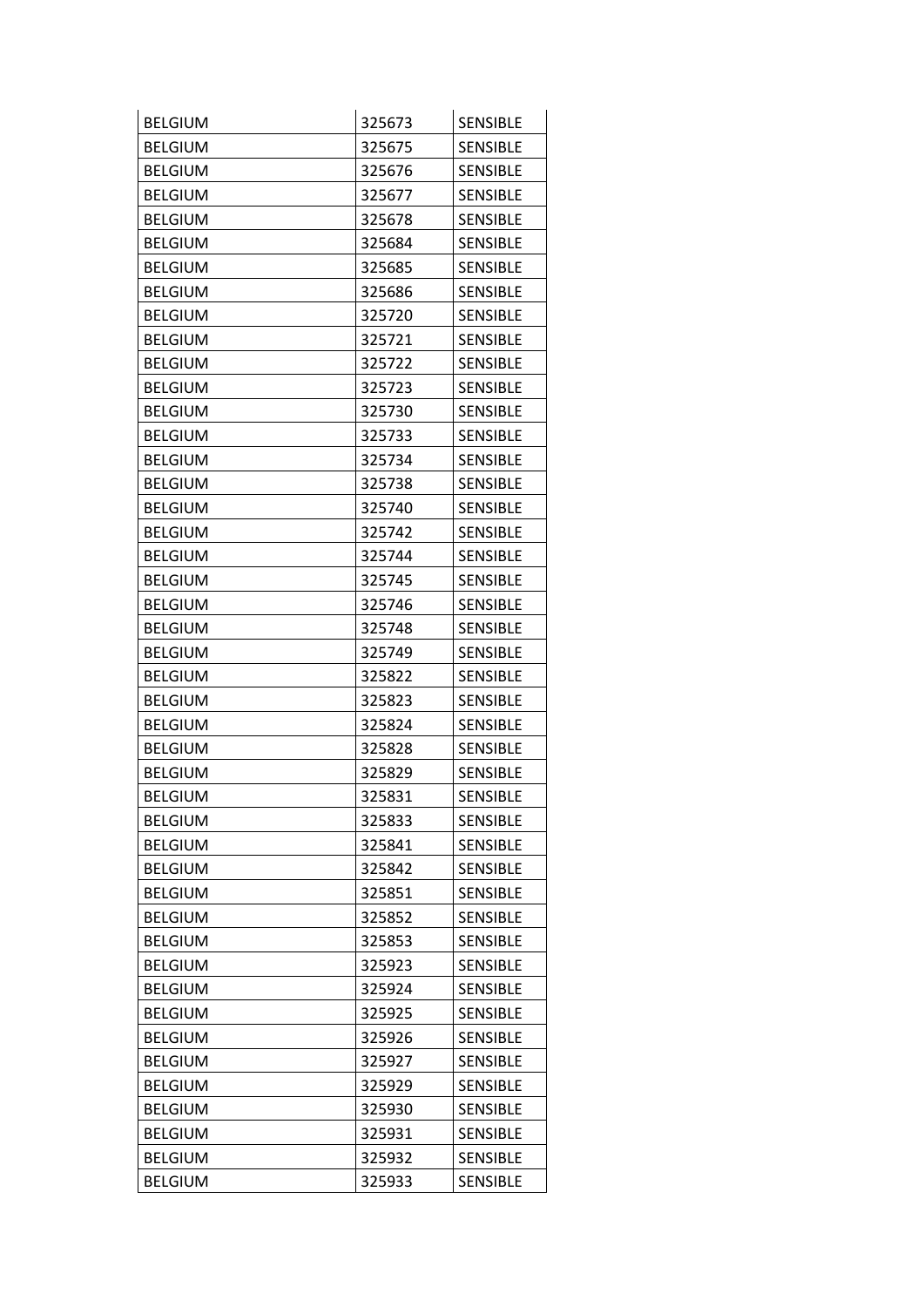| <b>BELGIUM</b> | 325934 | <b>SENSIBLE</b> |
|----------------|--------|-----------------|
| <b>BELGIUM</b> | 325950 | <b>SENSIBLE</b> |
| <b>BELGIUM</b> | 325951 | <b>SENSIBLE</b> |
| <b>BELGIUM</b> | 325952 | <b>SENSIBLE</b> |
| <b>BELGIUM</b> | 325955 | <b>SENSIBLE</b> |
| <b>BELGIUM</b> | 325956 | <b>SENSIBLE</b> |
| <b>BELGIUM</b> | 325970 | <b>SENSIBLE</b> |
| <b>BELGIUM</b> | 325980 | <b>SENSIBLE</b> |
| <b>BELGIUM</b> | 326021 | <b>SENSIBLE</b> |
| <b>BELGIUM</b> | 326031 | <b>SENSIBLE</b> |
| <b>BELGIUM</b> | 326034 | <b>SENSIBLE</b> |
| <b>BELGIUM</b> | 326037 | <b>SENSIBLE</b> |
| <b>BELGIUM</b> | 326039 | <b>SENSIBLE</b> |
| <b>BELGIUM</b> | 326041 | <b>SENSIBLE</b> |
| <b>BELGIUM</b> | 326045 | <b>SENSIBLE</b> |
| <b>BELGIUM</b> | 326051 | <b>SENSIBLE</b> |
| <b>BELGIUM</b> | 326081 | <b>SENSIBLE</b> |
| <b>BELGIUM</b> | 326082 | <b>SENSIBLE</b> |
| <b>BELGIUM</b> | 32609  | <b>SENSIBLE</b> |
| <b>BELGIUM</b> | 326121 | <b>SENSIBLE</b> |
| <b>BELGIUM</b> | 326122 | <b>SENSIBLE</b> |
| <b>BELGIUM</b> | 326123 | SENSIBLE        |
| <b>BELGIUM</b> | 326124 | <b>SENSIBLE</b> |
| <b>BELGIUM</b> | 326125 | <b>SENSIBLE</b> |
| <b>BELGIUM</b> | 326126 | <b>SENSIBLE</b> |
| <b>BELGIUM</b> | 326127 | <b>SENSIBLE</b> |
| <b>BELGIUM</b> | 326128 | <b>SENSIBLE</b> |
| <b>BELGIUM</b> | 326129 | <b>SENSIBLE</b> |
| <b>BELGIUM</b> | 326131 | <b>SENSIBLE</b> |
| <b>BELGIUM</b> | 326132 | <b>SENSIBLE</b> |
| <b>BELGIUM</b> | 326141 | <b>SENSIBLE</b> |
| <b>BELGIUM</b> | 326146 | <b>SENSIBLE</b> |
| <b>BELGIUM</b> | 326150 | <b>SENSIBLE</b> |
| <b>BELGIUM</b> | 326151 | SENSIBLE        |
| <b>BELGIUM</b> | 326153 | <b>SENSIBLE</b> |
| <b>BELGIUM</b> | 326158 | <b>SENSIBLE</b> |
| <b>BELGIUM</b> | 326161 | <b>SENSIBLE</b> |
| <b>BELGIUM</b> | 326165 | <b>SENSIBLE</b> |
| <b>BELGIUM</b> | 326168 | <b>SENSIBLE</b> |
| <b>BELGIUM</b> | 326177 | <b>SENSIBLE</b> |
| <b>BELGIUM</b> | 326321 | SENSIBLE        |
| <b>BELGIUM</b> | 326322 | <b>SENSIBLE</b> |
| <b>BELGIUM</b> | 326323 | <b>SENSIBLE</b> |
| <b>BELGIUM</b> | 326324 | <b>SENSIBLE</b> |
| <b>BELGIUM</b> | 326337 | SENSIBLE        |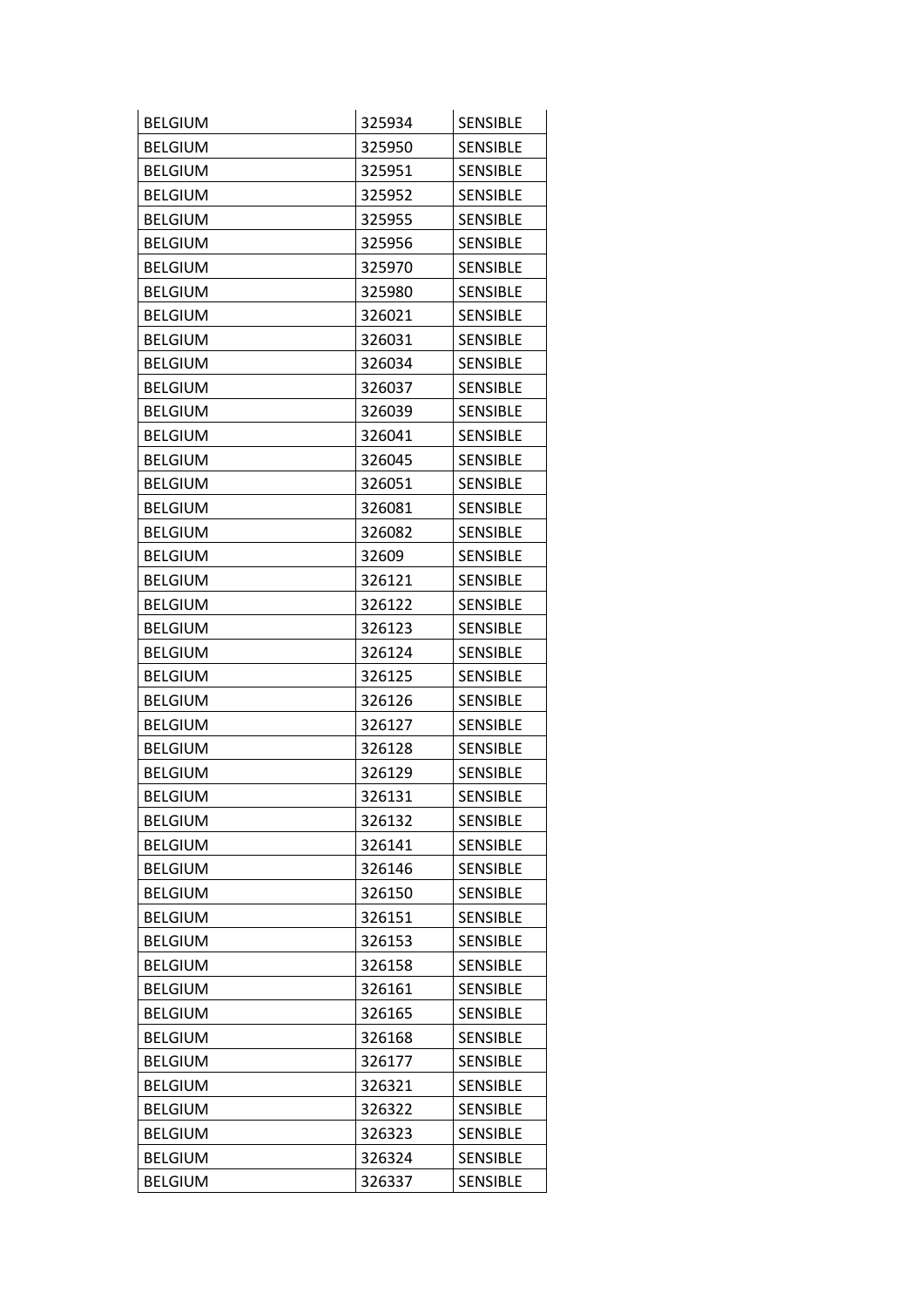| <b>BELGIUM</b> | 326338 | <b>SENSIBLE</b> |
|----------------|--------|-----------------|
| <b>BELGIUM</b> | 326341 | <b>SENSIBLE</b> |
| <b>BELGIUM</b> | 326342 | <b>SENSIBLE</b> |
| <b>BELGIUM</b> | 326343 | <b>SENSIBLE</b> |
| <b>BELGIUM</b> | 326344 | <b>SENSIBLE</b> |
| <b>BELGIUM</b> | 326345 | <b>SENSIBLE</b> |
| <b>BELGIUM</b> | 326357 | <b>SENSIBLE</b> |
| <b>BELGIUM</b> | 326358 | <b>SENSIBLE</b> |
| <b>BELGIUM</b> | 326359 | <b>SENSIBLE</b> |
| <b>BELGIUM</b> | 326360 | <b>SENSIBLE</b> |
| <b>BELGIUM</b> | 326367 | <b>SENSIBLE</b> |
| <b>BELGIUM</b> | 326421 | <b>SENSIBLE</b> |
| <b>BELGIUM</b> | 326422 | <b>SENSIBLE</b> |
| <b>BELGIUM</b> | 326423 | <b>SENSIBLE</b> |
| <b>BELGIUM</b> | 326426 | <b>SENSIBLE</b> |
| <b>BELGIUM</b> | 326427 | <b>SENSIBLE</b> |
| <b>BELGIUM</b> | 326428 | <b>SENSIBLE</b> |
| <b>BELGIUM</b> | 326431 | <b>SENSIBLE</b> |
| <b>BELGIUM</b> | 326433 | <b>SENSIBLE</b> |
| <b>BELGIUM</b> | 326434 | <b>SENSIBLE</b> |
| <b>BELGIUM</b> | 326436 | <b>SENSIBLE</b> |
| <b>BELGIUM</b> | 326437 | <b>SENSIBLE</b> |
| <b>BELGIUM</b> | 326443 | <b>SENSIBLE</b> |
| <b>BELGIUM</b> | 326444 | <b>SENSIBLE</b> |
| <b>BELGIUM</b> | 326445 | <b>SENSIBLE</b> |
| <b>BELGIUM</b> | 326446 | <b>SENSIBLE</b> |
| <b>BELGIUM</b> | 326451 | <b>SENSIBLE</b> |
| <b>BELGIUM</b> | 326452 | <b>SENSIBLE</b> |
| <b>BELGIUM</b> | 326454 | <b>SENSIBLE</b> |
| <b>BELGIUM</b> | 326455 | <b>SENSIBLE</b> |
| <b>BELGIUM</b> | 326457 | <b>SENSIBLE</b> |
| <b>BELGIUM</b> | 326465 | <b>SENSIBLE</b> |
| <b>BELGIUM</b> | 326466 | <b>SENSIBLE</b> |
| <b>BELGIUM</b> | 326467 | <b>SENSIBLE</b> |
| <b>BELGIUM</b> | 326477 | <b>SENSIBLE</b> |
| <b>BELGIUM</b> | 326484 | <b>SENSIBLE</b> |
| <b>BELGIUM</b> | 326488 | <b>SENSIBLE</b> |
| <b>BELGIUM</b> | 326522 | <b>SENSIBLE</b> |
| <b>BELGIUM</b> | 326523 | <b>SENSIBLE</b> |
| <b>BELGIUM</b> | 326531 | <b>SENSIBLE</b> |
| <b>BELGIUM</b> | 326532 | SENSIBLE        |
| <b>BELGIUM</b> | 326533 | <b>SENSIBLE</b> |
| <b>BELGIUM</b> | 326534 | <b>SENSIBLE</b> |
| <b>BELGIUM</b> | 326535 | <b>SENSIBLE</b> |
| <b>BELGIUM</b> | 326536 | SENSIBLE        |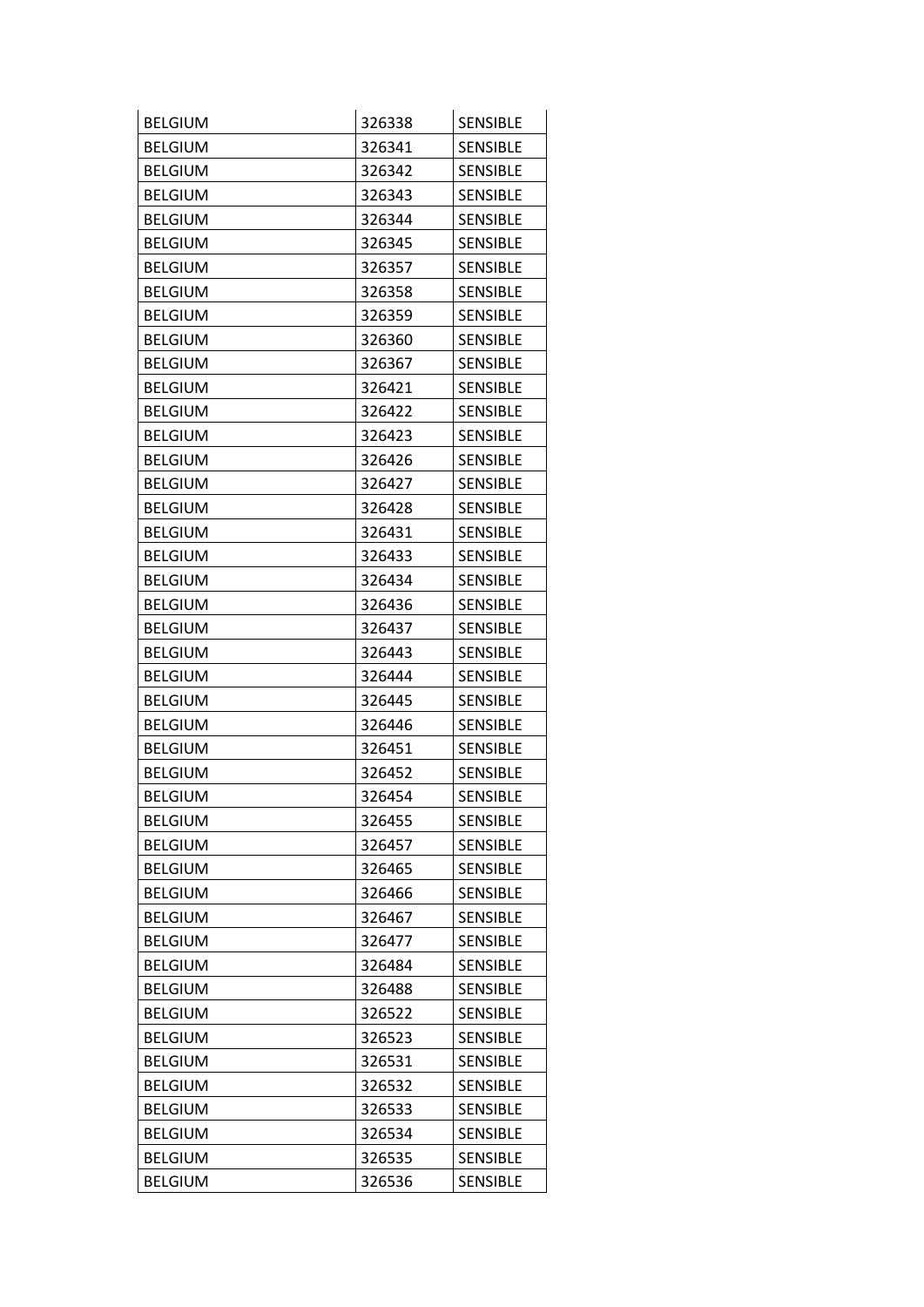| <b>BELGIUM</b> | 326537 | <b>SENSIBLE</b> |
|----------------|--------|-----------------|
| <b>BELGIUM</b> | 326538 | <b>SENSIBLE</b> |
| <b>BELGIUM</b> | 326539 | <b>SENSIBLE</b> |
| <b>BELGIUM</b> | 326540 | <b>SENSIBLE</b> |
| <b>BELGIUM</b> | 326541 | SENSIBLE        |
| <b>BELGIUM</b> | 326543 | <b>SENSIBLE</b> |
| <b>BELGIUM</b> | 326544 | <b>SENSIBLE</b> |
| <b>BELGIUM</b> | 326545 | <b>SENSIBLE</b> |
| <b>BELGIUM</b> | 326546 | <b>SENSIBLE</b> |
| <b>BELGIUM</b> | 326551 | <b>SENSIBLE</b> |
| <b>BELGIUM</b> | 326552 | <b>SENSIBLE</b> |
| <b>BELGIUM</b> | 326556 | <b>SENSIBLE</b> |
| <b>BELGIUM</b> | 326558 | <b>SENSIBLE</b> |
| <b>BELGIUM</b> | 326559 | <b>SENSIBLE</b> |
| <b>BELGIUM</b> | 326560 | <b>SENSIBLE</b> |
| <b>BELGIUM</b> | 326561 | <b>SENSIBLE</b> |
| <b>BELGIUM</b> | 326562 | <b>SENSIBLE</b> |
| <b>BELGIUM</b> | 326563 | <b>SENSIBLE</b> |
| <b>BELGIUM</b> | 326564 | <b>SENSIBLE</b> |
| <b>BELGIUM</b> | 326565 | <b>SENSIBLE</b> |
| <b>BELGIUM</b> | 326566 | <b>SENSIBLE</b> |
| <b>BELGIUM</b> | 326567 | <b>SENSIBLE</b> |
| <b>BELGIUM</b> | 326569 | <b>SENSIBLE</b> |
| <b>BELGIUM</b> | 326571 | <b>SENSIBLE</b> |
| <b>BELGIUM</b> | 326572 | <b>SENSIBLE</b> |
| <b>BELGIUM</b> | 326573 | <b>SENSIBLE</b> |
| <b>BELGIUM</b> | 326575 | <b>SENSIBLE</b> |
| <b>BELGIUM</b> | 326576 | <b>SENSIBLE</b> |
| <b>BELGIUM</b> | 326577 | <b>SENSIBLE</b> |
| <b>BELGIUM</b> | 326578 | <b>SENSIBLE</b> |
| <b>BELGIUM</b> | 326579 | <b>SENSIBLE</b> |
| <b>BELGIUM</b> | 326580 | <b>SENSIBLE</b> |
| <b>BELGIUM</b> | 326581 | <b>SENSIBLE</b> |
| <b>BELGIUM</b> | 326582 | SENSIBLE        |
| <b>BELGIUM</b> | 326584 | <b>SENSIBLE</b> |
| <b>BELGIUM</b> | 326587 | <b>SENSIBLE</b> |
| <b>BELGIUM</b> | 326588 | <b>SENSIBLE</b> |
| <b>BELGIUM</b> | 326721 | <b>SENSIBLE</b> |
| <b>BELGIUM</b> | 326722 | <b>SENSIBLE</b> |
| <b>BELGIUM</b> | 326728 | <b>SENSIBLE</b> |
| <b>BELGIUM</b> | 326733 | SENSIBLE        |
| <b>BELGIUM</b> | 326734 | <b>SENSIBLE</b> |
| <b>BELGIUM</b> | 326741 | <b>SENSIBLE</b> |
| <b>BELGIUM</b> | 326744 | <b>SENSIBLE</b> |
| <b>BELGIUM</b> | 326745 | <b>SENSIBLE</b> |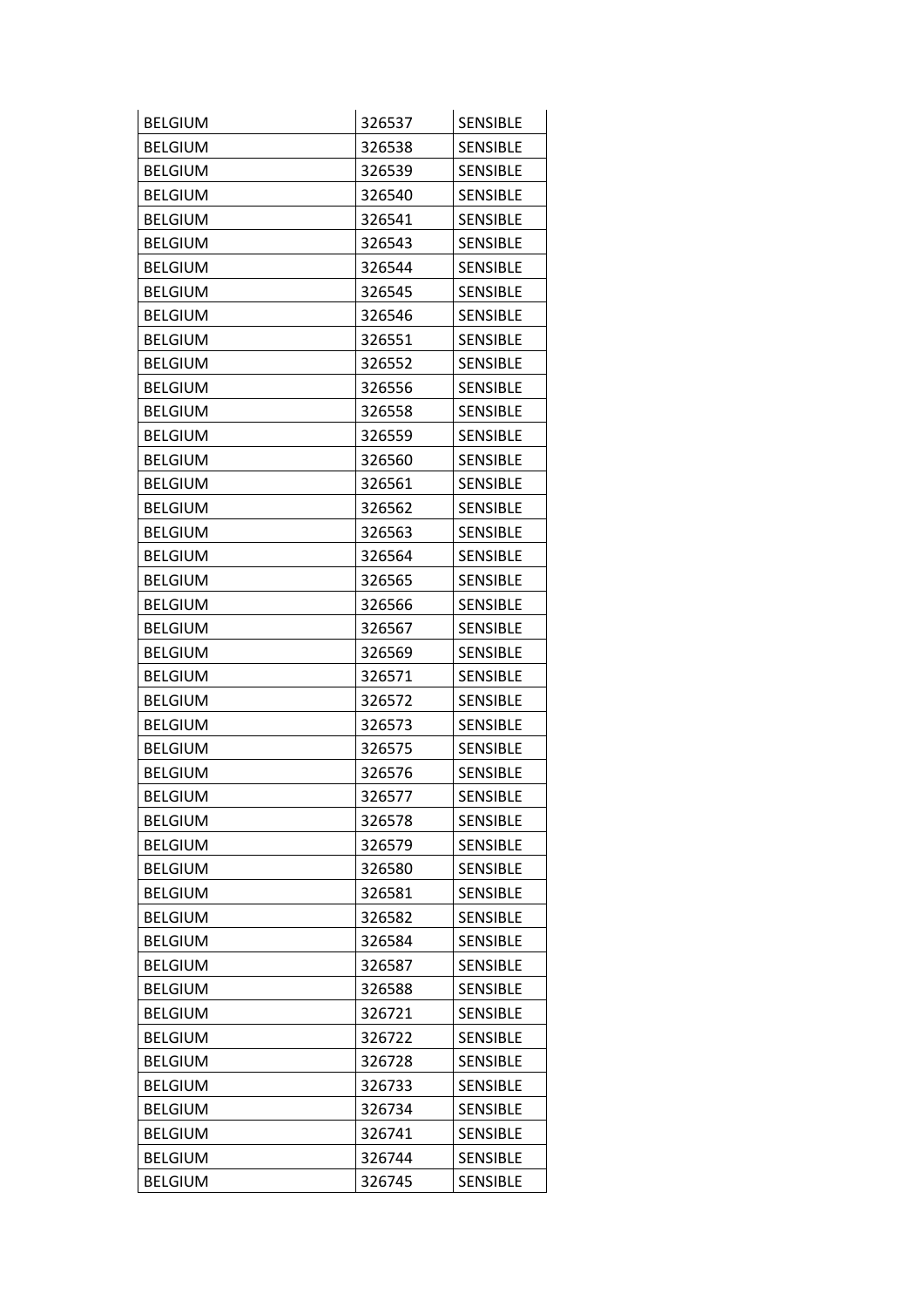| <b>BELGIUM</b> | 326748 | <b>SENSIBLE</b> |
|----------------|--------|-----------------|
| <b>BELGIUM</b> | 326749 | <b>SENSIBLE</b> |
| <b>BELGIUM</b> | 326755 | <b>SENSIBLE</b> |
| <b>BELGIUM</b> | 326756 | <b>SENSIBLE</b> |
| <b>BELGIUM</b> | 326763 | SENSIBLE        |
| <b>BELGIUM</b> | 326764 | <b>SENSIBLE</b> |
| <b>BELGIUM</b> | 326767 | <b>SENSIBLE</b> |
| <b>BELGIUM</b> | 326776 | <b>SENSIBLE</b> |
| <b>BELGIUM</b> | 326777 | <b>SENSIBLE</b> |
| <b>BELGIUM</b> | 326778 | <b>SENSIBLE</b> |
| <b>BELGIUM</b> | 326779 | <b>SENSIBLE</b> |
| <b>BELGIUM</b> | 326784 | <b>SENSIBLE</b> |
| <b>BELGIUM</b> | 326787 | <b>SENSIBLE</b> |
| <b>BELGIUM</b> | 326788 | <b>SENSIBLE</b> |
| <b>BELGIUM</b> | 326789 | <b>SENSIBLE</b> |
| <b>BELGIUM</b> | 326825 | <b>SENSIBLE</b> |
| <b>BELGIUM</b> | 326826 | <b>SENSIBLE</b> |
| <b>BELGIUM</b> | 326827 | <b>SENSIBLE</b> |
| <b>BELGIUM</b> | 326828 | <b>SENSIBLE</b> |
| <b>BELGIUM</b> | 326833 | <b>SENSIBLE</b> |
| <b>BELGIUM</b> | 326834 | <b>SENSIBLE</b> |
| <b>BELGIUM</b> | 326836 | <b>SENSIBLE</b> |
| <b>BELGIUM</b> | 326844 | <b>SENSIBLE</b> |
| <b>BELGIUM</b> | 326845 | <b>SENSIBLE</b> |
| <b>BELGIUM</b> | 326854 | <b>SENSIBLE</b> |
| <b>BELGIUM</b> | 326855 | <b>SENSIBLE</b> |
| <b>BELGIUM</b> | 326856 | <b>SENSIBLE</b> |
| <b>BELGIUM</b> | 326857 | <b>SENSIBLE</b> |
| <b>BELGIUM</b> | 326864 | <b>SENSIBLE</b> |
| <b>BELGIUM</b> | 326865 | <b>SENSIBLE</b> |
| <b>BELGIUM</b> | 326866 | SENSIBLE        |
| <b>BELGIUM</b> | 326884 | <b>SENSIBLE</b> |
| <b>BELGIUM</b> | 326921 | <b>SENSIBLE</b> |
| <b>BELGIUM</b> | 326922 | SENSIBLE        |
| <b>BELGIUM</b> | 326923 | <b>SENSIBLE</b> |
| <b>BELGIUM</b> | 326925 | <b>SENSIBLE</b> |
| <b>BELGIUM</b> | 326933 | <b>SENSIBLE</b> |
| <b>BELGIUM</b> | 326934 | <b>SENSIBLE</b> |
| <b>BELGIUM</b> | 326935 | <b>SENSIBLE</b> |
| <b>BELGIUM</b> | 326936 | <b>SENSIBLE</b> |
| <b>BELGIUM</b> | 326939 | SENSIBLE        |
| <b>BELGIUM</b> | 326944 | <b>SENSIBLE</b> |
| <b>BELGIUM</b> | 326945 | <b>SENSIBLE</b> |
| <b>BELGIUM</b> | 326952 | <b>SENSIBLE</b> |
| <b>BELGIUM</b> | 326953 | <b>SENSIBLE</b> |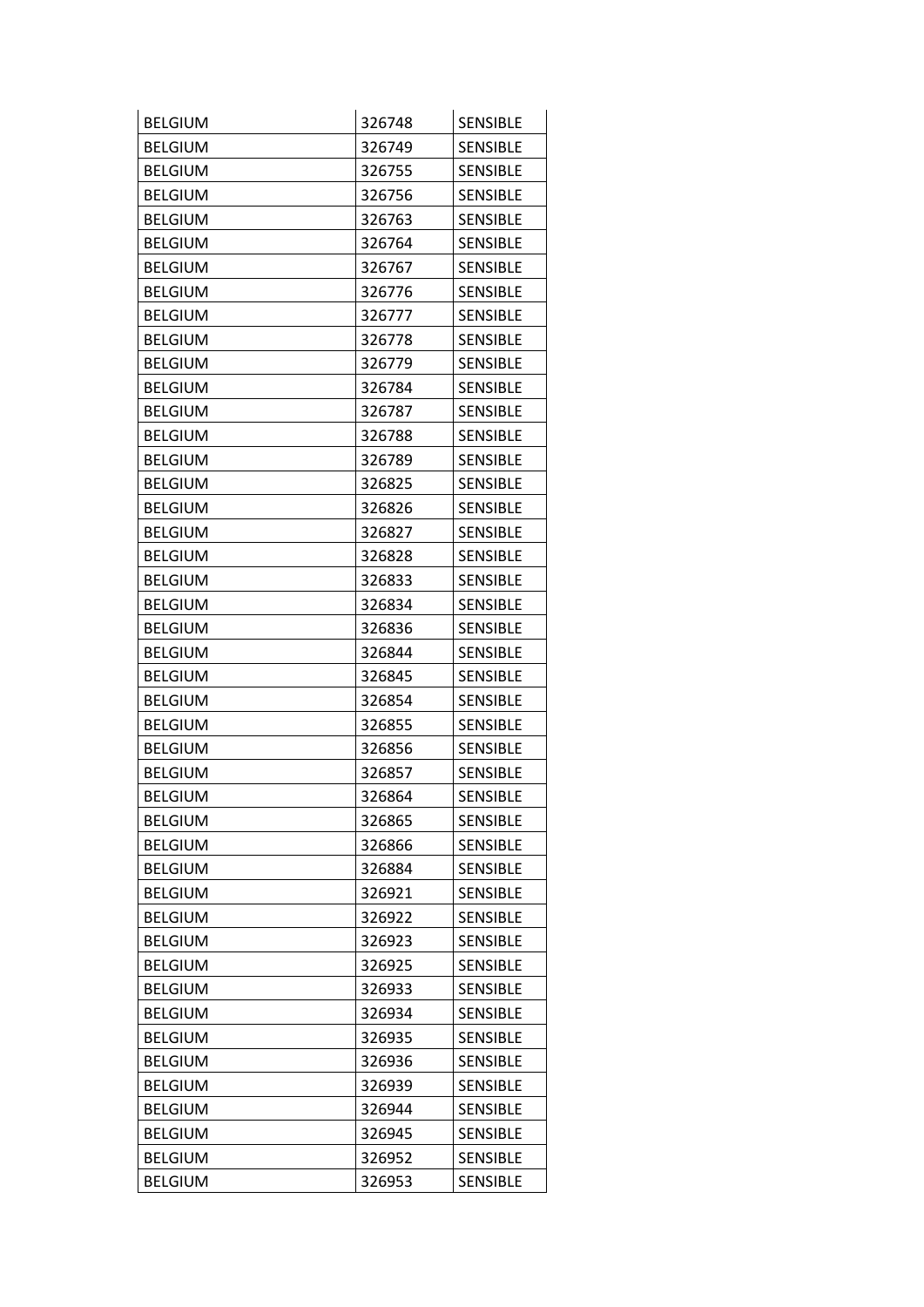| <b>BELGIUM</b> | 326954 | <b>SENSIBLE</b> |
|----------------|--------|-----------------|
| <b>BELGIUM</b> | 326955 | <b>SENSIBLE</b> |
| <b>BELGIUM</b> | 326956 | <b>SENSIBLE</b> |
| <b>BELGIUM</b> | 326957 | <b>SENSIBLE</b> |
| <b>BELGIUM</b> | 326958 | <b>SENSIBLE</b> |
| <b>BELGIUM</b> | 326959 | <b>SENSIBLE</b> |
| <b>BELGIUM</b> | 326964 | <b>SENSIBLE</b> |
| <b>BELGIUM</b> | 326966 | <b>SENSIBLE</b> |
| <b>BELGIUM</b> | 326967 | <b>SENSIBLE</b> |
| <b>BELGIUM</b> | 326968 | <b>SENSIBLE</b> |
| <b>BELGIUM</b> | 326976 | <b>SENSIBLE</b> |
| <b>BELGIUM</b> | 326977 | <b>SENSIBLE</b> |
| <b>BELGIUM</b> | 326978 | <b>SENSIBLE</b> |
| <b>BELGIUM</b> | 326984 | <b>SENSIBLE</b> |
| <b>BELGIUM</b> | 326985 | <b>SENSIBLE</b> |
| <b>BELGIUM</b> | 326986 | <b>SENSIBLE</b> |
| <b>BELGIUM</b> | 326987 | <b>SENSIBLE</b> |
| <b>BELGIUM</b> | 326988 | <b>SENSIBLE</b> |
| <b>BELGIUM</b> | 326989 | SENSIBLE        |
| <b>BELGIUM</b> | 32712  | <b>SENSIBLE</b> |
| <b>BELGIUM</b> | 32713  | <b>SENSIBLE</b> |
| <b>BELGIUM</b> | 327140 | SENSIBLE        |
| <b>BELGIUM</b> | 327141 | <b>SENSIBLE</b> |
| <b>BELGIUM</b> | 327142 | <b>SENSIBLE</b> |
| <b>BELGIUM</b> | 327143 | <b>SENSIBLE</b> |
| <b>BELGIUM</b> | 327144 | <b>SENSIBLE</b> |
| <b>BELGIUM</b> | 327145 | <b>SENSIBLE</b> |
| <b>BELGIUM</b> | 327146 | <b>SENSIBLE</b> |
| <b>BELGIUM</b> | 327147 | <b>SENSIBLE</b> |
| <b>BELGIUM</b> | 327148 | <b>SENSIBLE</b> |
| <b>BELGIUM</b> | 327150 | <b>SENSIBLE</b> |
| <b>BELGIUM</b> | 327151 | <b>SENSIBLE</b> |
| <b>BELGIUM</b> | 327152 | <b>SENSIBLE</b> |
| <b>BELGIUM</b> | 327153 | SENSIBLE        |
| <b>BELGIUM</b> | 327154 | <b>SENSIBLE</b> |
| <b>BELGIUM</b> | 327155 | <b>SENSIBLE</b> |
| <b>BELGIUM</b> | 327156 | <b>SENSIBLE</b> |
| <b>BELGIUM</b> | 327158 | <b>SENSIBLE</b> |
| <b>BELGIUM</b> | 327159 | <b>SENSIBLE</b> |
| <b>BELGIUM</b> | 327160 | <b>SENSIBLE</b> |
| <b>BELGIUM</b> | 327161 | SENSIBLE        |
| <b>BELGIUM</b> | 327163 | <b>SENSIBLE</b> |
| <b>BELGIUM</b> | 327164 | <b>SENSIBLE</b> |
| <b>BELGIUM</b> | 327165 | <b>SENSIBLE</b> |
| <b>BELGIUM</b> | 327166 | <b>SENSIBLE</b> |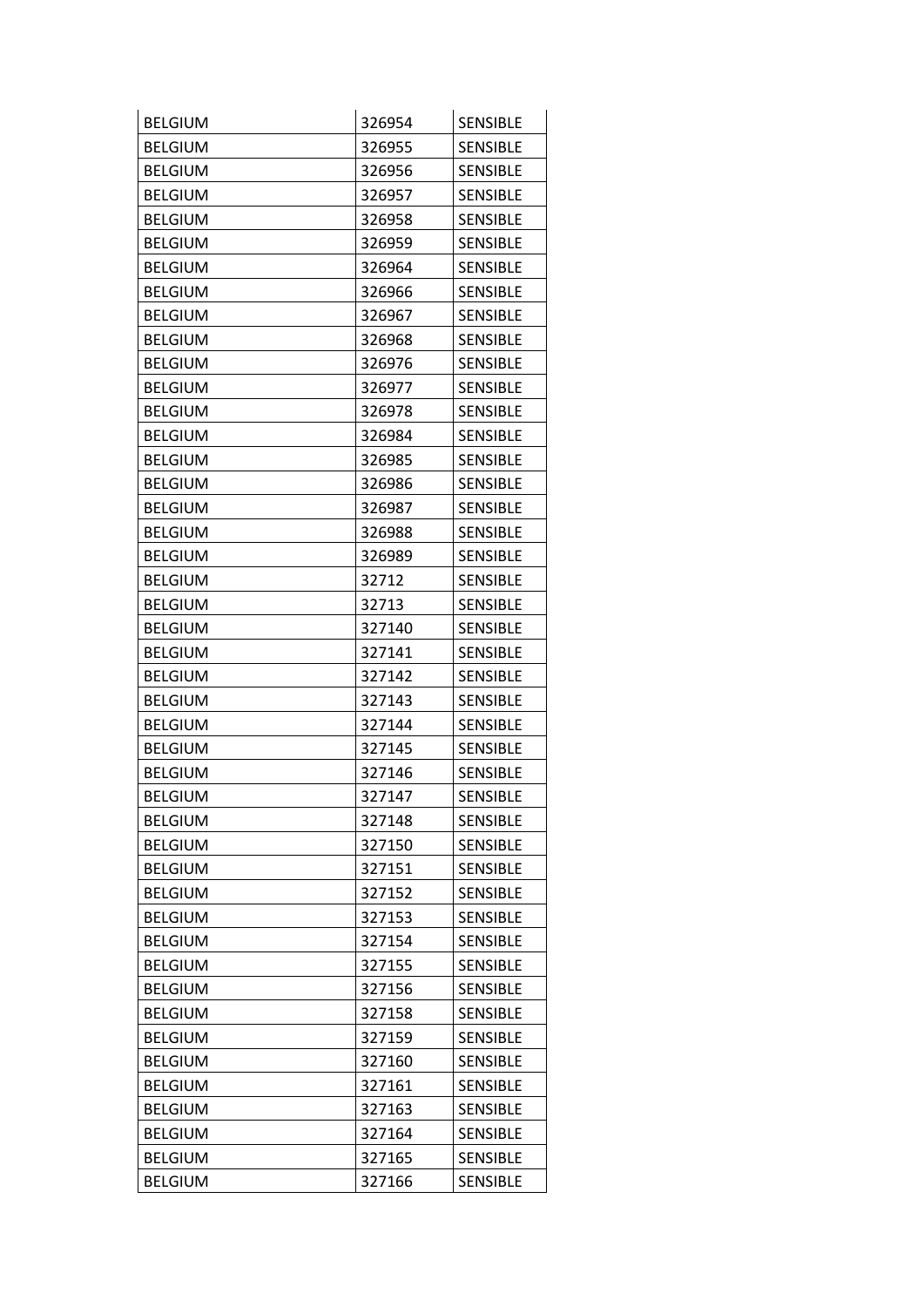| <b>BELGIUM</b>                   | 327168   | <b>SENSIBLE</b> |
|----------------------------------|----------|-----------------|
| <b>BELGIUM</b>                   | 327170   | <b>SENSIBLE</b> |
| <b>BELGIUM</b>                   | 327171   | <b>SENSIBLE</b> |
| <b>BELGIUM</b>                   | 327172   | <b>SENSIBLE</b> |
| <b>BELGIUM</b>                   | 327174   | SENSIBLE        |
| <b>BELGIUM</b>                   | 327175   | <b>SENSIBLE</b> |
| <b>BELGIUM</b>                   | 327176   | <b>SENSIBLE</b> |
| <b>BELGIUM</b>                   | 327177   | <b>SENSIBLE</b> |
| <b>BELGIUM</b>                   | 327178   | <b>SENSIBLE</b> |
| <b>BELGIUM</b>                   | 327179   | <b>SENSIBLE</b> |
| <b>BELGIUM</b>                   | 327180   | <b>SENSIBLE</b> |
| <b>BELGIUM</b>                   | 327181   | <b>SENSIBLE</b> |
| <b>BELGIUM</b>                   | 327182   | <b>SENSIBLE</b> |
| <b>BELGIUM</b>                   | 327184   | <b>SENSIBLE</b> |
| <b>BELGIUM</b>                   | 327185   | <b>SENSIBLE</b> |
| <b>BELGIUM</b>                   | 327186   | <b>SENSIBLE</b> |
| <b>BELGIUM</b>                   | 327187   | <b>SENSIBLE</b> |
| <b>BELGIUM</b>                   | 327188   | <b>SENSIBLE</b> |
| <b>BELGIUM</b>                   | 327191   | <b>SENSIBLE</b> |
| <b>BELGIUM</b>                   | 327192   | <b>SENSIBLE</b> |
| <b>BELGIUM</b>                   | 327193   | <b>SENSIBLE</b> |
| <b>BELGIUM</b>                   | 327198   | <b>SENSIBLE</b> |
| <b>BELGIUM</b>                   | 3277     | <b>SENSIBLE</b> |
| <b>BELGIUM</b>                   | 32770001 | <b>SENSIBLE</b> |
| <b>BELGIUM</b>                   | 32770002 | <b>SENSIBLE</b> |
|                                  |          |                 |
| <b>BELGIUM</b>                   | 32770005 | <b>SENSIBLE</b> |
| <b>BELGIUM</b>                   | 328021   | <b>SENSIBLE</b> |
| <b>BELGIUM</b>                   | 328022   | <b>SENSIBLE</b> |
| <b>BELGIUM</b>                   | 328028   | <b>SENSIBLE</b> |
| <b>BELGIUM</b>                   | 328029   | <b>SENSIBLE</b> |
| <b>BELGIUM</b>                   | 328031   | <b>SENSIBLE</b> |
| <b>BELGIUM</b>                   | 328032   | <b>SENSIBLE</b> |
| <b>BELGIUM</b>                   | 328033   | <b>SENSIBLE</b> |
| <b>BELGIUM</b>                   | 328034   | SENSIBLE        |
| <b>BELGIUM</b>                   | 328039   | <b>SENSIBLE</b> |
| <b>BELGIUM</b>                   | 328041   | <b>SENSIBLE</b> |
| <b>BELGIUM</b>                   | 328042   | <b>SENSIBLE</b> |
| <b>BELGIUM</b>                   | 328044   | <b>SENSIBLE</b> |
| <b>BELGIUM</b>                   | 328051   | <b>SENSIBLE</b> |
| <b>BELGIUM</b>                   | 328054   | <b>SENSIBLE</b> |
| <b>BELGIUM</b>                   | 328057   | <b>SENSIBLE</b> |
| <b>BELGIUM</b>                   | 328064   | <b>SENSIBLE</b> |
| <b>BELGIUM</b>                   | 328067   | <b>SENSIBLE</b> |
| <b>BELGIUM</b><br><b>BELGIUM</b> | 328068   | <b>SENSIBLE</b> |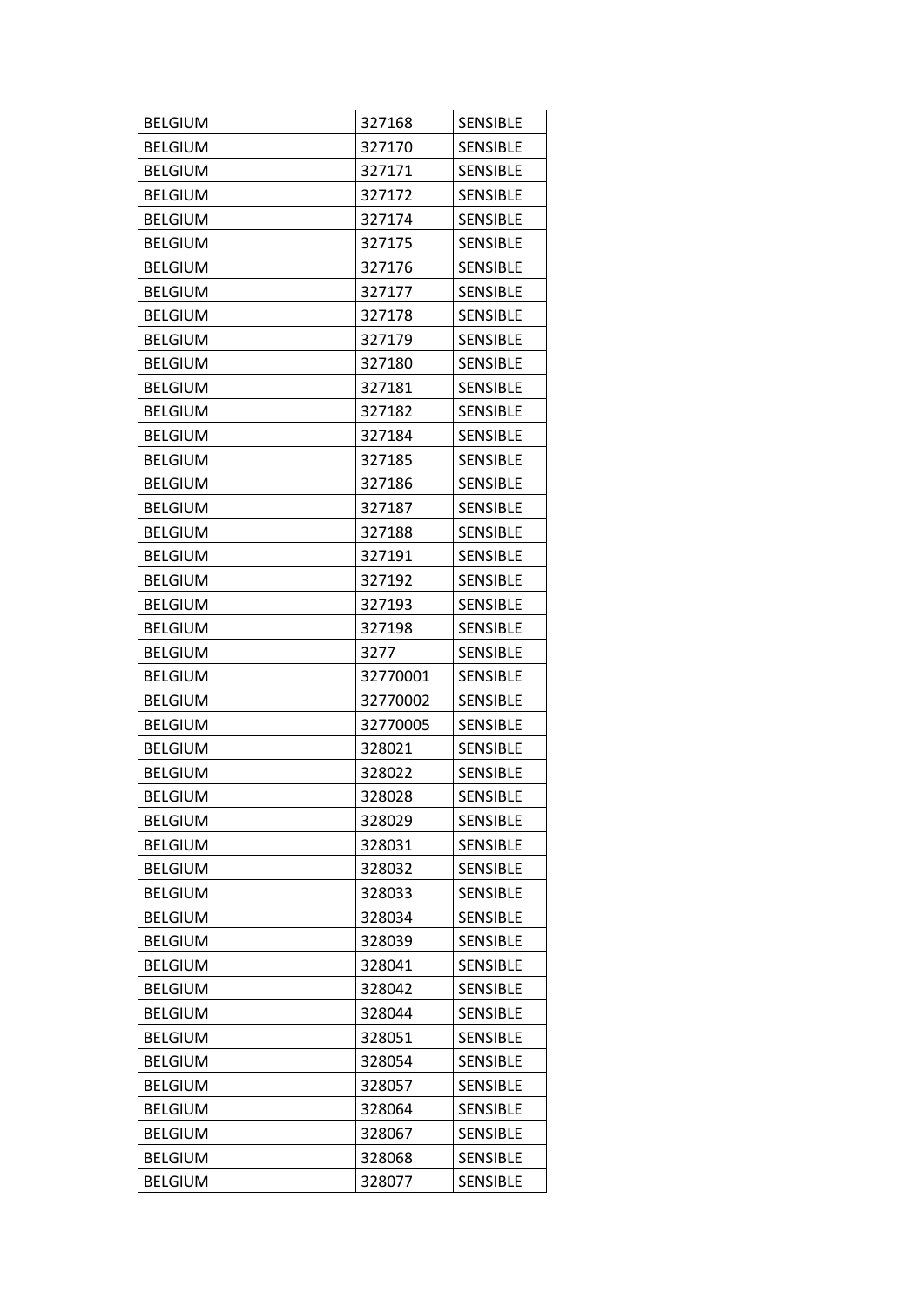| <b>BELGIUM</b> | 328078 | <b>SENSIBLE</b> |
|----------------|--------|-----------------|
| <b>BELGIUM</b> | 328079 | <b>SENSIBLE</b> |
| <b>BELGIUM</b> | 328083 | <b>SENSIBLE</b> |
| <b>BELGIUM</b> | 328085 | <b>SENSIBLE</b> |
| <b>BELGIUM</b> | 328086 | <b>SENSIBLE</b> |
| <b>BELGIUM</b> | 328088 | <b>SENSIBLE</b> |
| <b>BELGIUM</b> | 328089 | <b>SENSIBLE</b> |
| <b>BELGIUM</b> | 328120 | <b>SENSIBLE</b> |
| <b>BELGIUM</b> | 328121 | <b>SENSIBLE</b> |
| <b>BELGIUM</b> | 328122 | <b>SENSIBLE</b> |
| <b>BELGIUM</b> | 328123 | <b>SENSIBLE</b> |
| <b>BELGIUM</b> | 328124 | <b>SENSIBLE</b> |
| <b>BELGIUM</b> | 328125 | <b>SENSIBLE</b> |
| <b>BELGIUM</b> | 328126 | <b>SENSIBLE</b> |
| <b>BELGIUM</b> | 328130 | <b>SENSIBLE</b> |
| <b>BELGIUM</b> | 328131 | <b>SENSIBLE</b> |
| <b>BELGIUM</b> | 328132 | <b>SENSIBLE</b> |
| <b>BELGIUM</b> | 328133 | <b>SENSIBLE</b> |
| <b>BELGIUM</b> | 328140 | <b>SENSIBLE</b> |
| <b>BELGIUM</b> | 328141 | <b>SENSIBLE</b> |
| <b>BELGIUM</b> | 328142 | <b>SENSIBLE</b> |
| <b>BELGIUM</b> | 328143 | <b>SENSIBLE</b> |
| <b>BELGIUM</b> | 328144 | <b>SENSIBLE</b> |
| <b>BELGIUM</b> | 328145 | <b>SENSIBLE</b> |
| <b>BELGIUM</b> | 328146 | <b>SENSIBLE</b> |
| <b>BELGIUM</b> | 328147 | <b>SENSIBLE</b> |
| <b>BELGIUM</b> | 328148 | <b>SENSIBLE</b> |
| <b>BELGIUM</b> | 328151 | <b>SENSIBLE</b> |
| <b>BELGIUM</b> | 328155 | <b>SENSIBLE</b> |
| <b>BELGIUM</b> | 328156 | <b>SENSIBLE</b> |
| <b>BELGIUM</b> | 328157 | <b>SENSIBLE</b> |
| <b>BELGIUM</b> | 328158 | <b>SENSIBLE</b> |
| <b>BELGIUM</b> | 328160 | <b>SENSIBLE</b> |
| <b>BELGIUM</b> | 328161 | SENSIBLE        |
| <b>BELGIUM</b> | 328162 | <b>SENSIBLE</b> |
| <b>BELGIUM</b> | 328163 | <b>SENSIBLE</b> |
| <b>BELGIUM</b> | 328164 | <b>SENSIBLE</b> |
| <b>BELGIUM</b> | 328165 | <b>SENSIBLE</b> |
| <b>BELGIUM</b> | 328171 | <b>SENSIBLE</b> |
| <b>BELGIUM</b> | 328172 | <b>SENSIBLE</b> |
| <b>BELGIUM</b> | 328173 | SENSIBLE        |
| <b>BELGIUM</b> | 328174 | <b>SENSIBLE</b> |
| <b>BELGIUM</b> | 328177 | <b>SENSIBLE</b> |
| <b>BELGIUM</b> | 328181 | <b>SENSIBLE</b> |
| <b>BELGIUM</b> | 328183 | SENSIBLE        |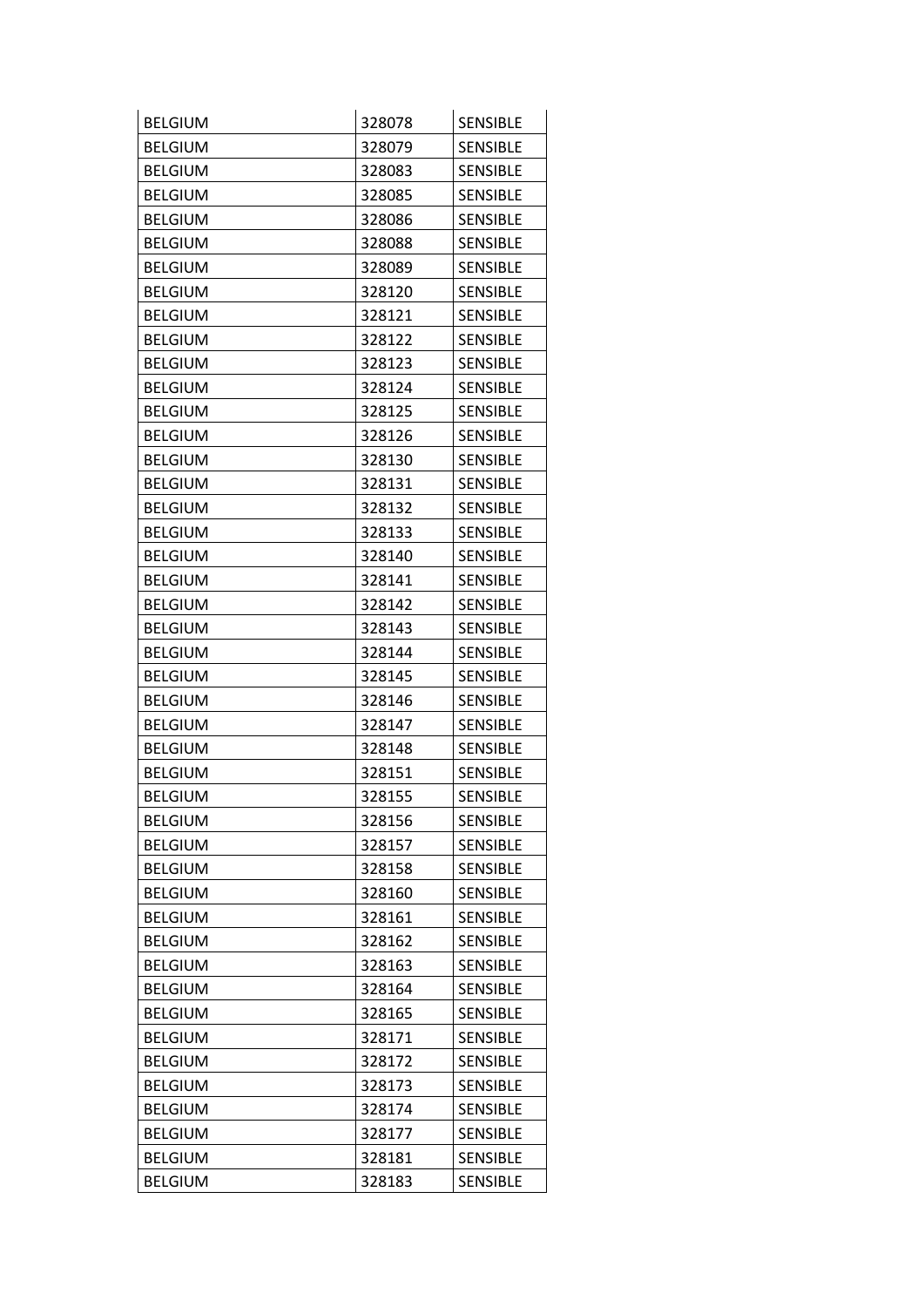| <b>BELGIUM</b> | 328185 | <b>SENSIBLE</b> |
|----------------|--------|-----------------|
| <b>BELGIUM</b> | 328186 | <b>SENSIBLE</b> |
| <b>BELGIUM</b> | 328187 | <b>SENSIBLE</b> |
| <b>BELGIUM</b> | 328188 | <b>SENSIBLE</b> |
| <b>BELGIUM</b> | 328189 | <b>SENSIBLE</b> |
| <b>BELGIUM</b> | 328221 | <b>SENSIBLE</b> |
| <b>BELGIUM</b> | 328222 | <b>SENSIBLE</b> |
| <b>BELGIUM</b> | 328261 | <b>SENSIBLE</b> |
| <b>BELGIUM</b> | 328264 | <b>SENSIBLE</b> |
| <b>BELGIUM</b> | 328266 | <b>SENSIBLE</b> |
| <b>BELGIUM</b> | 328267 | <b>SENSIBLE</b> |
| <b>BELGIUM</b> | 328268 | <b>SENSIBLE</b> |
| <b>BELGIUM</b> | 328269 | <b>SENSIBLE</b> |
| <b>BELGIUM</b> | 328271 | <b>SENSIBLE</b> |
| <b>BELGIUM</b> | 328274 | <b>SENSIBLE</b> |
| <b>BELGIUM</b> | 328321 | <b>SENSIBLE</b> |
| <b>BELGIUM</b> | 328322 | <b>SENSIBLE</b> |
| <b>BELGIUM</b> | 328323 | <b>SENSIBLE</b> |
| <b>BELGIUM</b> | 328361 | <b>SENSIBLE</b> |
| <b>BELGIUM</b> | 328363 | <b>SENSIBLE</b> |
| <b>BELGIUM</b> | 328365 | <b>SENSIBLE</b> |
| <b>BELGIUM</b> | 328366 | <b>SENSIBLE</b> |
| <b>BELGIUM</b> | 328367 | <b>SENSIBLE</b> |
| <b>BELGIUM</b> | 328368 | <b>SENSIBLE</b> |
| <b>BELGIUM</b> | 328369 | <b>SENSIBLE</b> |
| <b>BELGIUM</b> | 328421 | <b>SENSIBLE</b> |
| <b>BELGIUM</b> | 328422 | <b>SENSIBLE</b> |
| <b>BELGIUM</b> | 328424 | <b>SENSIBLE</b> |
| <b>BELGIUM</b> | 328429 | <b>SENSIBLE</b> |
| <b>BELGIUM</b> | 328431 | <b>SENSIBLE</b> |
| <b>BELGIUM</b> | 328432 | <b>SENSIBLE</b> |
| <b>BELGIUM</b> | 328434 | <b>SENSIBLE</b> |
| <b>BELGIUM</b> | 328436 | <b>SENSIBLE</b> |
| <b>BELGIUM</b> | 328437 | <b>SENSIBLE</b> |
| <b>BELGIUM</b> | 328438 | <b>SENSIBLE</b> |
| <b>BELGIUM</b> | 328441 | <b>SENSIBLE</b> |
| <b>BELGIUM</b> | 328443 | <b>SENSIBLE</b> |
| <b>BELGIUM</b> | 328444 | <b>SENSIBLE</b> |
| <b>BELGIUM</b> | 328445 | <b>SENSIBLE</b> |
| <b>BELGIUM</b> | 328446 | <b>SENSIBLE</b> |
| <b>BELGIUM</b> | 328447 | <b>SENSIBLE</b> |
| <b>BELGIUM</b> | 328521 | <b>SENSIBLE</b> |
| <b>BELGIUM</b> | 328523 | <b>SENSIBLE</b> |
| <b>BELGIUM</b> | 328524 | <b>SENSIBLE</b> |
| <b>BELGIUM</b> | 328525 | <b>SENSIBLE</b> |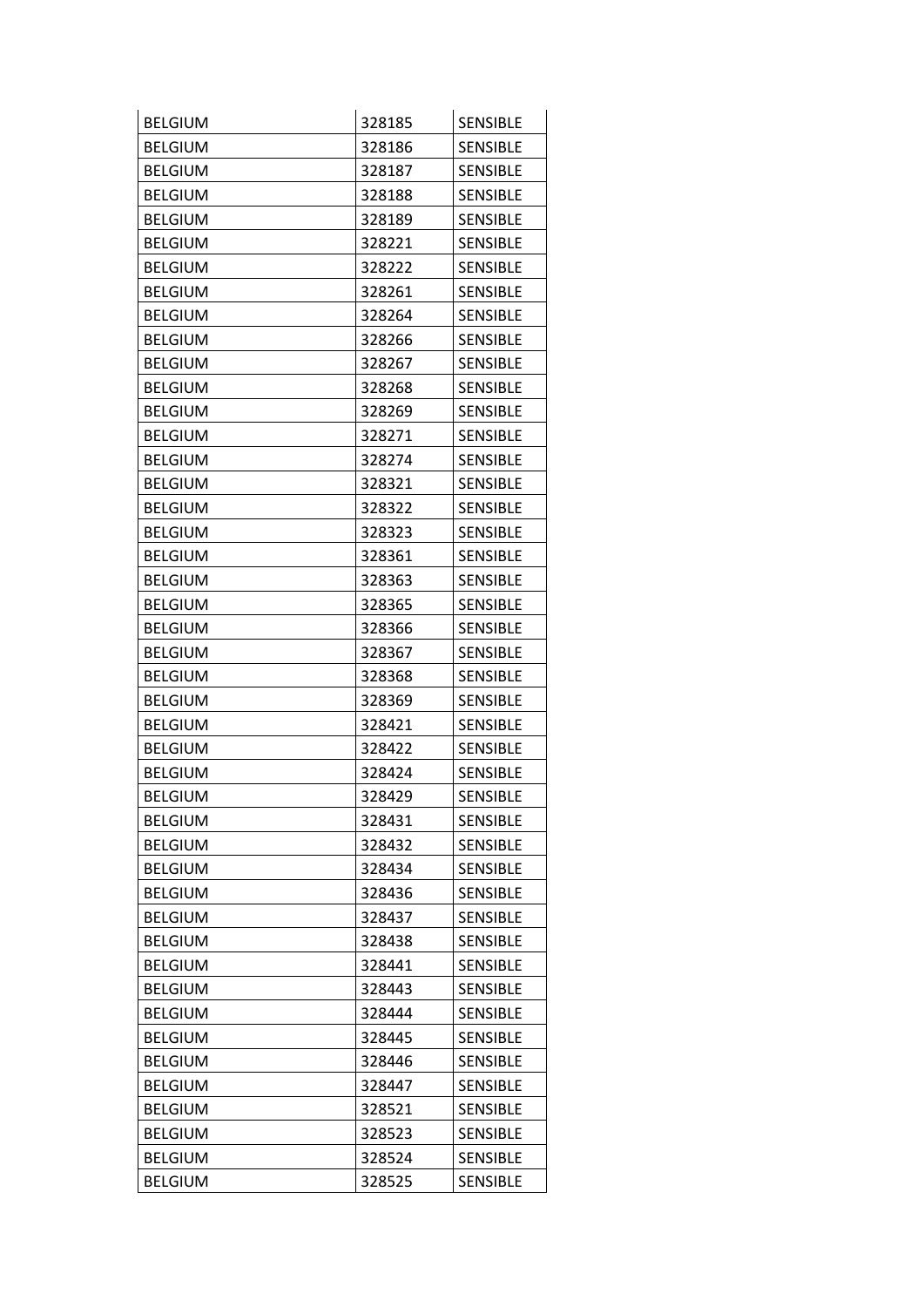| <b>BELGIUM</b> | 328527 | <b>SENSIBLE</b> |
|----------------|--------|-----------------|
| <b>BELGIUM</b> | 328531 | <b>SENSIBLE</b> |
| <b>BELGIUM</b> | 328532 | <b>SENSIBLE</b> |
| <b>BELGIUM</b> | 328538 | <b>SENSIBLE</b> |
| <b>BELGIUM</b> | 328541 | <b>SENSIBLE</b> |
| <b>BELGIUM</b> | 328551 | <b>SENSIBLE</b> |
| <b>BELGIUM</b> | 328561 | <b>SENSIBLE</b> |
| <b>BELGIUM</b> | 328571 | <b>SENSIBLE</b> |
| <b>BELGIUM</b> | 328582 | <b>SENSIBLE</b> |
| <b>BELGIUM</b> | 328583 | <b>SENSIBLE</b> |
| <b>BELGIUM</b> | 328584 | <b>SENSIBLE</b> |
| <b>BELGIUM</b> | 328621 | <b>SENSIBLE</b> |
| <b>BELGIUM</b> | 328632 | <b>SENSIBLE</b> |
| <b>BELGIUM</b> | 328634 | <b>SENSIBLE</b> |
| <b>BELGIUM</b> | 328636 | <b>SENSIBLE</b> |
| <b>BELGIUM</b> | 328638 | <b>SENSIBLE</b> |
| <b>BELGIUM</b> | 328640 | <b>SENSIBLE</b> |
| <b>BELGIUM</b> | 328643 | <b>SENSIBLE</b> |
| <b>BELGIUM</b> | 328645 | <b>SENSIBLE</b> |
| <b>BELGIUM</b> | 328647 | <b>SENSIBLE</b> |
| <b>BELGIUM</b> | 328649 | <b>SENSIBLE</b> |
| <b>BELGIUM</b> | 328720 | <b>SENSIBLE</b> |
| <b>BELGIUM</b> | 328721 | <b>SENSIBLE</b> |
| <b>BELGIUM</b> | 328722 | <b>SENSIBLE</b> |
| <b>BELGIUM</b> | 328723 | <b>SENSIBLE</b> |
| <b>BELGIUM</b> | 328726 | <b>SENSIBLE</b> |
| <b>BELGIUM</b> | 328727 | <b>SENSIBLE</b> |
| <b>BELGIUM</b> | 328729 | <b>SENSIBLE</b> |
| <b>BELGIUM</b> | 328730 | <b>SENSIBLE</b> |
| <b>BELGIUM</b> | 328731 | <b>SENSIBLE</b> |
| <b>BELGIUM</b> | 328732 | <b>SENSIBLE</b> |
| <b>BELGIUM</b> | 328733 | <b>SENSIBLE</b> |
| <b>BELGIUM</b> | 328734 | <b>SENSIBLE</b> |
| <b>BELGIUM</b> | 328735 | <b>SENSIBLE</b> |
| <b>BELGIUM</b> | 328737 | <b>SENSIBLE</b> |
| <b>BELGIUM</b> | 328739 | <b>SENSIBLE</b> |
| <b>BELGIUM</b> | 328744 | <b>SENSIBLE</b> |
| <b>BELGIUM</b> | 328746 | <b>SENSIBLE</b> |
| <b>BELGIUM</b> | 328747 | <b>SENSIBLE</b> |
| <b>BELGIUM</b> | 328753 | <b>SENSIBLE</b> |
| <b>BELGIUM</b> | 328754 | SENSIBLE        |
| <b>BELGIUM</b> | 328755 | <b>SENSIBLE</b> |
| <b>BELGIUM</b> | 328756 | <b>SENSIBLE</b> |
| <b>BELGIUM</b> | 328759 | <b>SENSIBLE</b> |
| <b>BELGIUM</b> | 328763 | SENSIBLE        |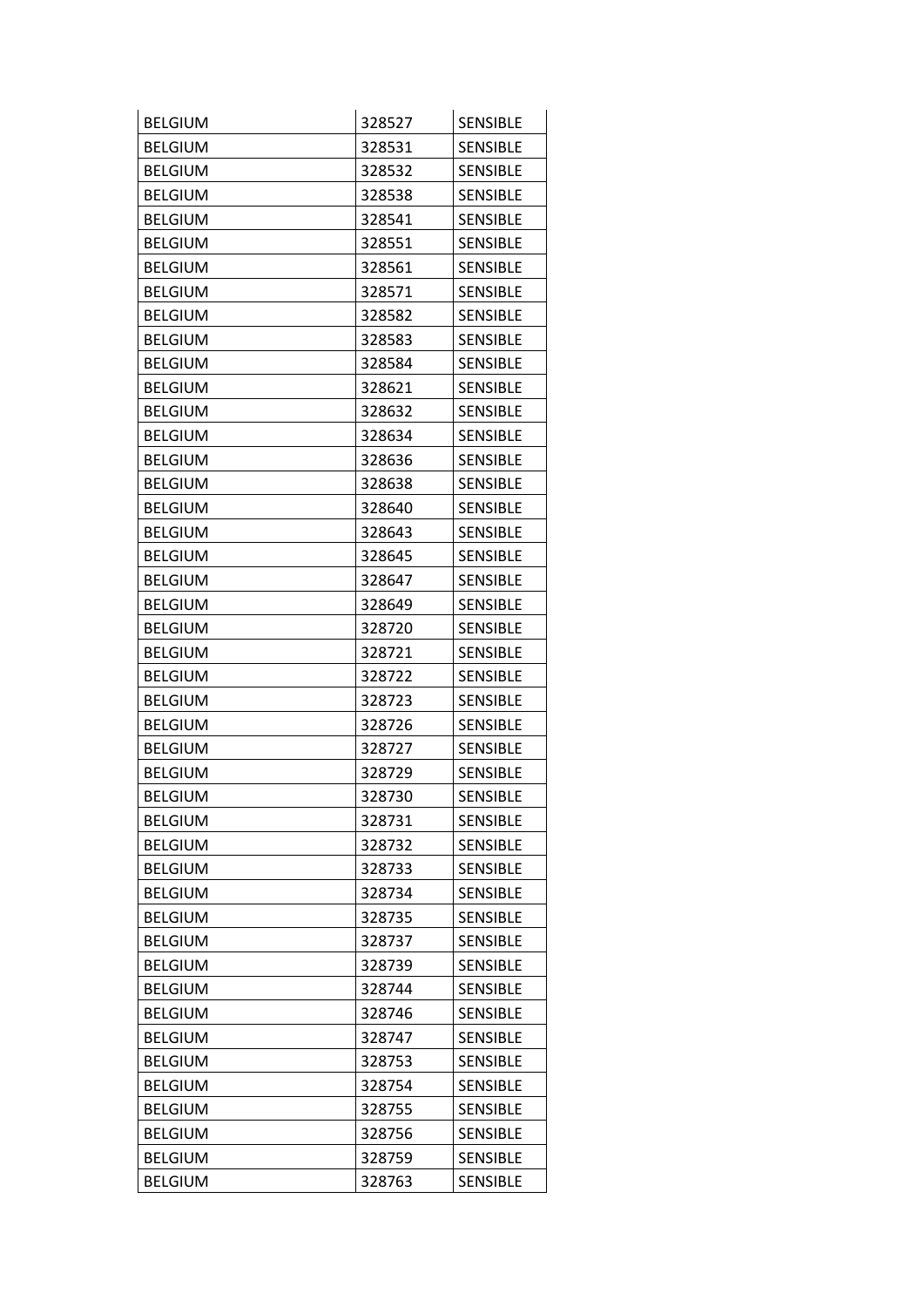| <b>BELGIUM</b> | 328764 | <b>SENSIBLE</b> |
|----------------|--------|-----------------|
| <b>BELGIUM</b> | 328765 | <b>SENSIBLE</b> |
| <b>BELGIUM</b> | 328766 | <b>SENSIBLE</b> |
| <b>BELGIUM</b> | 328767 | <b>SENSIBLE</b> |
| <b>BELGIUM</b> | 328768 | <b>SENSIBLE</b> |
| <b>BELGIUM</b> | 328769 | <b>SENSIBLE</b> |
| <b>BELGIUM</b> | 328774 | <b>SENSIBLE</b> |
| <b>BELGIUM</b> | 328776 | <b>SENSIBLE</b> |
| <b>BELGIUM</b> | 328777 | <b>SENSIBLE</b> |
| <b>BELGIUM</b> | 328778 | <b>SENSIBLE</b> |
| <b>BELGIUM</b> | 328779 | <b>SENSIBLE</b> |
| <b>BELGIUM</b> | 328785 | <b>SENSIBLE</b> |
| <b>BELGIUM</b> | 328786 | <b>SENSIBLE</b> |
| <b>BELGIUM</b> | 328788 | <b>SENSIBLE</b> |
| <b>BELGIUM</b> | 328789 | <b>SENSIBLE</b> |
| <b>BELGIUM</b> | 328930 | <b>SENSIBLE</b> |
| <b>BELGIUM</b> | 328932 | <b>SENSIBLE</b> |
| <b>BELGIUM</b> | 328935 | <b>SENSIBLE</b> |
| <b>BELGIUM</b> | 328936 | <b>SENSIBLE</b> |
| <b>BELGIUM</b> | 328938 | <b>SENSIBLE</b> |
| <b>BELGIUM</b> | 328941 | <b>SENSIBLE</b> |
| <b>BELGIUM</b> | 328946 | <b>SENSIBLE</b> |
| <b>BELGIUM</b> | 328947 | <b>SENSIBLE</b> |
| <b>BELGIUM</b> | 328948 | <b>SENSIBLE</b> |
| <b>BELGIUM</b> | 328949 | <b>SENSIBLE</b> |
| <b>BELGIUM</b> | 328950 | <b>SENSIBLE</b> |
| <b>BELGIUM</b> | 328951 | <b>SENSIBLE</b> |
| <b>BELGIUM</b> | 328956 | <b>SENSIBLE</b> |
| <b>BELGIUM</b> | 328957 | <b>SENSIBLE</b> |
| <b>BELGIUM</b> | 328961 | <b>SENSIBLE</b> |
| <b>BELGIUM</b> | 328962 | <b>SENSIBLE</b> |
| <b>BELGIUM</b> | 328965 | <b>SENSIBLE</b> |
| <b>BELGIUM</b> | 328970 | <b>SENSIBLE</b> |
| <b>BELGIUM</b> | 328971 | <b>SENSIBLE</b> |
| <b>BELGIUM</b> | 328972 | <b>SENSIBLE</b> |
| <b>BELGIUM</b> | 328973 | <b>SENSIBLE</b> |
| <b>BELGIUM</b> | 328975 | <b>SENSIBLE</b> |
| <b>BELGIUM</b> | 328976 | <b>SENSIBLE</b> |
| <b>BELGIUM</b> | 328977 | <b>SENSIBLE</b> |
| <b>BELGIUM</b> | 328979 | <b>SENSIBLE</b> |
| <b>BELGIUM</b> | 328981 | SENSIBLE        |
| <b>BELGIUM</b> | 328984 | <b>SENSIBLE</b> |
| <b>BELGIUM</b> | 328985 | <b>SENSIBLE</b> |
| <b>BELGIUM</b> | 328986 | <b>SENSIBLE</b> |
| <b>BELGIUM</b> | 329210 | SENSIBLE        |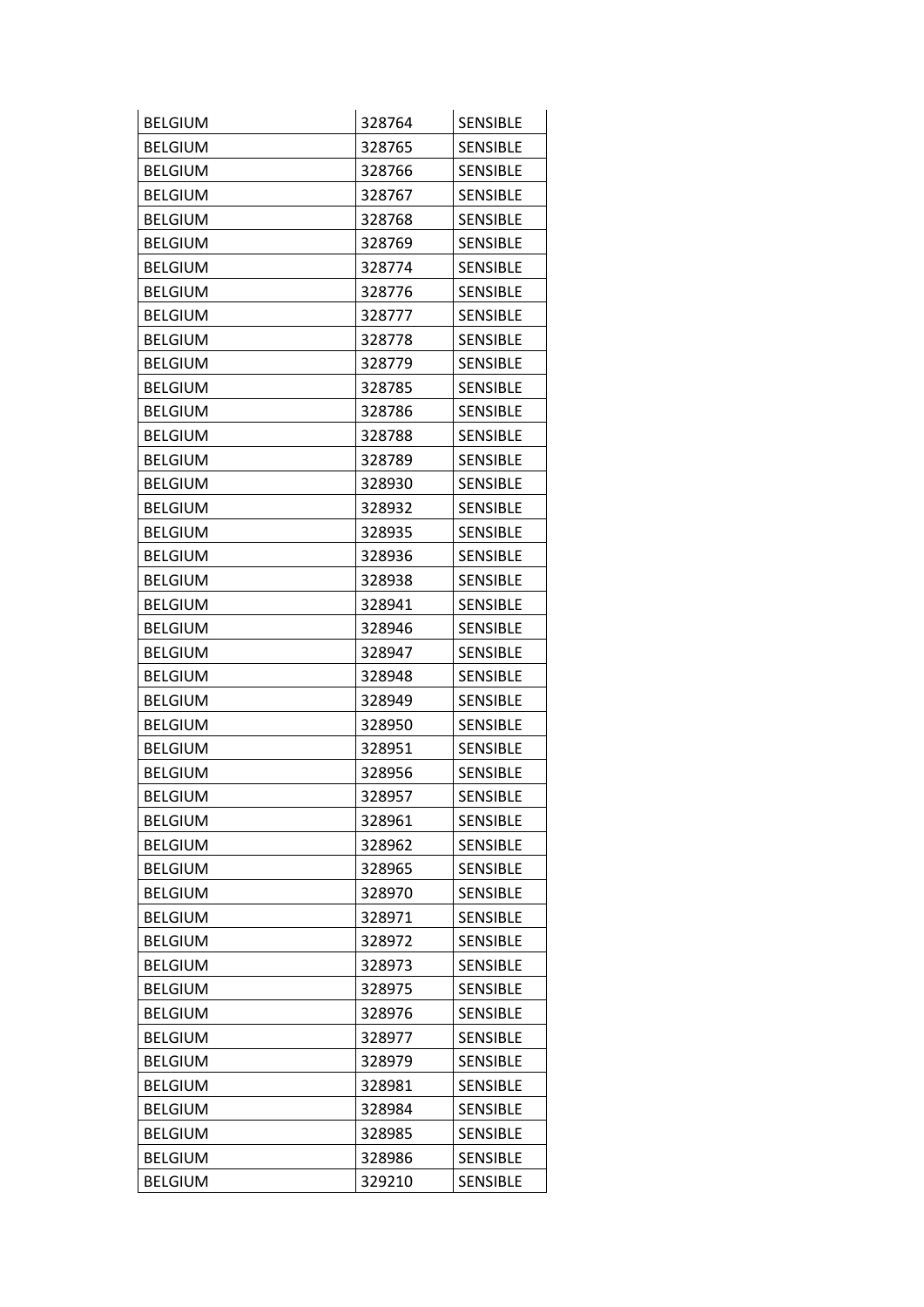| <b>BELGIUM</b> | 329211 | <b>SENSIBLE</b> |
|----------------|--------|-----------------|
| <b>BELGIUM</b> | 329216 | <b>SENSIBLE</b> |
| <b>BELGIUM</b> | 329217 | <b>SENSIBLE</b> |
| <b>BELGIUM</b> | 329218 | <b>SENSIBLE</b> |
| <b>BELGIUM</b> | 329219 | <b>SENSIBLE</b> |
| <b>BELGIUM</b> | 32922  | <b>SENSIBLE</b> |
| <b>BELGIUM</b> | 32923  | <b>SENSIBLE</b> |
| <b>BELGIUM</b> | 329240 | <b>SENSIBLE</b> |
| <b>BELGIUM</b> | 329241 | <b>SENSIBLE</b> |
| <b>BELGIUM</b> | 329242 | <b>SENSIBLE</b> |
| <b>BELGIUM</b> | 329243 | <b>SENSIBLE</b> |
| <b>BELGIUM</b> | 329244 | <b>SENSIBLE</b> |
| <b>BELGIUM</b> | 329245 | <b>SENSIBLE</b> |
| <b>BELGIUM</b> | 329246 | <b>SENSIBLE</b> |
| <b>BELGIUM</b> | 329248 | <b>SENSIBLE</b> |
| <b>BELGIUM</b> | 329249 | <b>SENSIBLE</b> |
| <b>BELGIUM</b> | 329250 | <b>SENSIBLE</b> |
| <b>BELGIUM</b> | 329251 | <b>SENSIBLE</b> |
| <b>BELGIUM</b> | 329252 | <b>SENSIBLE</b> |
| <b>BELGIUM</b> | 329253 | <b>SENSIBLE</b> |
| <b>BELGIUM</b> | 329254 | <b>SENSIBLE</b> |
| <b>BELGIUM</b> | 329255 | <b>SENSIBLE</b> |
| <b>BELGIUM</b> | 329257 | <b>SENSIBLE</b> |
| <b>BELGIUM</b> | 329258 | <b>SENSIBLE</b> |
| <b>BELGIUM</b> | 329259 | <b>SENSIBLE</b> |
| <b>BELGIUM</b> | 329260 | <b>SENSIBLE</b> |
| <b>BELGIUM</b> | 329263 | <b>SENSIBLE</b> |
| <b>BELGIUM</b> | 329264 | <b>SENSIBLE</b> |
| <b>BELGIUM</b> | 329265 | <b>SENSIBLE</b> |
| <b>BELGIUM</b> | 329266 | <b>SENSIBLE</b> |
| <b>BELGIUM</b> | 329267 | <b>SENSIBLE</b> |
| <b>BELGIUM</b> | 329268 | <b>SENSIBLE</b> |
| <b>BELGIUM</b> | 329269 | <b>SENSIBLE</b> |
| <b>BELGIUM</b> | 329272 | SENSIBLE        |
| <b>BELGIUM</b> | 329280 | <b>SENSIBLE</b> |
| <b>BELGIUM</b> | 329281 | <b>SENSIBLE</b> |
| <b>BELGIUM</b> | 329282 | <b>SENSIBLE</b> |
| <b>BELGIUM</b> | 329288 | <b>SENSIBLE</b> |
| <b>BELGIUM</b> | 329289 | <b>SENSIBLE</b> |
| <b>BELGIUM</b> | 329321 | <b>SENSIBLE</b> |
| <b>BELGIUM</b> | 329323 | <b>SENSIBLE</b> |
| <b>BELGIUM</b> | 329325 | <b>SENSIBLE</b> |
| <b>BELGIUM</b> | 329326 | <b>SENSIBLE</b> |
| <b>BELGIUM</b> | 329327 | <b>SENSIBLE</b> |
| <b>BELGIUM</b> | 329332 | <b>SENSIBLE</b> |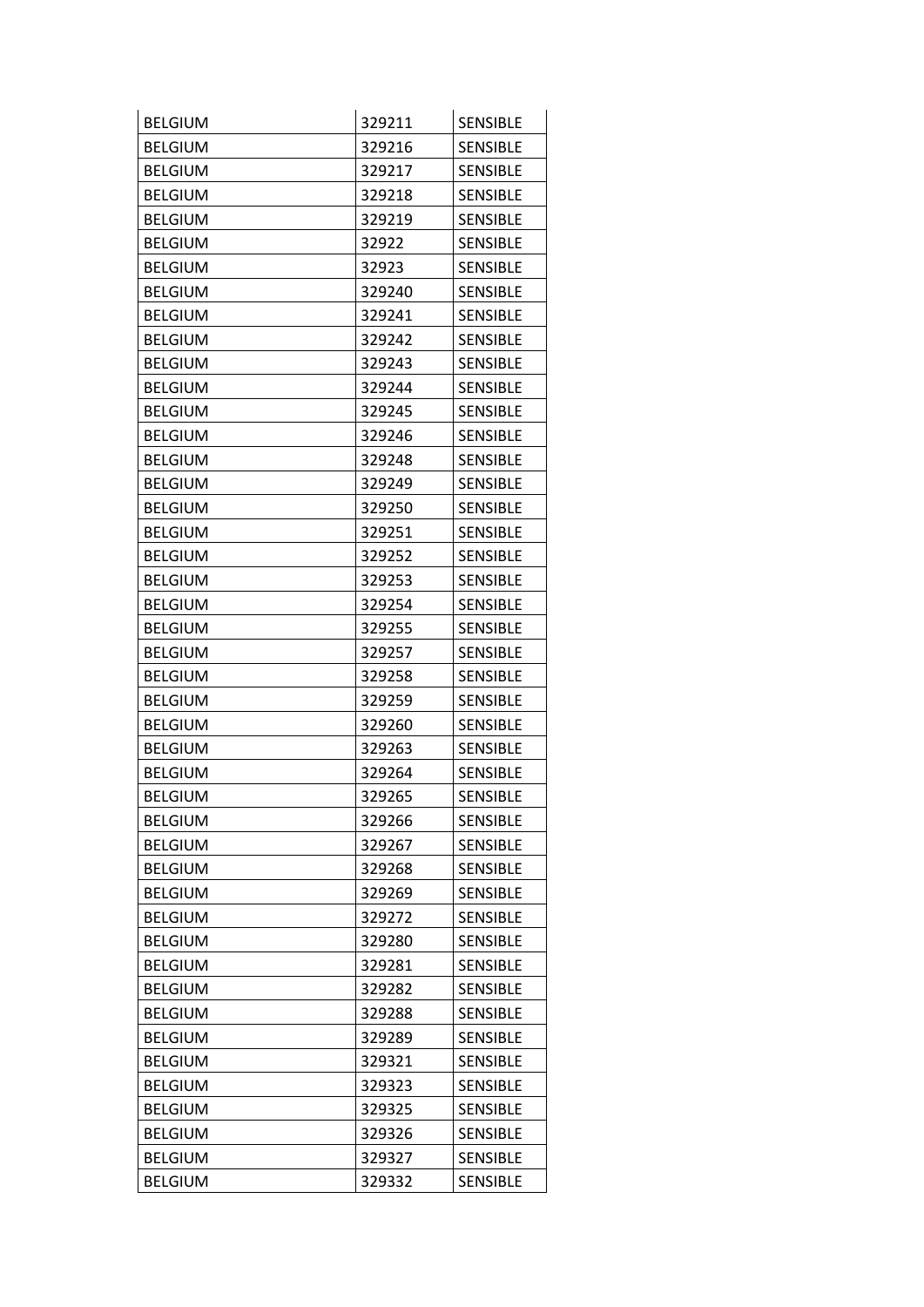| <b>BELGIUM</b>  | 329333 | <b>SENSIBLE</b> |
|-----------------|--------|-----------------|
| <b>BELGIUM</b>  | 329337 | <b>SENSIBLE</b> |
| <b>BELGIUM</b>  | 329338 | <b>SENSIBLE</b> |
| <b>BELGIUM</b>  | 329339 | <b>SENSIBLE</b> |
| <b>BELGIUM</b>  | 32934  | <b>SENSIBLE</b> |
| <b>BELGIUM</b>  | 329353 | <b>SENSIBLE</b> |
| <b>BELGIUM</b>  | 329354 | <b>SENSIBLE</b> |
| <b>BELGIUM</b>  | 329355 | <b>SENSIBLE</b> |
| <b>BELGIUM</b>  | 329356 | <b>SENSIBLE</b> |
| <b>BELGIUM</b>  | 329357 | <b>SENSIBLE</b> |
| <b>BELGIUM</b>  | 329358 | <b>SENSIBLE</b> |
| <b>BELGIUM</b>  | 32936  | <b>SENSIBLE</b> |
| <b>BELGIUM</b>  | 32937  | <b>SENSIBLE</b> |
| <b>BELGIUM</b>  | 32938  | <b>SENSIBLE</b> |
| <b>BELGIUM</b>  | 329390 | <b>SENSIBLE</b> |
| <b>BELIZE</b>   | 501    | <b>SENSIBLE</b> |
| <b>BENIN</b>    | 229    | <b>SENSIBLE</b> |
| <b>BERMUDA</b>  | 1441   | <b>SENSIBLE</b> |
| <b>BHUTAN</b>   | 975    | <b>SENSIBLE</b> |
| <b>BOTSWANA</b> | 267    | <b>SENSIBLE</b> |
| <b>BRAZIL</b>   | 55106  | <b>SENSIBLE</b> |
| <b>BRAZIL</b>   | 55107  | <b>SENSIBLE</b> |
| <b>BRAZIL</b>   | 55108  | <b>SENSIBLE</b> |
| <b>BRAZIL</b>   | 55109  | <b>SENSIBLE</b> |
| <b>BRAZIL</b>   | 551152 | <b>SENSIBLE</b> |
| <b>BRAZIL</b>   | 551153 | <b>SENSIBLE</b> |
| <b>BRAZIL</b>   | 551154 | <b>SENSIBLE</b> |
| BRAZIL          | 551157 | <b>SENSIBLE</b> |
| <b>BRAZIL</b>   | 55116  | <b>SENSIBLE</b> |
| <b>BRAZIL</b>   | 55117  | <b>SENSIBLE</b> |
| <b>BRAZIL</b>   | 55118  | <b>SENSIBLE</b> |
| <b>BRAZIL</b>   | 55119  | <b>SENSIBLE</b> |
| <b>BRAZIL</b>   | 55126  | <b>SENSIBLE</b> |
| <b>BRAZIL</b>   | 55127  | <b>SENSIBLE</b> |
| <b>BRAZIL</b>   | 55128  | <b>SENSIBLE</b> |
| <b>BRAZIL</b>   | 55129  | <b>SENSIBLE</b> |
| <b>BRAZIL</b>   | 55136  | <b>SENSIBLE</b> |
| <b>BRAZIL</b>   | 55137  | <b>SENSIBLE</b> |
| <b>BRAZIL</b>   | 55138  | <b>SENSIBLE</b> |
| <b>BRAZIL</b>   | 55139  | <b>SENSIBLE</b> |
| <b>BRAZIL</b>   | 55146  | <b>SENSIBLE</b> |
| <b>BRAZIL</b>   | 55147  | <b>SENSIBLE</b> |
| <b>BRAZIL</b>   | 55148  | <b>SENSIBLE</b> |
| <b>BRAZIL</b>   | 55149  | <b>SENSIBLE</b> |
| <b>BRAZIL</b>   | 55156  | <b>SENSIBLE</b> |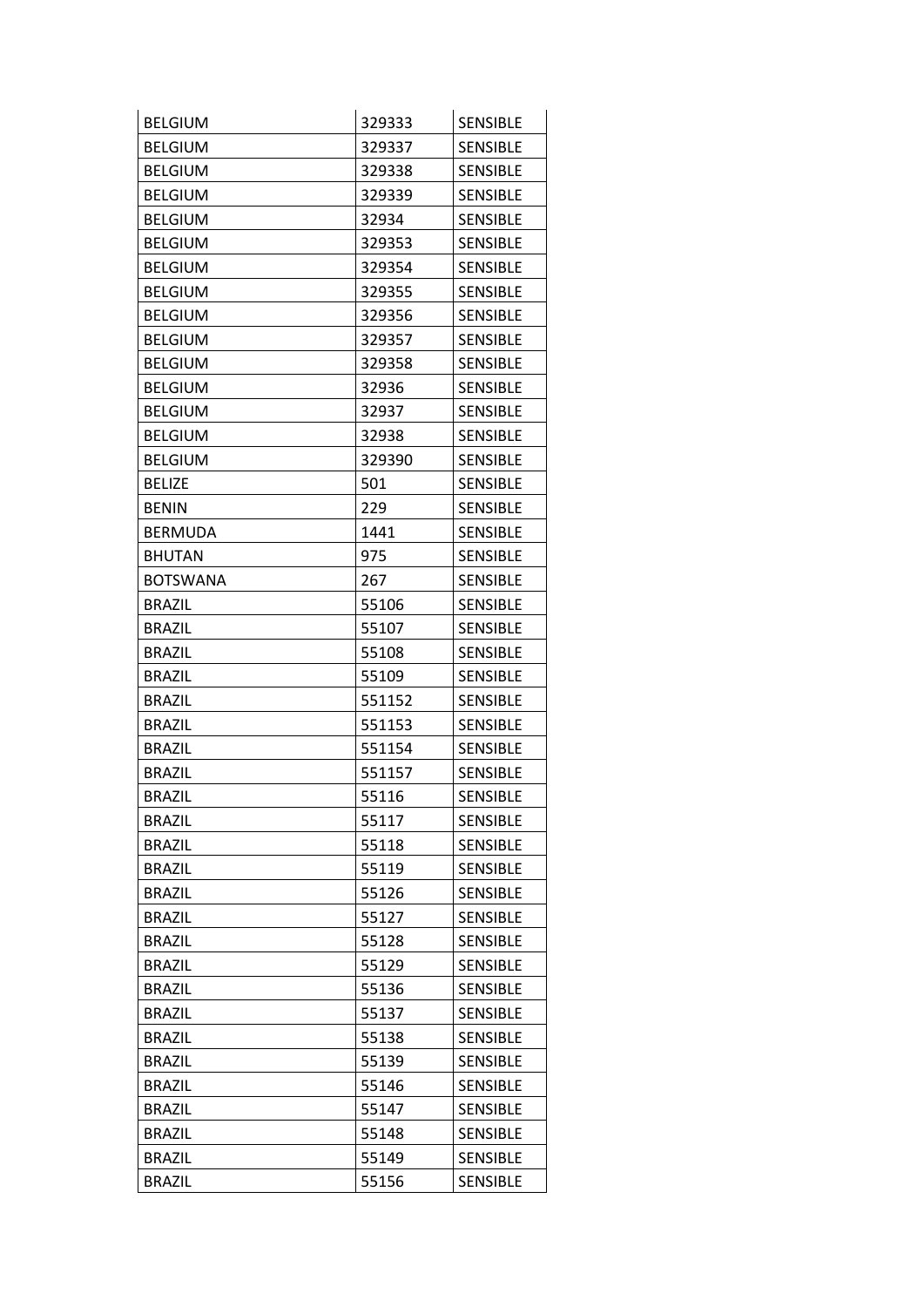| <b>BRAZIL</b> | 55157 | <b>SENSIBLE</b> |
|---------------|-------|-----------------|
| <b>BRAZIL</b> | 55158 | <b>SENSIBLE</b> |
| <b>BRAZIL</b> | 55159 | <b>SENSIBLE</b> |
| <b>BRAZIL</b> | 55166 | <b>SENSIBLE</b> |
| <b>BRAZIL</b> | 55167 | <b>SENSIBLE</b> |
| <b>BRAZIL</b> | 55168 | <b>SENSIBLE</b> |
| <b>BRAZIL</b> | 55169 | <b>SENSIBLE</b> |
| <b>BRAZIL</b> | 55176 | <b>SENSIBLE</b> |
| <b>BRAZIL</b> | 55177 | <b>SENSIBLE</b> |
| <b>BRAZIL</b> | 55178 | <b>SENSIBLE</b> |
| <b>BRAZIL</b> | 55179 | <b>SENSIBLE</b> |
| <b>BRAZIL</b> | 55186 | <b>SENSIBLE</b> |
| <b>BRAZIL</b> | 55187 | <b>SENSIBLE</b> |
| <b>BRAZIL</b> | 55188 | <b>SENSIBLE</b> |
| <b>BRAZIL</b> | 55189 | <b>SENSIBLE</b> |
| <b>BRAZIL</b> | 55196 | <b>SENSIBLE</b> |
| <b>BRAZIL</b> | 55197 | <b>SENSIBLE</b> |
| <b>BRAZIL</b> | 55198 | <b>SENSIBLE</b> |
| <b>BRAZIL</b> | 55199 | <b>SENSIBLE</b> |
| <b>BRAZIL</b> | 55206 | <b>SENSIBLE</b> |
| <b>BRAZIL</b> | 55207 | <b>SENSIBLE</b> |
| <b>BRAZIL</b> | 55208 | <b>SENSIBLE</b> |
| <b>BRAZIL</b> | 55209 | <b>SENSIBLE</b> |
| <b>BRAZIL</b> | 55216 | <b>SENSIBLE</b> |
| <b>BRAZIL</b> | 55217 | <b>SENSIBLE</b> |
| <b>BRAZIL</b> | 55218 | <b>SENSIBLE</b> |
| <b>BRAZIL</b> | 55219 | <b>SENSIBLE</b> |
| <b>BRAZIL</b> | 55226 | <b>SENSIBLE</b> |
| <b>BRAZIL</b> | 55227 | <b>SENSIBLE</b> |
| <b>BRAZIL</b> | 55228 | <b>SENSIBLE</b> |
| <b>BRAZIL</b> | 55229 | <b>SENSIBLE</b> |
| <b>BRAZIL</b> | 55236 | <b>SENSIBLE</b> |
| <b>BRAZIL</b> | 55237 | <b>SENSIBLE</b> |
| <b>BRAZIL</b> | 55238 | <b>SENSIBLE</b> |
| <b>BRAZIL</b> | 55239 | <b>SENSIBLE</b> |
| <b>BRAZIL</b> | 55246 | <b>SENSIBLE</b> |
| <b>BRAZIL</b> | 55247 | <b>SENSIBLE</b> |
| <b>BRAZIL</b> | 55248 | <b>SENSIBLE</b> |
| <b>BRAZIL</b> | 55249 | <b>SENSIBLE</b> |
| <b>BRAZIL</b> | 55256 | <b>SENSIBLE</b> |
| <b>BRAZIL</b> | 55257 | SENSIBLE        |
| <b>BRAZIL</b> | 55258 | <b>SENSIBLE</b> |
| <b>BRAZIL</b> | 55259 | <b>SENSIBLE</b> |
| <b>BRAZIL</b> | 55266 | <b>SENSIBLE</b> |
| <b>BRAZIL</b> | 55267 | <b>SENSIBLE</b> |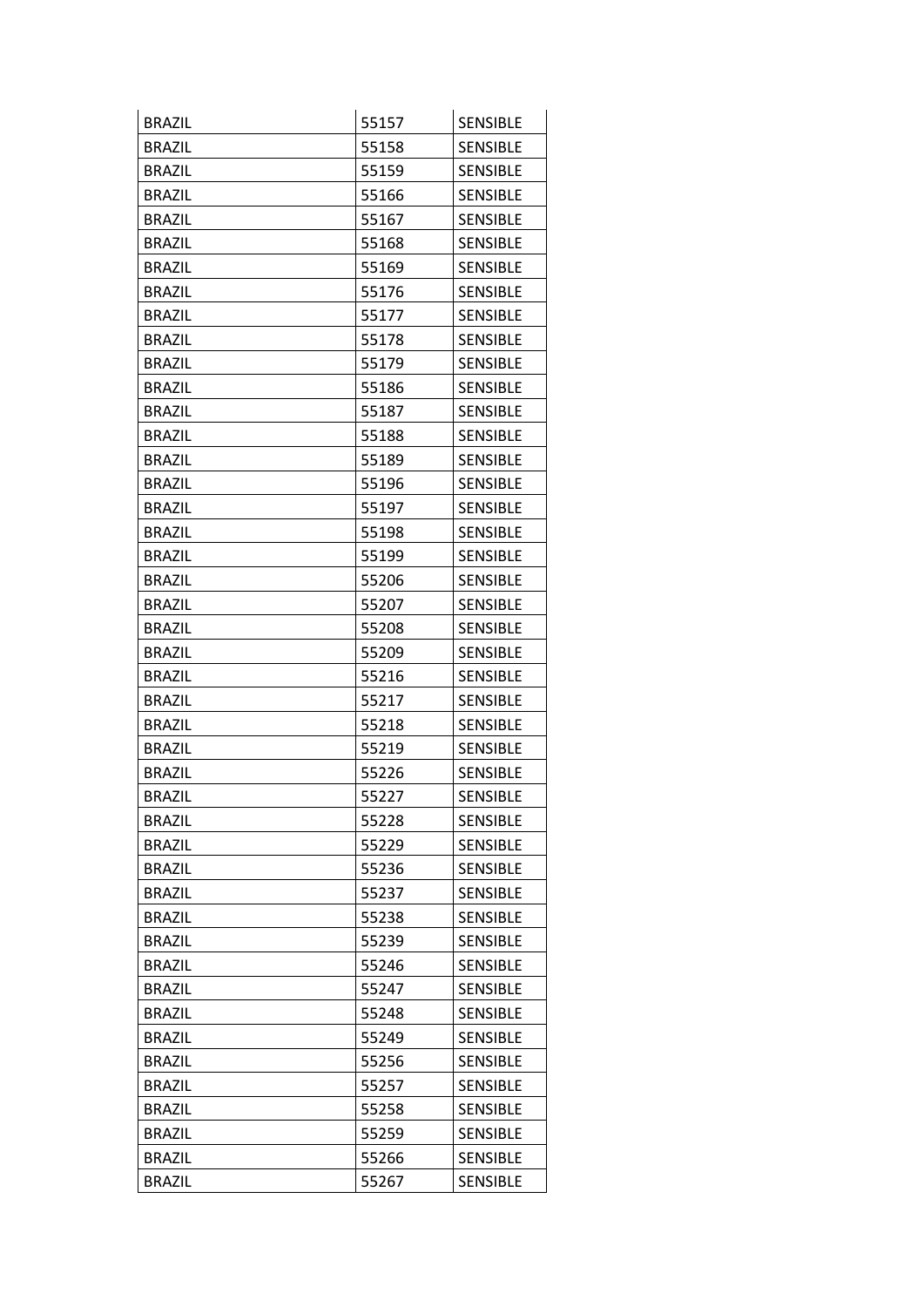| <b>BRAZIL</b> | 55268 | <b>SENSIBLE</b> |
|---------------|-------|-----------------|
| <b>BRAZIL</b> | 55269 | <b>SENSIBLE</b> |
| <b>BRAZIL</b> | 55276 | <b>SENSIBLE</b> |
| <b>BRAZIL</b> | 55277 | <b>SENSIBLE</b> |
| <b>BRAZIL</b> | 55278 | <b>SENSIBLE</b> |
| <b>BRAZIL</b> | 55279 | <b>SENSIBLE</b> |
| <b>BRAZIL</b> | 55286 | <b>SENSIBLE</b> |
| <b>BRAZIL</b> | 55287 | <b>SENSIBLE</b> |
| <b>BRAZIL</b> | 55288 | <b>SENSIBLE</b> |
| <b>BRAZIL</b> | 55289 | <b>SENSIBLE</b> |
| <b>BRAZIL</b> | 55296 | <b>SENSIBLE</b> |
| <b>BRAZIL</b> | 55297 | <b>SENSIBLE</b> |
| <b>BRAZIL</b> | 55298 | <b>SENSIBLE</b> |
| <b>BRAZIL</b> | 55299 | <b>SENSIBLE</b> |
| <b>BRAZIL</b> | 55306 | <b>SENSIBLE</b> |
| <b>BRAZIL</b> | 55307 | <b>SENSIBLE</b> |
| <b>BRAZIL</b> | 55308 | <b>SENSIBLE</b> |
| <b>BRAZIL</b> | 55309 | <b>SENSIBLE</b> |
| <b>BRAZIL</b> | 55316 | <b>SENSIBLE</b> |
| <b>BRAZIL</b> | 55317 | <b>SENSIBLE</b> |
| <b>BRAZIL</b> | 55318 | <b>SENSIBLE</b> |
| <b>BRAZIL</b> | 55319 | <b>SENSIBLE</b> |
| <b>BRAZIL</b> | 55326 | <b>SENSIBLE</b> |
| <b>BRAZIL</b> | 55327 | <b>SENSIBLE</b> |
| <b>BRAZIL</b> | 55328 | <b>SENSIBLE</b> |
| <b>BRAZIL</b> | 55329 | <b>SENSIBLE</b> |
| <b>BRAZIL</b> | 55336 | <b>SENSIBLE</b> |
| <b>BRAZIL</b> | 55337 | <b>SENSIBLE</b> |
| <b>BRAZIL</b> | 55338 | <b>SENSIBLE</b> |
| <b>BRAZIL</b> | 55339 | <b>SENSIBLE</b> |
| <b>BRAZIL</b> | 55346 | <b>SENSIBLE</b> |
| <b>BRAZIL</b> | 55347 | <b>SENSIBLE</b> |
| <b>BRAZIL</b> | 55348 | <b>SENSIBLE</b> |
| <b>BRAZIL</b> | 55349 | <b>SENSIBLE</b> |
| <b>BRAZIL</b> | 55356 | <b>SENSIBLE</b> |
| <b>BRAZIL</b> | 55357 | <b>SENSIBLE</b> |
| <b>BRAZIL</b> | 55358 | <b>SENSIBLE</b> |
| <b>BRAZIL</b> | 55359 | <b>SENSIBLE</b> |
| <b>BRAZIL</b> | 55366 | <b>SENSIBLE</b> |
| <b>BRAZIL</b> | 55367 | <b>SENSIBLE</b> |
| <b>BRAZIL</b> | 55368 | <b>SENSIBLE</b> |
| <b>BRAZIL</b> | 55369 | <b>SENSIBLE</b> |
| <b>BRAZIL</b> | 55376 | <b>SENSIBLE</b> |
| <b>BRAZIL</b> | 55377 | <b>SENSIBLE</b> |
| <b>BRAZIL</b> | 55378 | <b>SENSIBLE</b> |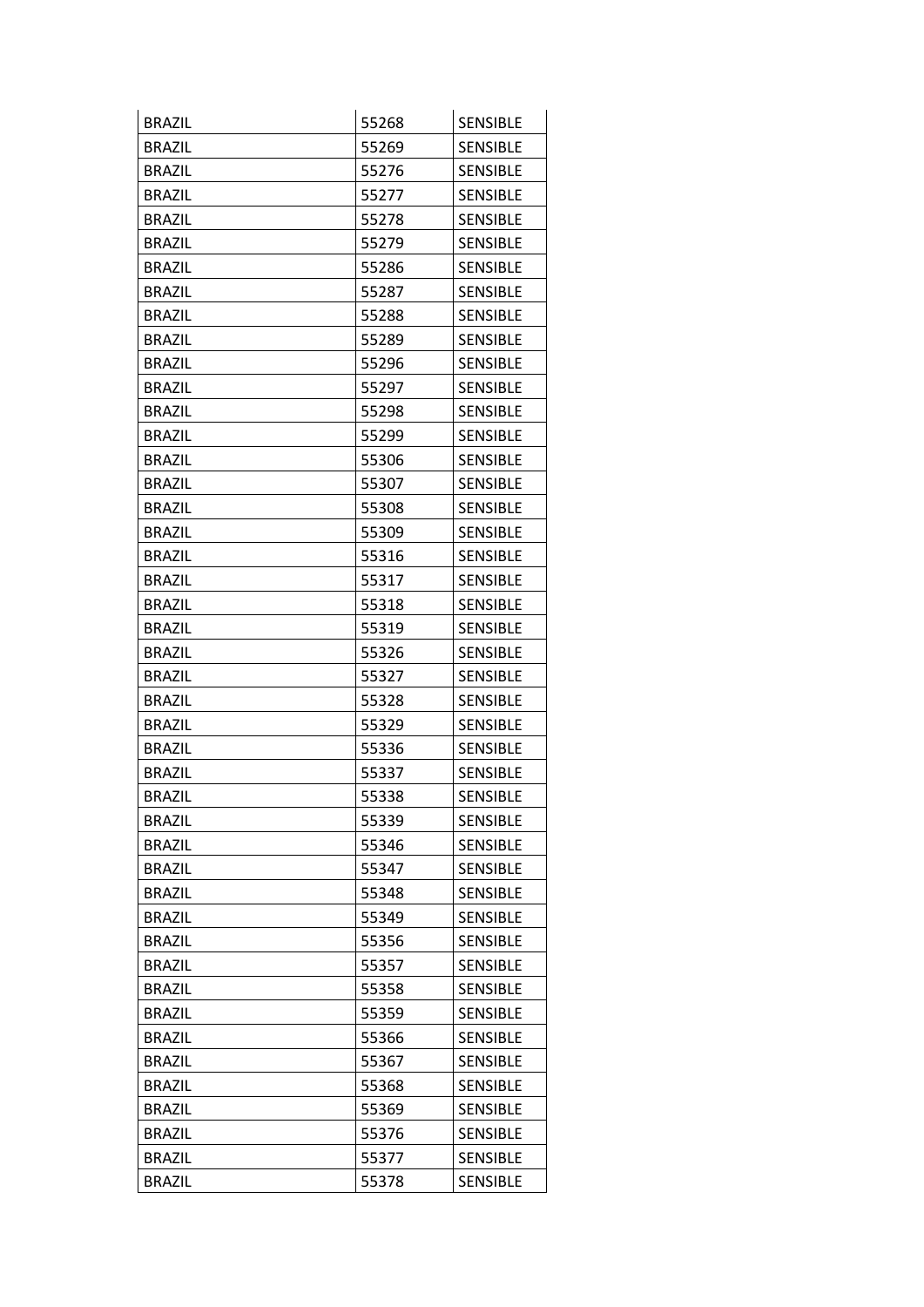| <b>BRAZIL</b> | 55379 | <b>SENSIBLE</b> |
|---------------|-------|-----------------|
| <b>BRAZIL</b> | 55386 | <b>SENSIBLE</b> |
| <b>BRAZIL</b> | 55387 | <b>SENSIBLE</b> |
| <b>BRAZIL</b> | 55388 | <b>SENSIBLE</b> |
| <b>BRAZIL</b> | 55389 | <b>SENSIBLE</b> |
| <b>BRAZIL</b> | 55396 | <b>SENSIBLE</b> |
| <b>BRAZIL</b> | 55397 | <b>SENSIBLE</b> |
| <b>BRAZIL</b> | 55398 | <b>SENSIBLE</b> |
| <b>BRAZIL</b> | 55399 | <b>SENSIBLE</b> |
| <b>BRAZIL</b> | 55406 | <b>SENSIBLE</b> |
| <b>BRAZIL</b> | 55407 | <b>SENSIBLE</b> |
| <b>BRAZIL</b> | 55408 | <b>SENSIBLE</b> |
| <b>BRAZIL</b> | 55409 | <b>SENSIBLE</b> |
| <b>BRAZIL</b> | 55416 | <b>SENSIBLE</b> |
| <b>BRAZIL</b> | 55417 | <b>SENSIBLE</b> |
| <b>BRAZIL</b> | 55418 | <b>SENSIBLE</b> |
| <b>BRAZIL</b> | 55419 | <b>SENSIBLE</b> |
| <b>BRAZIL</b> | 55426 | <b>SENSIBLE</b> |
| <b>BRAZIL</b> | 55427 | <b>SENSIBLE</b> |
| <b>BRAZIL</b> | 55428 | <b>SENSIBLE</b> |
| <b>BRAZIL</b> | 55429 | <b>SENSIBLE</b> |
| <b>BRAZIL</b> | 55436 | <b>SENSIBLE</b> |
| <b>BRAZIL</b> | 55437 | <b>SENSIBLE</b> |
| <b>BRAZIL</b> | 55438 | <b>SENSIBLE</b> |
| <b>BRAZIL</b> | 55439 | <b>SENSIBLE</b> |
| <b>BRAZIL</b> | 55446 | <b>SENSIBLE</b> |
| <b>BRAZIL</b> | 55447 | <b>SENSIBLE</b> |
| <b>BRAZIL</b> | 55448 | <b>SENSIBLE</b> |
| <b>BRAZIL</b> | 55449 | <b>SENSIBLE</b> |
| <b>BRAZIL</b> | 55456 | <b>SENSIBLE</b> |
| <b>BRAZIL</b> | 55457 | <b>SENSIBLE</b> |
| <b>BRAZIL</b> | 55458 | <b>SENSIBLE</b> |
| <b>BRAZIL</b> | 55459 | <b>SENSIBLE</b> |
| <b>BRAZIL</b> | 55466 | <b>SENSIBLE</b> |
| <b>BRAZIL</b> | 55467 | <b>SENSIBLE</b> |
| <b>BRAZIL</b> | 55468 | <b>SENSIBLE</b> |
| <b>BRAZIL</b> | 55469 | <b>SENSIBLE</b> |
| <b>BRAZIL</b> | 55476 | <b>SENSIBLE</b> |
| <b>BRAZIL</b> | 55477 | <b>SENSIBLE</b> |
| <b>BRAZIL</b> | 55478 | <b>SENSIBLE</b> |
| <b>BRAZIL</b> | 55479 | <b>SENSIBLE</b> |
| <b>BRAZIL</b> | 55486 | <b>SENSIBLE</b> |
| <b>BRAZIL</b> | 55487 | <b>SENSIBLE</b> |
| <b>BRAZIL</b> | 55488 | <b>SENSIBLE</b> |
| <b>BRAZIL</b> | 55489 | <b>SENSIBLE</b> |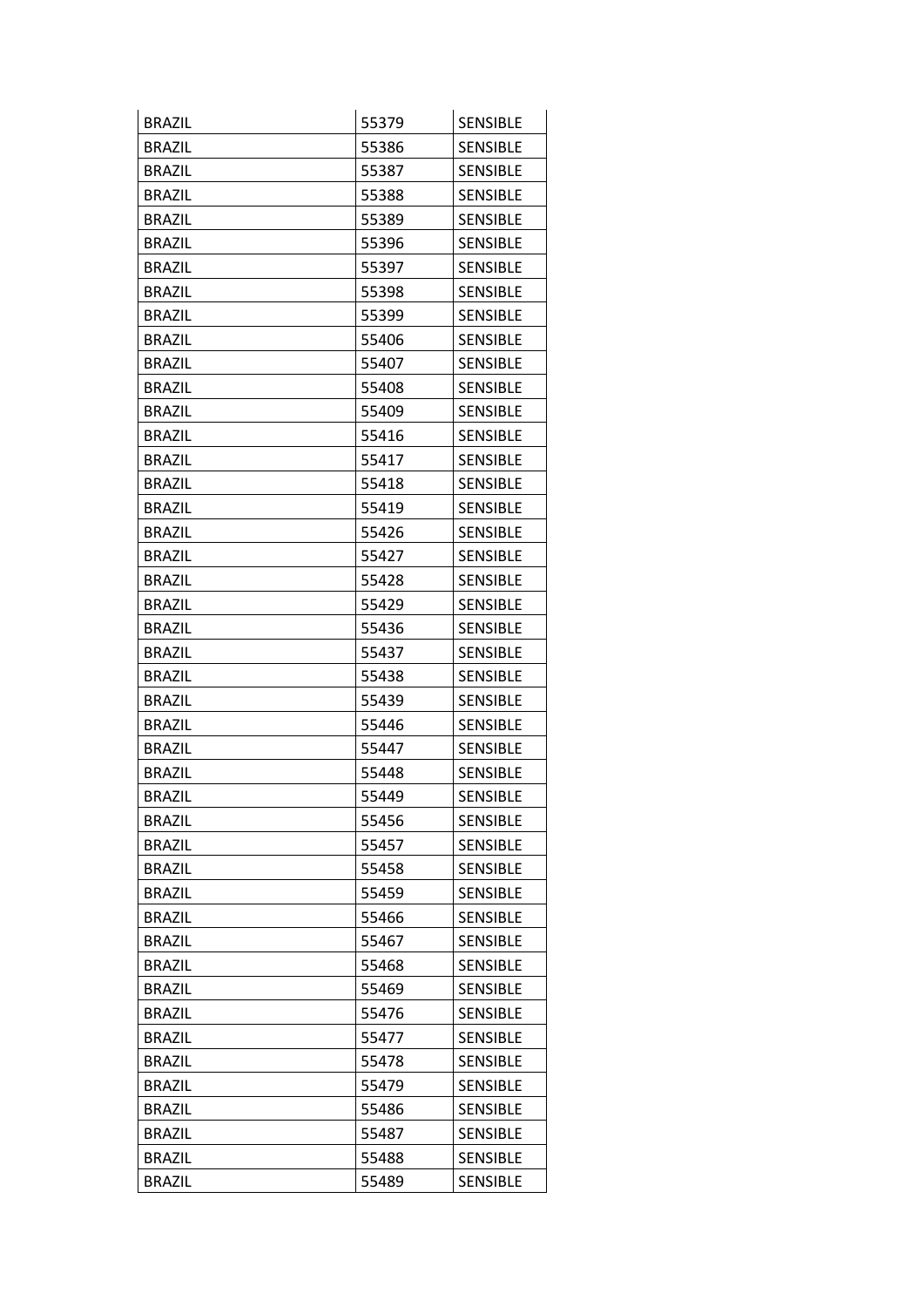| <b>BRAZIL</b> | 55496 | <b>SENSIBLE</b> |
|---------------|-------|-----------------|
| <b>BRAZIL</b> | 55497 | <b>SENSIBLE</b> |
| <b>BRAZIL</b> | 55498 | <b>SENSIBLE</b> |
| <b>BRAZIL</b> | 55499 | <b>SENSIBLE</b> |
| <b>BRAZIL</b> | 55506 | <b>SENSIBLE</b> |
| <b>BRAZIL</b> | 55507 | <b>SENSIBLE</b> |
| <b>BRAZIL</b> | 55508 | <b>SENSIBLE</b> |
| <b>BRAZIL</b> | 55509 | <b>SENSIBLE</b> |
| <b>BRAZIL</b> | 55516 | <b>SENSIBLE</b> |
| <b>BRAZIL</b> | 55517 | <b>SENSIBLE</b> |
| <b>BRAZIL</b> | 55518 | <b>SENSIBLE</b> |
| <b>BRAZIL</b> | 55519 | <b>SENSIBLE</b> |
| <b>BRAZIL</b> | 55526 | <b>SENSIBLE</b> |
| <b>BRAZIL</b> | 55527 | <b>SENSIBLE</b> |
| <b>BRAZIL</b> | 55528 | <b>SENSIBLE</b> |
| <b>BRAZIL</b> | 55529 | <b>SENSIBLE</b> |
| <b>BRAZIL</b> | 55536 | <b>SENSIBLE</b> |
| <b>BRAZIL</b> | 55537 | <b>SENSIBLE</b> |
| <b>BRAZIL</b> | 55538 | <b>SENSIBLE</b> |
| <b>BRAZIL</b> | 55539 | <b>SENSIBLE</b> |
| <b>BRAZIL</b> | 55546 | <b>SENSIBLE</b> |
| <b>BRAZIL</b> | 55547 | <b>SENSIBLE</b> |
| <b>BRAZIL</b> | 55548 | <b>SENSIBLE</b> |
| <b>BRAZIL</b> | 55549 | <b>SENSIBLE</b> |
| <b>BRAZIL</b> | 55556 | <b>SENSIBLE</b> |
| <b>BRAZIL</b> | 55557 | <b>SENSIBLE</b> |
| <b>BRAZIL</b> | 55558 | <b>SENSIBLE</b> |
| <b>BRAZIL</b> | 55559 | <b>SENSIBLE</b> |
| <b>BRAZIL</b> | 55566 | <b>SENSIBLE</b> |
| <b>BRAZIL</b> | 55567 | <b>SENSIBLE</b> |
| <b>BRAZIL</b> | 55568 | <b>SENSIBLE</b> |
| <b>BRAZIL</b> | 55569 | <b>SENSIBLE</b> |
| <b>BRAZIL</b> | 55576 | <b>SENSIBLE</b> |
| <b>BRAZIL</b> | 55577 | <b>SENSIBLE</b> |
| <b>BRAZIL</b> | 55578 | <b>SENSIBLE</b> |
| <b>BRAZIL</b> | 55579 | <b>SENSIBLE</b> |
| <b>BRAZIL</b> | 55586 | <b>SENSIBLE</b> |
| <b>BRAZIL</b> | 55587 | <b>SENSIBLE</b> |
| <b>BRAZIL</b> | 55588 | <b>SENSIBLE</b> |
| <b>BRAZIL</b> | 55589 | <b>SENSIBLE</b> |
| <b>BRAZIL</b> | 55596 | <b>SENSIBLE</b> |
| <b>BRAZIL</b> | 55597 | <b>SENSIBLE</b> |
| <b>BRAZIL</b> | 55598 | <b>SENSIBLE</b> |
| <b>BRAZIL</b> | 55599 | <b>SENSIBLE</b> |
| <b>BRAZIL</b> | 55606 | <b>SENSIBLE</b> |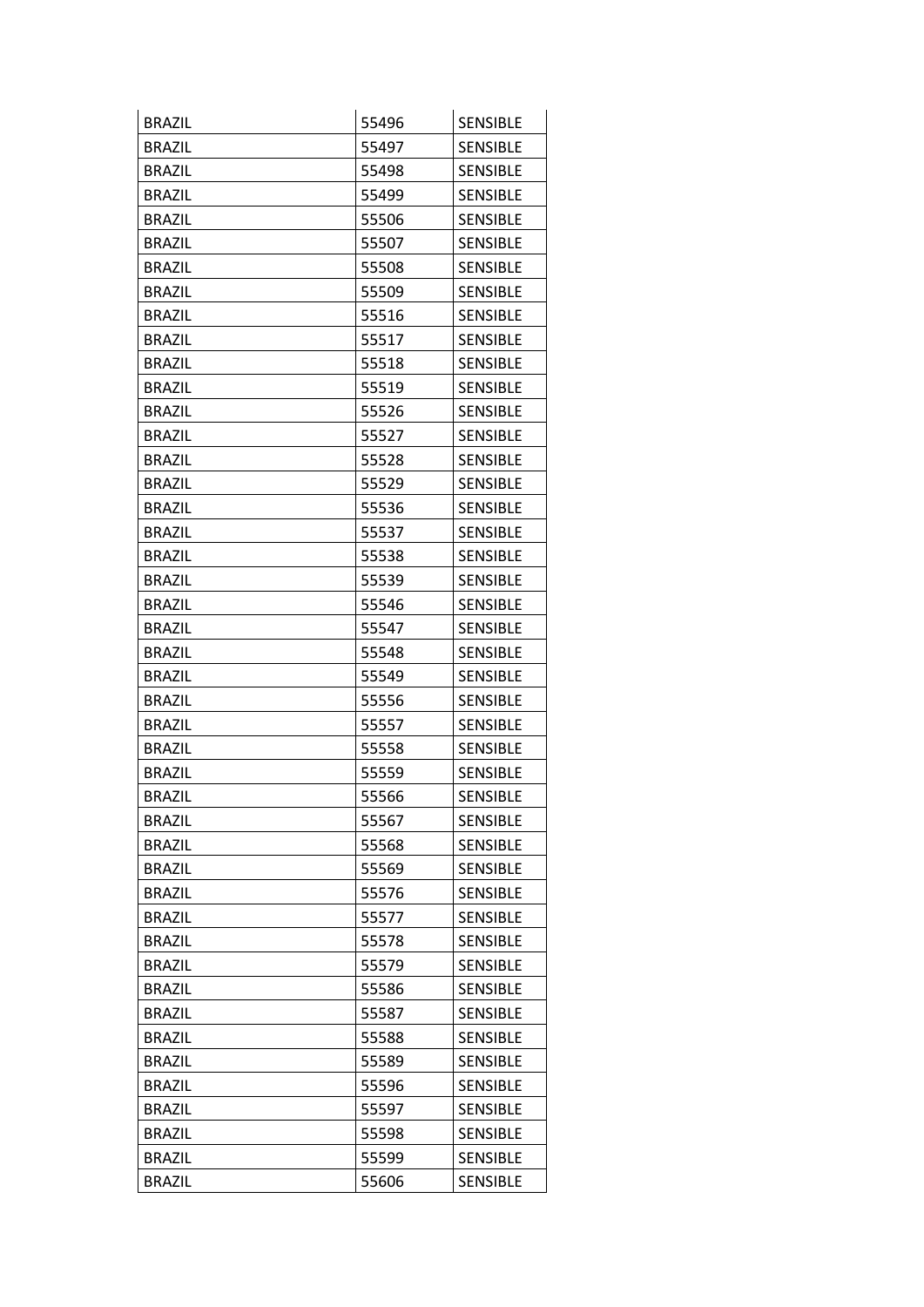| <b>BRAZIL</b> | 55607 | <b>SENSIBLE</b> |
|---------------|-------|-----------------|
| <b>BRAZIL</b> | 55608 | <b>SENSIBLE</b> |
| <b>BRAZIL</b> | 55609 | <b>SENSIBLE</b> |
| <b>BRAZIL</b> | 55616 | <b>SENSIBLE</b> |
| <b>BRAZIL</b> | 55617 | <b>SENSIBLE</b> |
| <b>BRAZIL</b> | 55618 | <b>SENSIBLE</b> |
| <b>BRAZIL</b> | 55619 | <b>SENSIBLE</b> |
| <b>BRAZIL</b> | 55626 | <b>SENSIBLE</b> |
| <b>BRAZIL</b> | 55627 | <b>SENSIBLE</b> |
| <b>BRAZIL</b> | 55628 | <b>SENSIBLE</b> |
| <b>BRAZIL</b> | 55629 | <b>SENSIBLE</b> |
| <b>BRAZIL</b> | 55636 | <b>SENSIBLE</b> |
| <b>BRAZIL</b> | 55637 | <b>SENSIBLE</b> |
| <b>BRAZIL</b> | 55638 | <b>SENSIBLE</b> |
| <b>BRAZIL</b> | 55639 | <b>SENSIBLE</b> |
| <b>BRAZIL</b> | 55646 | <b>SENSIBLE</b> |
| <b>BRAZIL</b> | 55647 | <b>SENSIBLE</b> |
| <b>BRAZIL</b> | 55648 | <b>SENSIBLE</b> |
| <b>BRAZIL</b> | 55649 | <b>SENSIBLE</b> |
| <b>BRAZIL</b> | 55656 | <b>SENSIBLE</b> |
| <b>BRAZIL</b> | 55657 | <b>SENSIBLE</b> |
| <b>BRAZIL</b> | 55658 | <b>SENSIBLE</b> |
| <b>BRAZIL</b> | 55659 | <b>SENSIBLE</b> |
| <b>BRAZIL</b> | 55666 | <b>SENSIBLE</b> |
| <b>BRAZIL</b> | 55667 | <b>SENSIBLE</b> |
| <b>BRAZIL</b> | 55668 | <b>SENSIBLE</b> |
| <b>BRAZIL</b> | 55669 | <b>SENSIBLE</b> |
| <b>BRAZIL</b> | 55676 | <b>SENSIBLE</b> |
| <b>BRAZIL</b> | 55677 | <b>SENSIBLE</b> |
| <b>BRAZIL</b> | 55678 | <b>SENSIBLE</b> |
| <b>BRAZIL</b> | 55679 | <b>SENSIBLE</b> |
| <b>BRAZIL</b> | 55686 | <b>SENSIBLE</b> |
| <b>BRAZIL</b> | 55687 | <b>SENSIBLE</b> |
| <b>BRAZIL</b> | 55688 | <b>SENSIBLE</b> |
| <b>BRAZIL</b> | 55689 | <b>SENSIBLE</b> |
| <b>BRAZIL</b> | 55696 | <b>SENSIBLE</b> |
| <b>BRAZIL</b> | 55697 | <b>SENSIBLE</b> |
| <b>BRAZIL</b> | 55698 | <b>SENSIBLE</b> |
| <b>BRAZIL</b> | 55699 | <b>SENSIBLE</b> |
| <b>BRAZIL</b> | 55706 | <b>SENSIBLE</b> |
| <b>BRAZIL</b> | 55707 | <b>SENSIBLE</b> |
| <b>BRAZIL</b> | 55708 | <b>SENSIBLE</b> |
| <b>BRAZIL</b> | 55709 | <b>SENSIBLE</b> |
| <b>BRAZIL</b> | 55716 | <b>SENSIBLE</b> |
| <b>BRAZIL</b> | 55717 | <b>SENSIBLE</b> |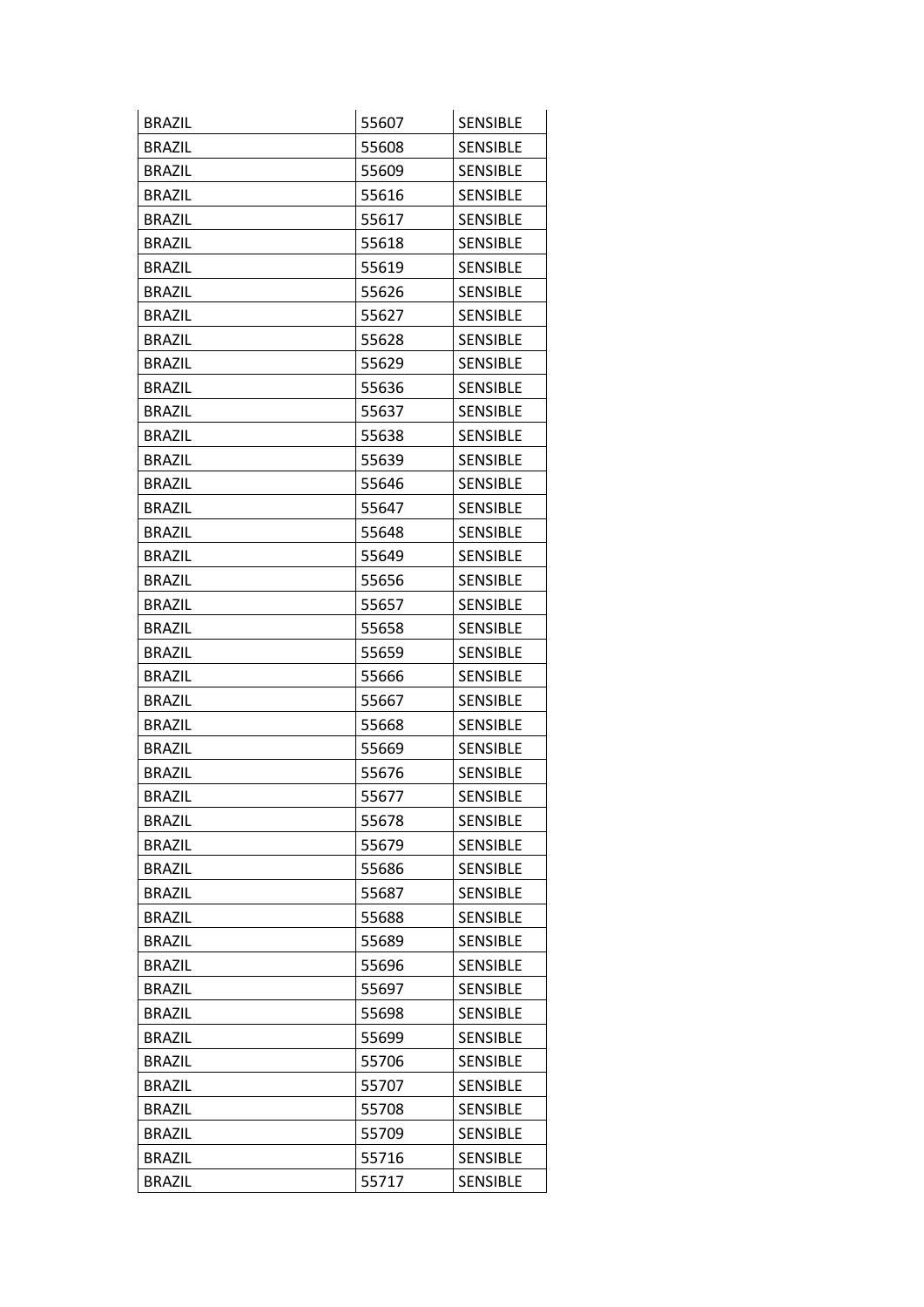| <b>BRAZIL</b> | 55718 | <b>SENSIBLE</b> |
|---------------|-------|-----------------|
| <b>BRAZIL</b> | 55719 | <b>SENSIBLE</b> |
| <b>BRAZIL</b> | 55726 | <b>SENSIBLE</b> |
| <b>BRAZIL</b> | 55727 | <b>SENSIBLE</b> |
| <b>BRAZIL</b> | 55728 | <b>SENSIBLE</b> |
| <b>BRAZIL</b> | 55729 | <b>SENSIBLE</b> |
| <b>BRAZIL</b> | 55736 | <b>SENSIBLE</b> |
| <b>BRAZIL</b> | 55737 | <b>SENSIBLE</b> |
| <b>BRAZIL</b> | 55738 | <b>SENSIBLE</b> |
| <b>BRAZIL</b> | 55739 | <b>SENSIBLE</b> |
| <b>BRAZIL</b> | 55746 | <b>SENSIBLE</b> |
| <b>BRAZIL</b> | 55747 | <b>SENSIBLE</b> |
| <b>BRAZIL</b> | 55748 | <b>SENSIBLE</b> |
| <b>BRAZIL</b> | 55749 | <b>SENSIBLE</b> |
| <b>BRAZIL</b> | 55756 | <b>SENSIBLE</b> |
| <b>BRAZIL</b> | 55757 | <b>SENSIBLE</b> |
| <b>BRAZIL</b> | 55758 | <b>SENSIBLE</b> |
| <b>BRAZIL</b> | 55759 | <b>SENSIBLE</b> |
| <b>BRAZIL</b> | 55766 | <b>SENSIBLE</b> |
| <b>BRAZIL</b> | 55767 | <b>SENSIBLE</b> |
| <b>BRAZIL</b> | 55768 | <b>SENSIBLE</b> |
| <b>BRAZIL</b> | 55769 | <b>SENSIBLE</b> |
| <b>BRAZIL</b> | 55776 | <b>SENSIBLE</b> |
| <b>BRAZIL</b> | 55777 | <b>SENSIBLE</b> |
| <b>BRAZIL</b> | 55778 | <b>SENSIBLE</b> |
| <b>BRAZIL</b> | 55779 | <b>SENSIBLE</b> |
| <b>BRAZIL</b> | 55786 | <b>SENSIBLE</b> |
| <b>BRAZIL</b> | 55787 | <b>SENSIBLE</b> |
| <b>BRAZIL</b> | 55788 | <b>SENSIBLE</b> |
| <b>BRAZIL</b> | 55789 | <b>SENSIBLE</b> |
| <b>BRAZIL</b> | 55796 | <b>SENSIBLE</b> |
| <b>BRAZIL</b> | 55797 | <b>SENSIBLE</b> |
| <b>BRAZIL</b> | 55798 | <b>SENSIBLE</b> |
| <b>BRAZIL</b> | 55799 | <b>SENSIBLE</b> |
| <b>BRAZIL</b> | 55806 | <b>SENSIBLE</b> |
| <b>BRAZIL</b> | 55807 | <b>SENSIBLE</b> |
| <b>BRAZIL</b> | 55808 | <b>SENSIBLE</b> |
| <b>BRAZIL</b> | 55809 | <b>SENSIBLE</b> |
| <b>BRAZIL</b> | 55816 | <b>SENSIBLE</b> |
| <b>BRAZIL</b> | 55817 | <b>SENSIBLE</b> |
| <b>BRAZIL</b> | 55818 | <b>SENSIBLE</b> |
| <b>BRAZIL</b> | 55819 | <b>SENSIBLE</b> |
| <b>BRAZIL</b> | 55826 | <b>SENSIBLE</b> |
| <b>BRAZIL</b> | 55827 | <b>SENSIBLE</b> |
| <b>BRAZIL</b> | 55828 | <b>SENSIBLE</b> |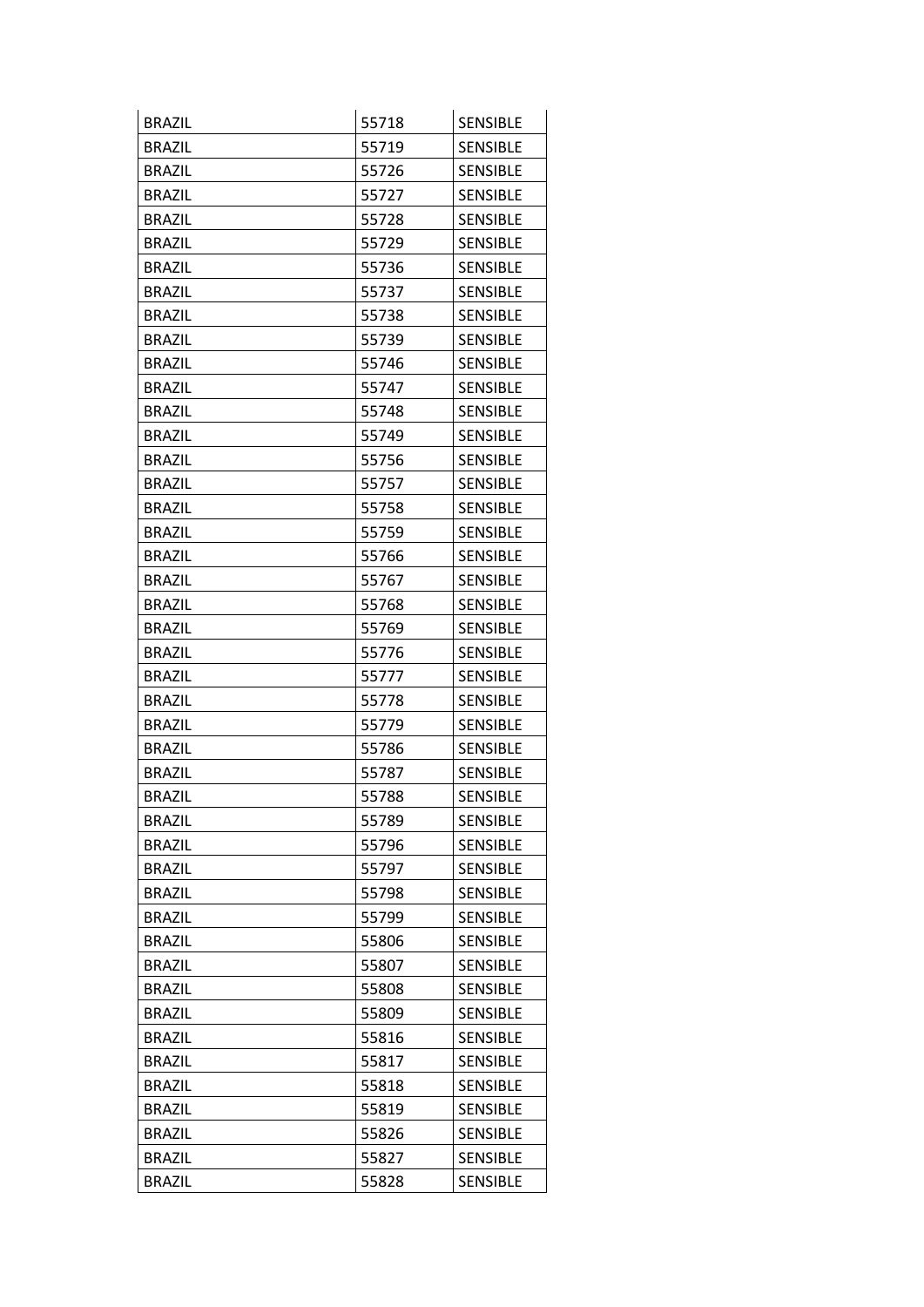| <b>BRAZIL</b> | 55829 | <b>SENSIBLE</b> |
|---------------|-------|-----------------|
| <b>BRAZIL</b> | 55836 | <b>SENSIBLE</b> |
| <b>BRAZIL</b> | 55837 | <b>SENSIBLE</b> |
| <b>BRAZIL</b> | 55838 | <b>SENSIBLE</b> |
| <b>BRAZIL</b> | 55839 | <b>SENSIBLE</b> |
| <b>BRAZIL</b> | 55846 | <b>SENSIBLE</b> |
| <b>BRAZIL</b> | 55847 | <b>SENSIBLE</b> |
| <b>BRAZIL</b> | 55848 | <b>SENSIBLE</b> |
| <b>BRAZIL</b> | 55849 | <b>SENSIBLE</b> |
| <b>BRAZIL</b> | 55856 | <b>SENSIBLE</b> |
| <b>BRAZIL</b> | 55857 | <b>SENSIBLE</b> |
| <b>BRAZIL</b> | 55858 | <b>SENSIBLE</b> |
| <b>BRAZIL</b> | 55859 | <b>SENSIBLE</b> |
| <b>BRAZIL</b> | 55866 | <b>SENSIBLE</b> |
| <b>BRAZIL</b> | 55867 | <b>SENSIBLE</b> |
| <b>BRAZIL</b> | 55868 | <b>SENSIBLE</b> |
| <b>BRAZIL</b> | 55869 | <b>SENSIBLE</b> |
| <b>BRAZIL</b> | 55876 | <b>SENSIBLE</b> |
| <b>BRAZIL</b> | 55877 | <b>SENSIBLE</b> |
| <b>BRAZIL</b> | 55878 | <b>SENSIBLE</b> |
| <b>BRAZIL</b> | 55879 | <b>SENSIBLE</b> |
| <b>BRAZIL</b> | 55886 | <b>SENSIBLE</b> |
| <b>BRAZIL</b> | 55887 | <b>SENSIBLE</b> |
| <b>BRAZIL</b> | 55888 | <b>SENSIBLE</b> |
| <b>BRAZIL</b> | 55889 | <b>SENSIBLE</b> |
| <b>BRAZIL</b> | 55896 | <b>SENSIBLE</b> |
| <b>BRAZIL</b> | 55897 | <b>SENSIBLE</b> |
| <b>BRAZIL</b> | 55898 | <b>SENSIBLE</b> |
| <b>BRAZIL</b> | 55899 | <b>SENSIBLE</b> |
| <b>BRAZIL</b> | 55906 | <b>SENSIBLE</b> |
| <b>BRAZIL</b> | 55907 | <b>SENSIBLE</b> |
| <b>BRAZIL</b> | 55908 | <b>SENSIBLE</b> |
| <b>BRAZIL</b> | 55909 | <b>SENSIBLE</b> |
| <b>BRAZIL</b> | 55916 | <b>SENSIBLE</b> |
| <b>BRAZIL</b> | 55917 | <b>SENSIBLE</b> |
| <b>BRAZIL</b> | 55918 | <b>SENSIBLE</b> |
| <b>BRAZIL</b> | 55919 | <b>SENSIBLE</b> |
| <b>BRAZIL</b> | 55926 | <b>SENSIBLE</b> |
| <b>BRAZIL</b> | 55927 | <b>SENSIBLE</b> |
| <b>BRAZIL</b> | 55928 | <b>SENSIBLE</b> |
| <b>BRAZIL</b> | 55929 | <b>SENSIBLE</b> |
| <b>BRAZIL</b> | 55936 | <b>SENSIBLE</b> |
| <b>BRAZIL</b> | 55937 | <b>SENSIBLE</b> |
| <b>BRAZIL</b> | 55938 | <b>SENSIBLE</b> |
| <b>BRAZIL</b> | 55939 | <b>SENSIBLE</b> |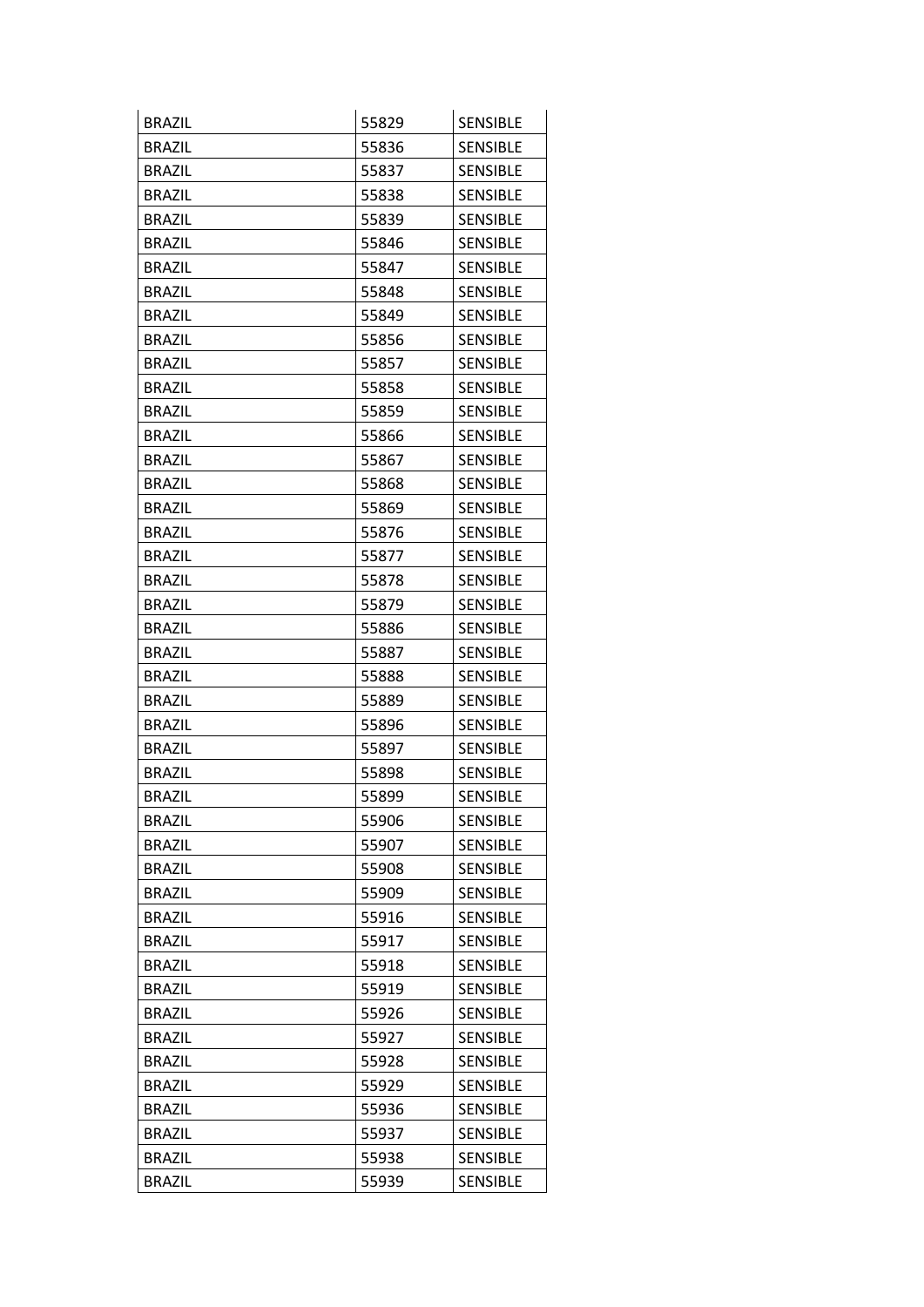| <b>BRAZIL</b>               | 55946 | <b>SENSIBLE</b> |
|-----------------------------|-------|-----------------|
| <b>BRAZIL</b>               | 55947 | <b>SENSIBLE</b> |
| <b>BRAZIL</b>               | 55948 | <b>SENSIBLE</b> |
| <b>BRAZIL</b>               | 55949 | <b>SENSIBLE</b> |
| <b>BRAZIL</b>               | 55956 | <b>SENSIBLE</b> |
| <b>BRAZIL</b>               | 55957 | <b>SENSIBLE</b> |
| <b>BRAZIL</b>               | 55958 | <b>SENSIBLE</b> |
| <b>BRAZIL</b>               | 55959 | <b>SENSIBLE</b> |
| <b>BRAZIL</b>               | 55966 | <b>SENSIBLE</b> |
| <b>BRAZIL</b>               | 55967 | <b>SENSIBLE</b> |
| <b>BRAZIL</b>               | 55968 | <b>SENSIBLE</b> |
| <b>BRAZIL</b>               | 55969 | <b>SENSIBLE</b> |
| <b>BRAZIL</b>               | 55976 | <b>SENSIBLE</b> |
| <b>BRAZIL</b>               | 55977 | <b>SENSIBLE</b> |
| <b>BRAZIL</b>               | 55978 | <b>SENSIBLE</b> |
| <b>BRAZIL</b>               | 55979 | <b>SENSIBLE</b> |
| <b>BRAZIL</b>               | 55986 | <b>SENSIBLE</b> |
| <b>BRAZIL</b>               | 55987 | <b>SENSIBLE</b> |
| <b>BRAZIL</b>               | 55988 | <b>SENSIBLE</b> |
| <b>BRAZIL</b>               | 55989 | <b>SENSIBLE</b> |
| <b>BRAZIL</b>               | 55996 | <b>SENSIBLE</b> |
| <b>BRAZIL</b>               | 55997 | <b>SENSIBLE</b> |
| <b>BRAZIL</b>               | 55998 | <b>SENSIBLE</b> |
| <b>BRAZIL</b>               | 55999 | <b>SENSIBLE</b> |
| <b>BRITISHVIRGINISLANDS</b> | 1284  | <b>SENSIBLE</b> |
| <b>BRUNEI</b>               | 673   | <b>SENSIBLE</b> |
| <b>BULGARIA</b>             | 359   | <b>SENSIBLE</b> |
| <b>BURKINOFASO</b>          | 226   | <b>SENSIBLE</b> |
| <b>BURUNDI CELULAR</b>      | 25729 | <b>SENSIBLE</b> |
| <b>BURUNDI-AFRICA</b>       | 257   | <b>SENSIBLE</b> |
| CAMBOYA                     | 855   | <b>SENSIBLE</b> |
| CAMEROON                    | 237   | <b>SENSIBLE</b> |
| <b>CAPEVERDEISLANDS</b>     | 238   | SENSIBLE        |
| CAYMANISLANDS               | 1345  | <b>SENSIBLE</b> |
| <b>CHEQUIA</b>              | 420   | <b>SENSIBLE</b> |
| <b>CHINA</b>                | 86    | <b>SENSIBLE</b> |
| COMOROSMAYOTTEISLAND        | 269   | <b>SENSIBLE</b> |
| <b>CONGO</b>                | 242   | <b>SENSIBLE</b> |
| <b>CROATIA</b>              | 385   | <b>SENSIBLE</b> |
| <b>CUBA</b>                 | 53    | <b>SENSIBLE</b> |
| <b>CYPRUS</b>               | 357   | <b>SENSIBLE</b> |
| <b>DENMARK</b>              | 45    | <b>SENSIBLE</b> |
| <b>DJIBOUTI</b>             | 253   | <b>SENSIBLE</b> |
| <b>DOMINICA</b>             | 1767  | <b>SENSIBLE</b> |
| EGIPTO CELULAR-TEM          | 2015  | <b>SENSIBLE</b> |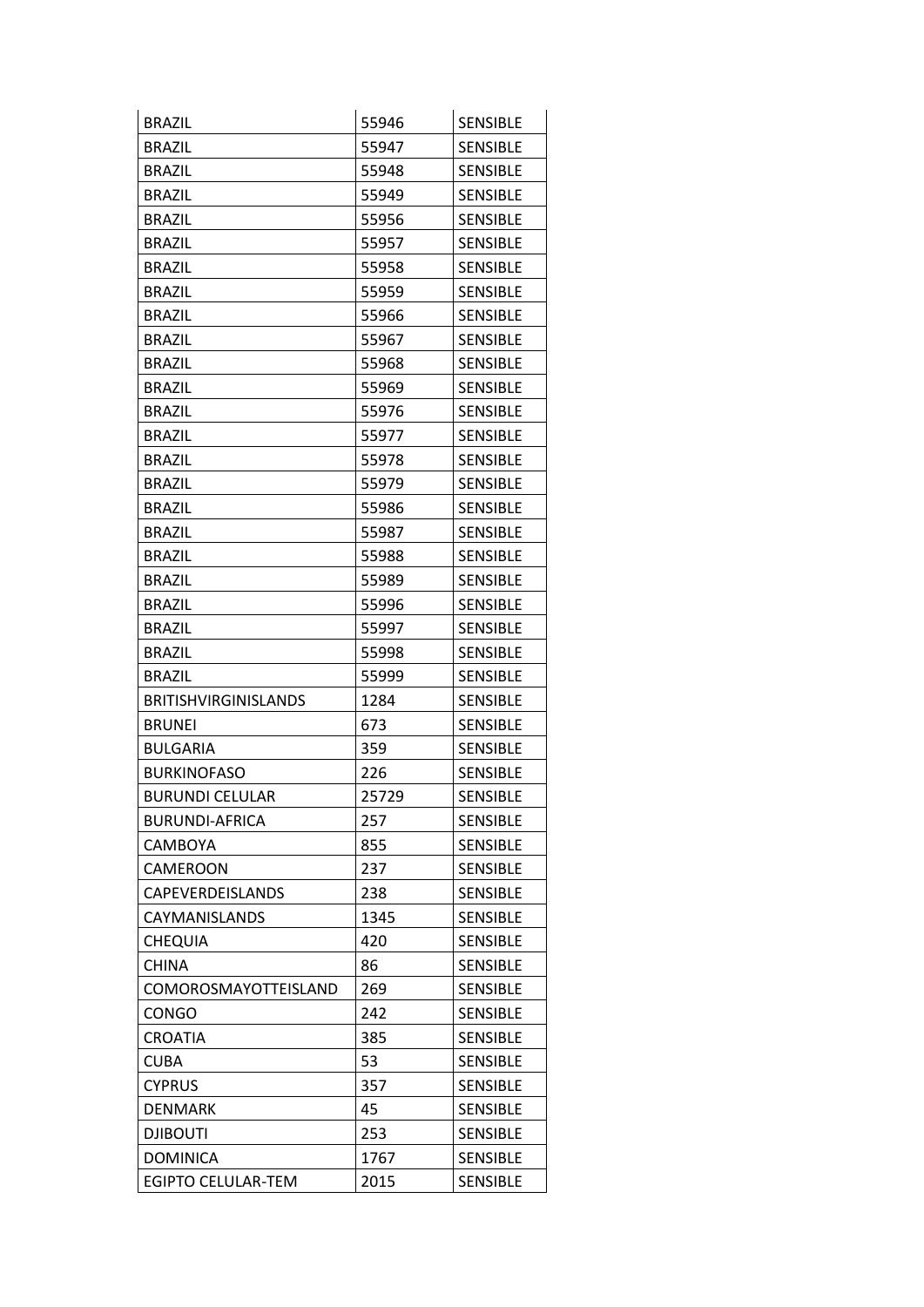| EGYPT                   | 20      | <b>SENSIBLE</b> |
|-------------------------|---------|-----------------|
| EL SALVADOR             | 503770  | <b>SENSIBLE</b> |
| EL SALVADOR             | 503771  | <b>SENSIBLE</b> |
| EL SALVADOR             | 503772  | <b>SENSIBLE</b> |
| EL SALVADOR             | 503773  | <b>SENSIBLE</b> |
| EL SALVADOR             | 503774  | <b>SENSIBLE</b> |
| EL SALVADOR             | 503775  | <b>SENSIBLE</b> |
| EL SALVADOR             | 503776  | <b>SENSIBLE</b> |
| EL SALVADOR             | 503777  | <b>SENSIBLE</b> |
| EL SALVADOR             | 5037780 | <b>SENSIBLE</b> |
| EL SALVADOR             | 5037781 | <b>SENSIBLE</b> |
| EL SALVADOR             | 5037782 | <b>SENSIBLE</b> |
| EL SALVADOR             | 5037783 | <b>SENSIBLE</b> |
| EL SALVADOR             | 5037784 | <b>SENSIBLE</b> |
| EL SALVADOR             | 5037785 | <b>SENSIBLE</b> |
| EL SALVADOR             | 5037786 | <b>SENSIBLE</b> |
| EL SALVADOR             | 5037787 | <b>SENSIBLE</b> |
| EL SALVADOR             | 5037788 | <b>SENSIBLE</b> |
| EL SALVADOR             | 5037789 | <b>SENSIBLE</b> |
| EL SALVADOR             | 5037790 | <b>SENSIBLE</b> |
| EL SALVADOR             | 5037791 | <b>SENSIBLE</b> |
| EL SALVADOR             | 5037792 | <b>SENSIBLE</b> |
| EL SALVADOR             | 5037793 | <b>SENSIBLE</b> |
| EL SALVADOR             | 5037794 | <b>SENSIBLE</b> |
| EL SALVADOR             | 5037795 | <b>SENSIBLE</b> |
| EL SALVADOR             | 5037796 | <b>SENSIBLE</b> |
| EL SALVADOR             | 5037797 | <b>SENSIBLE</b> |
| EL SALVADOR             | 5037798 | <b>SENSIBLE</b> |
| EL SALVADOR             | 5037799 | <b>SENSIBLE</b> |
| <b>EQUATORIALGUINEA</b> | 240     | <b>SENSIBLE</b> |
| <b>ERITREA</b>          | 291     | <b>SENSIBLE</b> |
| ESLOVAQUIA              | 421     | <b>SENSIBLE</b> |
| <b>ESTONIA</b>          | 3703    | <b>SENSIBLE</b> |
| <b>ESTONIA</b>          | 3704    | SENSIBLE        |
| <b>ESTONIA</b>          | 3705    | <b>SENSIBLE</b> |
| <b>ESTONIA</b>          | 3706    | <b>SENSIBLE</b> |
| <b>ETHIOPIA</b>         | 251     | <b>SENSIBLE</b> |
| <b>FIJIISLANDS</b>      | 679     | <b>SENSIBLE</b> |
| <b>FINLAND</b>          | 358     | <b>SENSIBLE</b> |
| <b>FRANCE</b>           | 33      | <b>SENSIBLE</b> |
| <b>FRANCE</b>           | 3364000 | <b>SENSIBLE</b> |
| <b>FRANCE</b>           | 3364001 | <b>SENSIBLE</b> |
| <b>FRANCE</b>           | 3364002 | <b>SENSIBLE</b> |
| <b>FRANCE</b>           | 3364003 | <b>SENSIBLE</b> |
| <b>FRANCE</b>           | 3364004 | <b>SENSIBLE</b> |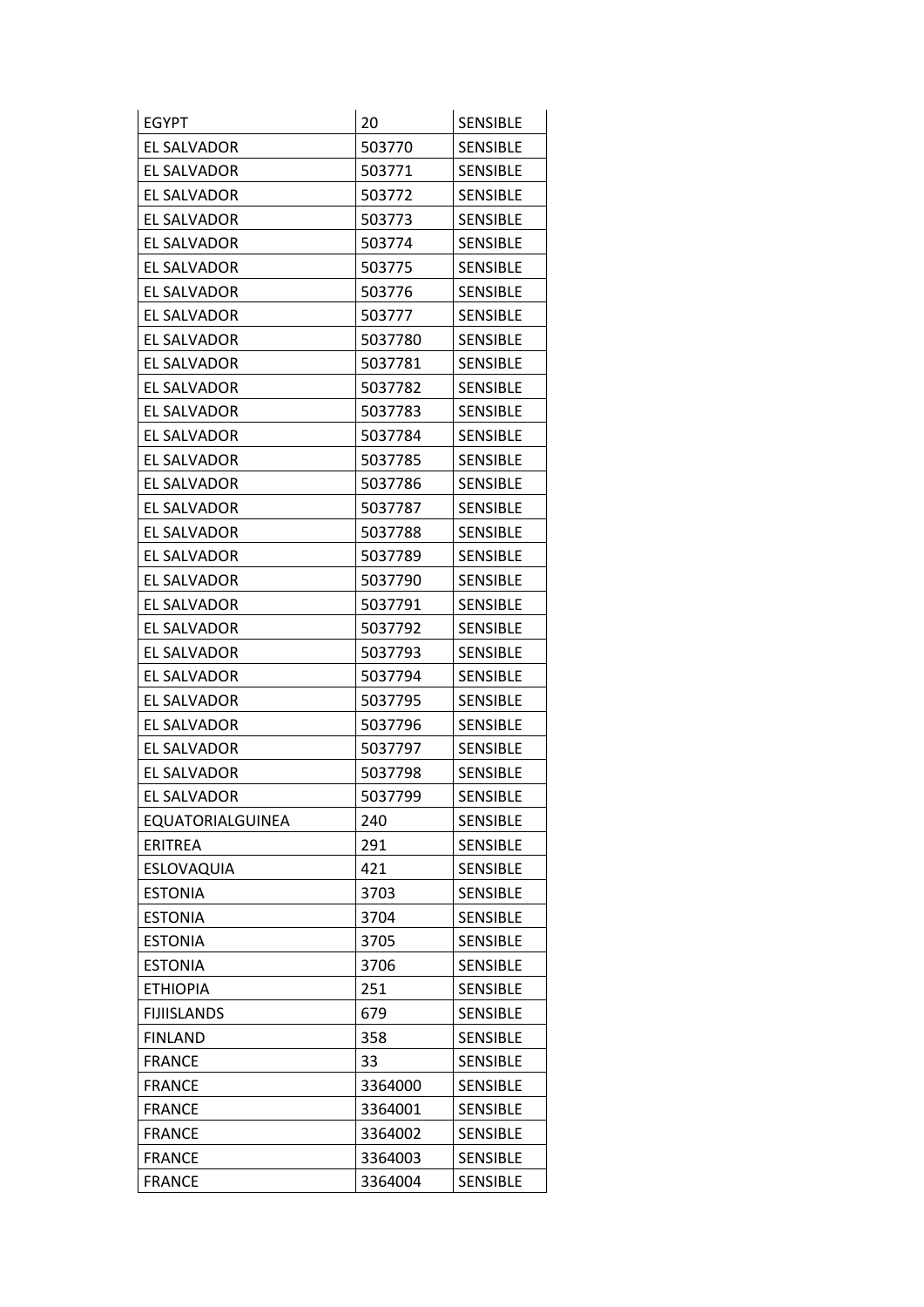| <b>FRENCHANTILLES 1</b> | 590      | <b>SENSIBLE</b> |
|-------------------------|----------|-----------------|
| <b>FRENCHANTILLES 2</b> | 596      | <b>SENSIBLE</b> |
| <b>FRENCHGUIANA</b>     | 594      | <b>SENSIBLE</b> |
| <b>FRENCHPOLYNESIA</b>  | 689      | <b>SENSIBLE</b> |
| GABON                   | 241      | <b>SENSIBLE</b> |
| <b>GERMANY</b>          | 49137    | <b>SENSIBLE</b> |
| <b>GERMANY</b>          | 49138    | <b>SENSIBLE</b> |
| <b>GERMANY</b>          | 4931     | <b>SENSIBLE</b> |
| GHANA                   | 233      | <b>SENSIBLE</b> |
| <b>GIBRALTAR</b>        | 350      | <b>SENSIBLE</b> |
| GREECE                  | 30       | <b>SENSIBLE</b> |
| GREENLAND               | 299      | <b>SENSIBLE</b> |
| <b>GRENADA</b>          | 1473     | <b>SENSIBLE</b> |
| <b>GUAM</b>             | 1671     | <b>SENSIBLE</b> |
| <b>GUINEA</b>           | 224      | <b>SENSIBLE</b> |
| <b>GUINEABISSAU</b>     | 245      | <b>SENSIBLE</b> |
| <b>GUYANA</b>           | 592      | <b>SENSIBLE</b> |
| <b>HAITI</b>            | 535      | <b>SENSIBLE</b> |
| HAITI                   | 5091     | <b>SENSIBLE</b> |
| HAITI                   | 5092     | <b>SENSIBLE</b> |
| HAITI                   | 5093     | <b>SENSIBLE</b> |
| HAITI                   | 5094     | <b>SENSIBLE</b> |
| HAITI                   | 5098     | <b>SENSIBLE</b> |
| <b>HONGKONG</b>         | 852      | <b>SENSIBLE</b> |
| <b>HUNGRAY</b>          | 36       | <b>SENSIBLE</b> |
| <b>ICELAND</b>          | 354      | <b>SENSIBLE</b> |
| <b>INDIA</b>            | 91       | <b>SENSIBLE</b> |
| <b>INDONESIA</b>        | 62       | <b>SENSIBLE</b> |
| <b>INDONESIA</b>        | 62896410 | <b>SENSIBLE</b> |
| <b>IRAN</b>             | 98       | <b>SENSIBLE</b> |
| <b>IRAQ</b>             | 964      | <b>SENSIBLE</b> |
| <b>IRELAND</b>          | 353      | <b>SENSIBLE</b> |
| <b>ISRAEL</b>           | 972      | <b>SENSIBLE</b> |
| <b>IVORYCOAST</b>       | 225      | <b>SENSIBLE</b> |
| <b>JAPAN</b>            | 81       | <b>SENSIBLE</b> |
| <b>JORDAN</b>           | 962      | <b>SENSIBLE</b> |
| KAZAKHSTAN              | 7760     | <b>SENSIBLE</b> |
| KENYA                   | 254      | <b>SENSIBLE</b> |
| <b>KOSOVO</b>           | 383      | <b>SENSIBLE</b> |
| <b>KUWAIT</b>           | 965      | <b>SENSIBLE</b> |
| LAOS                    | 856      | <b>SENSIBLE</b> |
| LATVIA                  | 371      | <b>SENSIBLE</b> |
| <b>LEBANON</b>          | 961      | <b>SENSIBLE</b> |
| <b>LESOTHO</b>          | 266      | <b>SENSIBLE</b> |
| LIBERIA                 | 231      | <b>SENSIBLE</b> |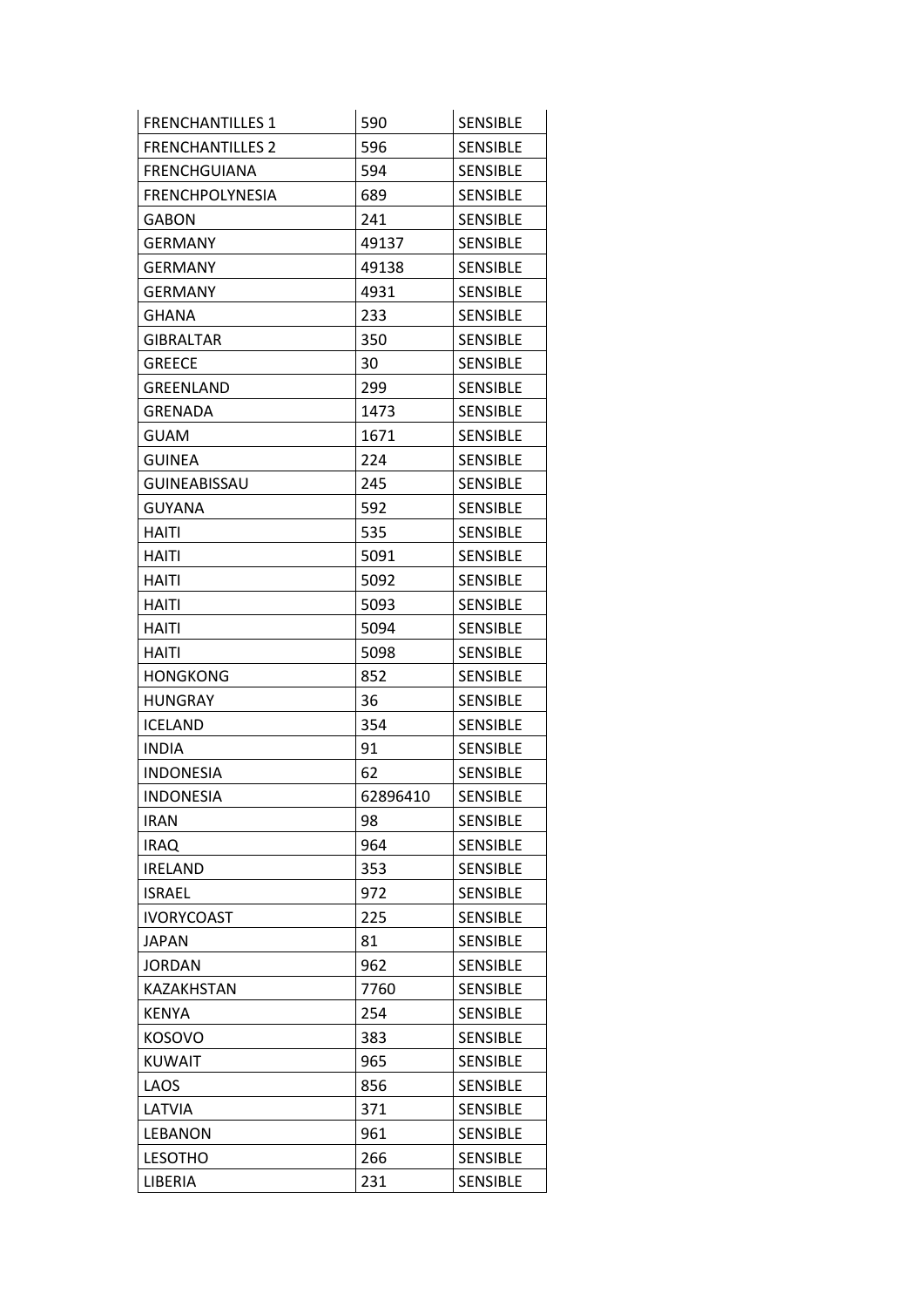| LIBYA                  | 218     | <b>SENSIBLE</b> |
|------------------------|---------|-----------------|
| LIECHTENSTEIN          | 423     | <b>SENSIBLE</b> |
| LUXEMBOURG             | 352     | <b>SENSIBLE</b> |
| <b>MACAO</b>           | 853     | <b>SENSIBLE</b> |
| MACEDONIA              | 389     | <b>SENSIBLE</b> |
| MALAWI                 | 265     | <b>SENSIBLE</b> |
| MALAYSIA               | 60      | <b>SENSIBLE</b> |
| MALIREPUBLIC           | 223     | <b>SENSIBLE</b> |
| MALTA                  | 356     | <b>SENSIBLE</b> |
| <b>MARSHALLISLANDS</b> | 692     | <b>SENSIBLE</b> |
| MAURITANIA             | 222     | <b>SENSIBLE</b> |
| <b>MEXICO</b>          | 521     | <b>SENSIBLE</b> |
| MICRONESIA             | 691     | <b>SENSIBLE</b> |
| MOLDAVIA               | 373     | <b>SENSIBLE</b> |
| <b>MONACO</b>          | 377     | <b>SENSIBLE</b> |
| MONGOLIA               | 976     | <b>SENSIBLE</b> |
| <b>MONTENEGRO</b>      | 38263   | <b>SENSIBLE</b> |
| MONTENEGRO             | 38267   | <b>SENSIBLE</b> |
| MONTENEGRO             | 38268   | <b>SENSIBLE</b> |
| <b>MONTENEGRO</b>      | 38269   | <b>SENSIBLE</b> |
| MONTSERRAT             | 1664    | <b>SENSIBLE</b> |
| <b>MOROCCO</b>         | 212     | <b>SENSIBLE</b> |
| MOROCCO                | 2126922 | <b>SENSIBLE</b> |
| MOROCCO                | 2128920 | <b>SENSIBLE</b> |
| MOZAMBIQUE             | 258     | <b>SENSIBLE</b> |
| MOZAMBIQUE             | 2586    | <b>SENSIBLE</b> |
| MOZAMBIQUE             | 2587    | <b>SENSIBLE</b> |
| MOZAMBIQUE             | 258800  | <b>SENSIBLE</b> |
| MOZAMBIQUE             | 258801  | <b>SENSIBLE</b> |
| MOZAMBIQUE             | 258802  | <b>SENSIBLE</b> |
| MOZAMBIQUE             | 25889   | <b>SENSIBLE</b> |
| MOZAMBIQUE             | 2589    | <b>SENSIBLE</b> |
| <b>MYANMAR</b>         | 95      | <b>SENSIBLE</b> |
| <b>NAMIBIA</b>         | 264     | SENSIBLE        |
| <b>NEPAL</b>           | 977     | <b>SENSIBLE</b> |
| Netherlands, Premium   | 318     | <b>SENSIBLE</b> |
| Netherlands, Premium   | 319     | <b>SENSIBLE</b> |
| NETHERLANDSANTILLES    | 599     | <b>SENSIBLE</b> |
| NEWCALEDONIA           | 687     | <b>SENSIBLE</b> |
| NEWZEALAND             | 64      | <b>SENSIBLE</b> |
| NICARAGUA              | 505     | <b>SENSIBLE</b> |
| <b>NIGER</b>           | 227     | <b>SENSIBLE</b> |
| <b>NIGERIA</b>         | 234     | <b>SENSIBLE</b> |
| NORTHKOREA             | 850     | <b>SENSIBLE</b> |
| <b>NORTHYEMEN</b>      | 967     | SENSIBLE        |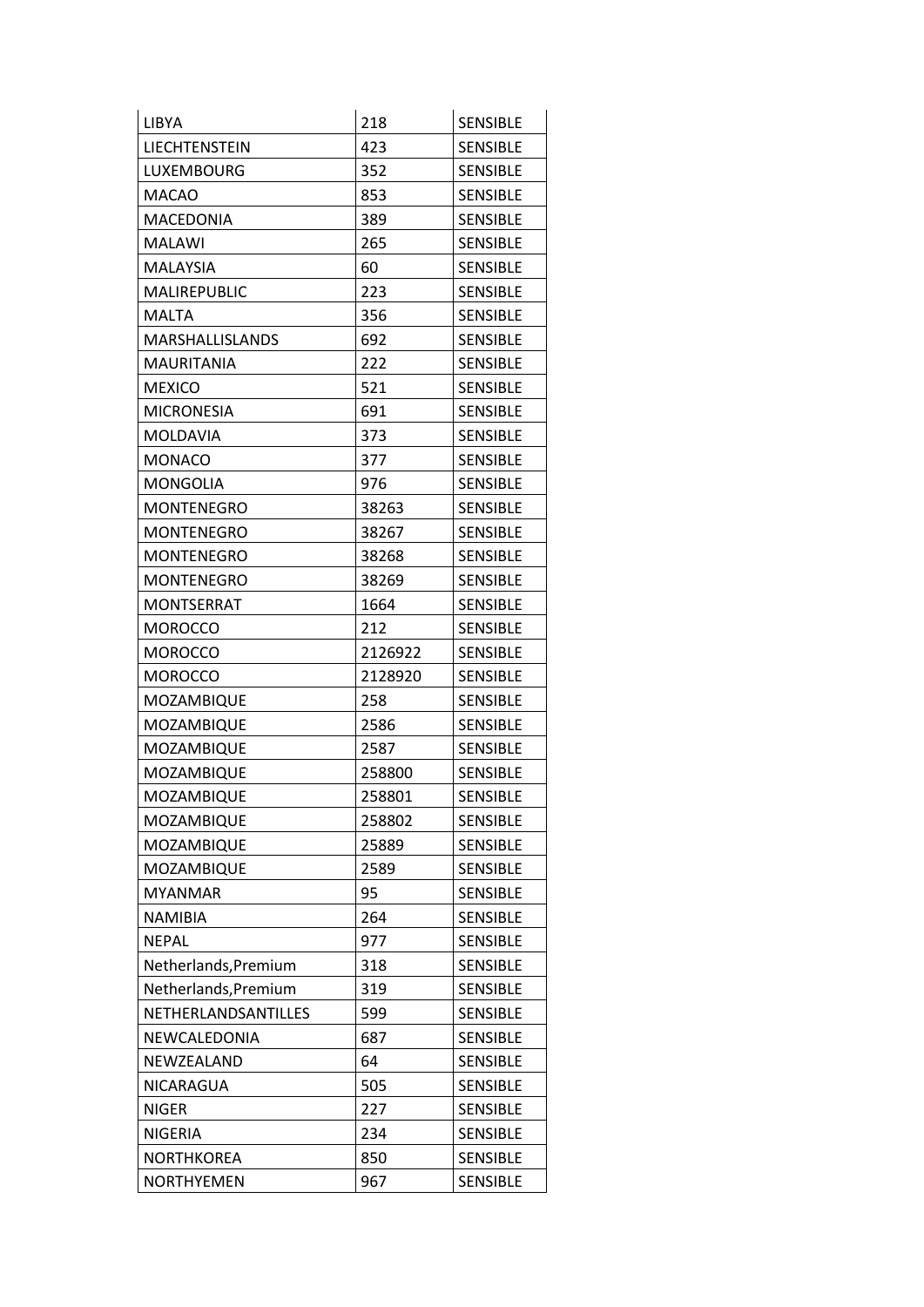| NORWAY                 | 47         | <b>SENSIBLE</b> |
|------------------------|------------|-----------------|
| <b>OMAN</b>            | 968        | <b>SENSIBLE</b> |
| <b>PAKISTAN</b>        | 92         | <b>SENSIBLE</b> |
| PALAU                  | 680        | <b>SENSIBLE</b> |
| <b>PANAMA</b>          | 507        | <b>SENSIBLE</b> |
| PARAGUAY               | 595        | <b>SENSIBLE</b> |
| <b>PERU RURAL</b>      | 5399       | <b>SENSIBLE</b> |
| <b>PHILIPINES</b>      | 63         | <b>SENSIBLE</b> |
| <b>PHILIPPINES</b>     | 6310181818 | <b>SENSIBLE</b> |
| <b>PHILIPPINES</b>     | 6310181819 | <b>SENSIBLE</b> |
| <b>POLAND</b>          | 48         | <b>SENSIBLE</b> |
| <b>POLAND</b>          | 481        | <b>SENSIBLE</b> |
| <b>POLAND</b>          | 483        | <b>SENSIBLE</b> |
| <b>POLAND</b>          | 484        | <b>SENSIBLE</b> |
| POLAND                 | 485        | <b>SENSIBLE</b> |
| POLAND                 | 486        | <b>SENSIBLE</b> |
| POLAND                 | 487        | <b>SENSIBLE</b> |
| <b>POLAND</b>          | 489        | <b>SENSIBLE</b> |
| PORTUGAL               | 351        | <b>SENSIBLE</b> |
| QATAR                  | 974        | <b>SENSIBLE</b> |
| <b>REUNIONISLANDS</b>  | 262        | <b>SENSIBLE</b> |
| ROMANIA                | 40         | <b>SENSIBLE</b> |
| <b>RUSSIA</b>          | 7          | <b>SENSIBLE</b> |
| <b>RUSSIA</b>          | 791        | <b>SENSIBLE</b> |
| <b>RWANDA</b>          | 25078      | <b>SENSIBLE</b> |
| <b>SAN MARINO</b>      | 378        | <b>SENSIBLE</b> |
| <b>SAUDIARABIA</b>     | 966        | <b>SENSIBLE</b> |
| SENEGAL                | 221        | <b>SENSIBLE</b> |
| SIERRALEONE            | 232        | <b>SENSIBLE</b> |
| <b>SINGAPORE</b>       | 65         | <b>SENSIBLE</b> |
| <b>SLOVENIA</b>        | 386        | <b>SENSIBLE</b> |
| SOMALIA                | 252        | <b>SENSIBLE</b> |
| <b>SOUTH AFRICA</b>    | 271        | <b>SENSIBLE</b> |
| <b>SOUTH AFRICA</b>    | 272        | <b>SENSIBLE</b> |
| SOUTH AFRICA           | 273        | SENSIBLE        |
| <b>SOUTH AFRICA</b>    | 274        | <b>SENSIBLE</b> |
| <b>SOUTH AFRICA</b>    | 275        | <b>SENSIBLE</b> |
| <b>SOUTH AFRICA</b>    | 276        | SENSIBLE        |
| <b>SOUTH AFRICA</b>    | 278        | <b>SENSIBLE</b> |
| SOUTHAFRICA            | 27         | <b>SENSIBLE</b> |
| SOUTHKOREA             | 82         | <b>SENSIBLE</b> |
| Spain, Premium-Nomadic |            |                 |
| Voice                  | 3451       | <b>SENSIBLE</b> |
| SRILANKA               | 94         | <b>SENSIBLE</b> |
| ST.KITTSANDNEVIS       | 1869       | <b>SENSIBLE</b> |